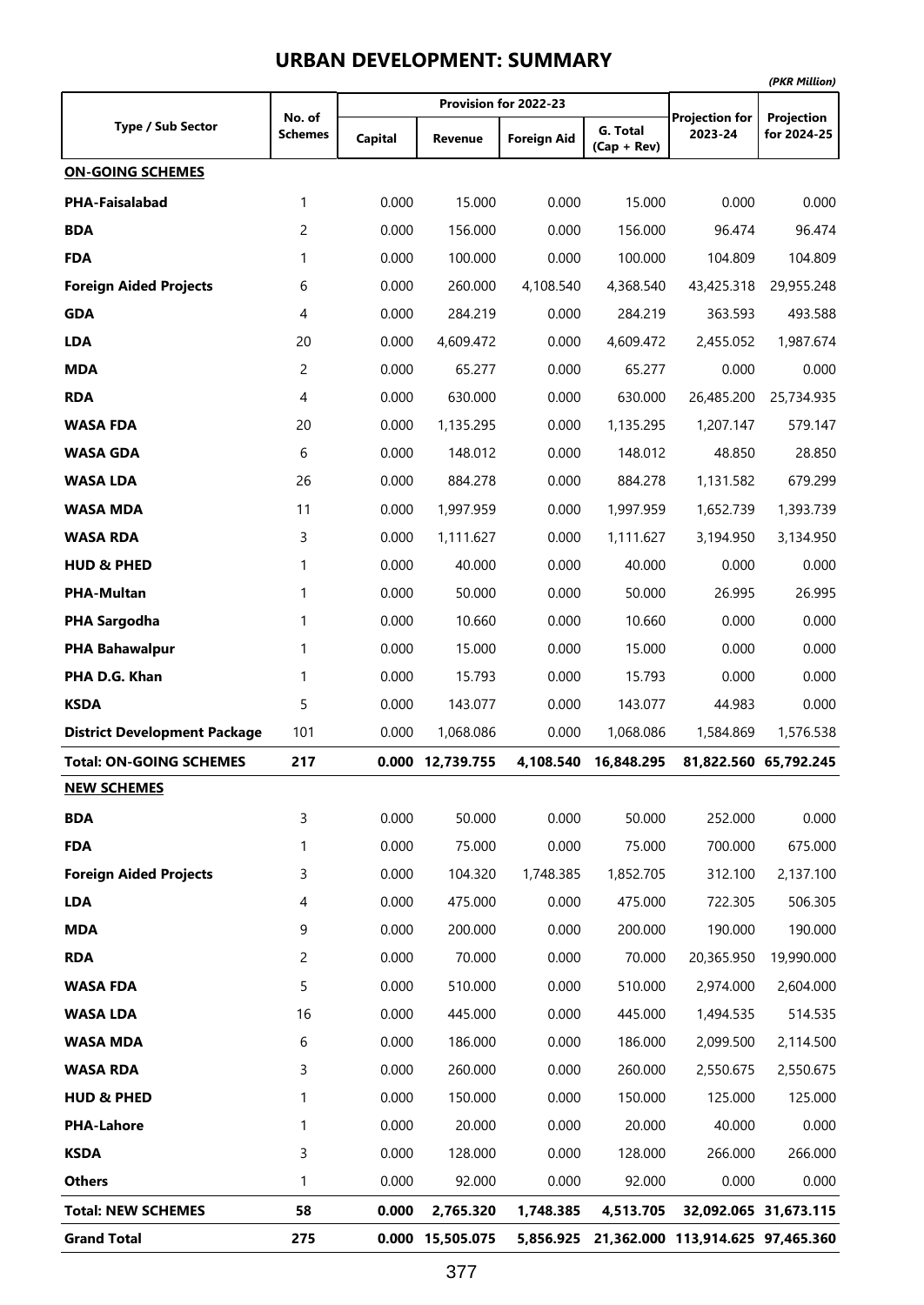|                   |                                                                                                                                                                                                                                                                                                                                                   |           |                         |       |                       |                               |                         |         | (PKR Million)              |
|-------------------|---------------------------------------------------------------------------------------------------------------------------------------------------------------------------------------------------------------------------------------------------------------------------------------------------------------------------------------------------|-----------|-------------------------|-------|-----------------------|-------------------------------|-------------------------|---------|----------------------------|
| GS                | <b>Scheme Information</b>                                                                                                                                                                                                                                                                                                                         | Est. Cost | Accum.                  |       | Provision for 2022-23 |                               | <b>MTDF Projections</b> |         | Throw fwd<br><b>Beyond</b> |
| No                | Scheme ID / Approval Date / Location                                                                                                                                                                                                                                                                                                              |           | Exp.<br><b>June, 22</b> | Cap.  | Rev.                  | <b>G.Total</b><br>(Cap.+Rev.) | 2023-24                 | 2024-25 | <b>June, 2025</b>          |
| $\mathbf{1}$      | $\overline{2}$                                                                                                                                                                                                                                                                                                                                    | 3         | 4                       | 5     | 6                     | $\overline{7}$                | 8                       | 9       | 10                         |
|                   | <b>ON-GOING SCHEMES</b>                                                                                                                                                                                                                                                                                                                           |           |                         |       |                       |                               |                         |         |                            |
| <b>BDA</b>        |                                                                                                                                                                                                                                                                                                                                                   |           |                         |       |                       |                               |                         |         |                            |
| 4083              | W/I of Road Cheema Town to Azam<br>Chowk Bahawalpur (Length 3.2 Km)<br>01022101409 / 27-07-2021 /<br><b>Bahawalpur</b>                                                                                                                                                                                                                            | 191.000   | 80.000                  | 0.000 | 111.000               | 111.000                       | 0.000                   | 0.000   | 0.000                      |
| 4084              | <b>Construction of Dual Carriageway from</b><br>West Side of Ghalla Mandi to Gulberg<br>Chowk at Railway Road, Bahawalpur<br>City<br>01022102013 / 30-07-2021 /<br><b>Bahawalpur</b>                                                                                                                                                              | 237.948   | 0.000                   | 0.000 | 45.000                | 45,000                        | 96.474                  | 96.474  | 0.000                      |
| <b>Total: BDA</b> |                                                                                                                                                                                                                                                                                                                                                   | 428.948   | 80.000                  | 0.000 | 156.000               | 156.000                       | 96.474                  | 96.474  | 0.000                      |
|                   | <b>District Development Package</b>                                                                                                                                                                                                                                                                                                               |           |                         |       |                       |                               |                         |         |                            |
|                   | 4085 Construction of underground tank<br>200000 gallon UC-04 WASA Rawalpindi<br>and Providing /Laying Water Supply<br>pipeline UC-33, 34 & 39, Rawalpindi.<br>01292103291 / 24-07-2021 / Rawalpindi                                                                                                                                               | 80.000    | 30.000                  | 0.000 | 13.000                | 13.000                        | 18.500                  | 18.500  | 0.000                      |
| 4086              | Construction of underground tank<br>UC-01, Construction of OHR 50000<br>gallon UC-02, Providing /Laying W/S<br>pipeline & 1 T/W UC-35 Rawalpindi,<br>Providing /Laying W/S pipeline UC-40<br>Rawalpindi, Installation of 05-Mini<br>Filtration Plants, Installation of T/W<br>UC-03, District Rawalpindi<br>01072103294 / 24-07-2021 / Rawalpindi | 80.000    | 30.000                  | 0.000 | 13.000                | 13,000                        | 18.500                  | 18.500  | 0.000                      |
| 4087              | <b>Providing /Laying Water Supply pipeline</b><br>UC-34, 35 & 41 WASA Rawalpindi,<br>Construction of OHR & UGT 50000<br>gallon for UC-03, Providing /Laying of<br>sewerlines.Rawalpindi<br>01292103296 / 24-07-2021 / Rawalpindi                                                                                                                  | 80.000    | 35.226                  | 0.000 | 8.000                 | 8.000                         | 18.387                  | 18.387  | 0.000                      |
|                   | 4088 Construction of OHR in UC-1 & UC-2,<br>Ratta, District Rawalpindi<br>01292104969 / 24-07-2021 / Rawalpindi                                                                                                                                                                                                                                   | 70.000    | 55.000                  | 0.000 | 4.000                 | 4.000                         | 5.500                   | 5.500   | 0.000                      |
| 4089              | Provision of Sewerage and Water<br>Supply Pipelines in UC-42, UC-43,<br>UC-45, UC-75, UC-77 and UC-78,<br>Rawalpindi<br>01292104975 / 24-07-2021 / Rawalpindi                                                                                                                                                                                     | 70.000    | 15.000                  | 0.000 | 14.000                | 14.000                        | 20.500                  | 20.500  | 0.000                      |
| 4090              | Provision of 10 Nos Tubewells in Ward 1<br>to Ward 6 of CCB and UC-42, UC-43,<br>UC-44 and UC-45, Rawalpindi<br>01292104976 / 29-07-2021 / Rawalpindi                                                                                                                                                                                             | 75.000    | 15.000                  | 0.000 | 15.000                | 15.000                        | 22.500                  | 22.500  | 0.000                      |
| 4091              | <b>Provision of Water Supply Scheme</b><br>including OHR 2 MG and UGT 0.3 MG of<br>UC-42, UC-43, UC-44, UC-45, UC-75,<br>UC-77 and UC-78, Rawalpindi<br>01292104980 / 24-07-2021 / Rawalpindi                                                                                                                                                     | 85.000    | 41.775                  | 0.000 | 43.200                | 43.200                        | 0.000                   | 0.000   | 0.000                      |
| 4092              | Water supply scheme UC Lakhan, UC<br>mori Ghazan and UC Dhamial WASA<br>Rawalpindi<br>01292104981 / 30-07-2021 / Rawalpindi                                                                                                                                                                                                                       | 494.127   | 15.000                  | 0.000 | 25.000                | 25.000                        | 227.064                 | 227.064 | 0.000                      |
| 4093              | Drainage scheme Chak Jalal Din 1 & 2,<br>Girja and Mori Ghazan, Rawalpindi<br>01292104982 / 30-07-2021 / Rawalpindi                                                                                                                                                                                                                               | 250.000   | 140.000                 | 0.000 | 13.000                | 13.000                        | 48.500                  | 48.500  | 0.000                      |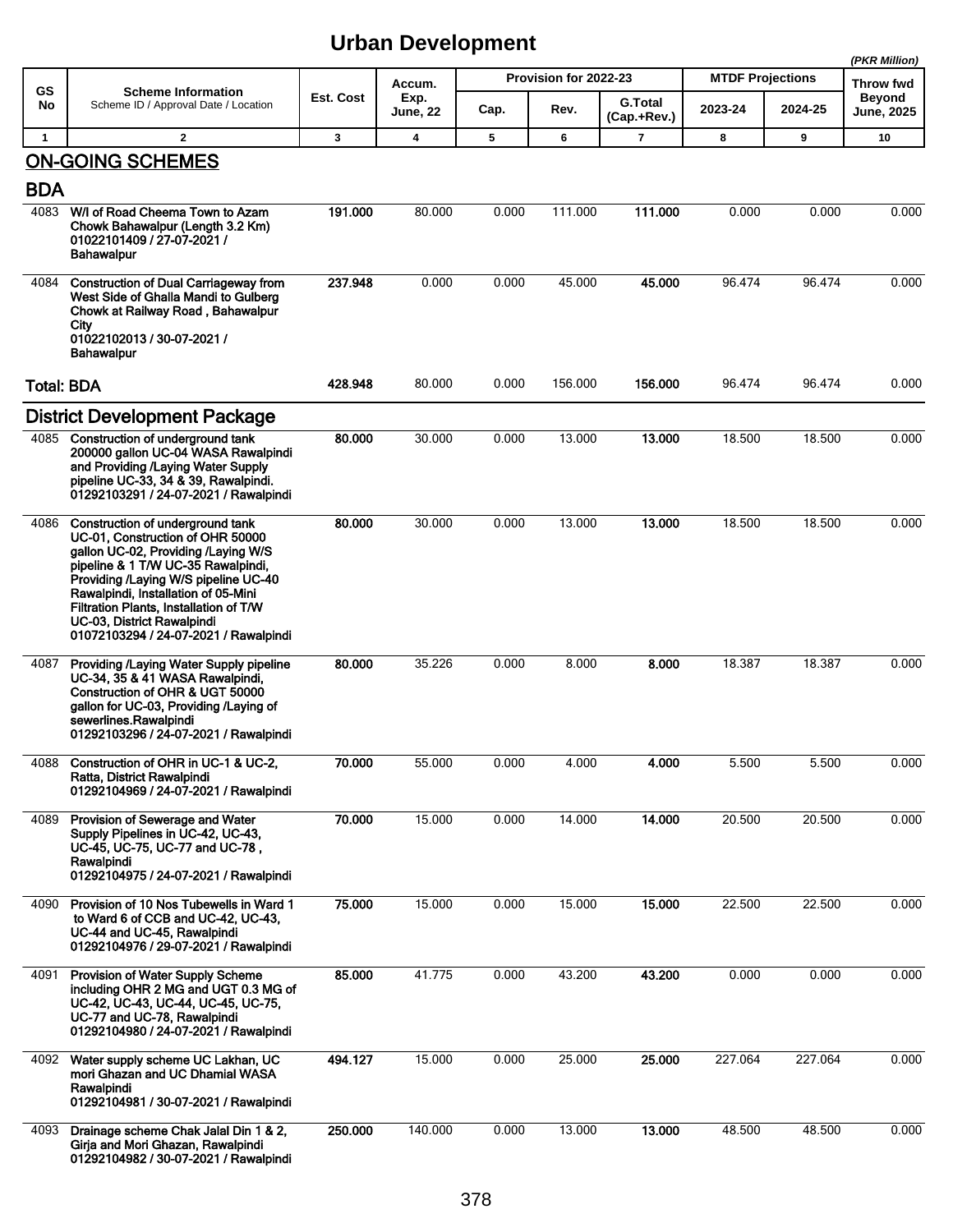|                      |                                                                                                                                                                                                                                                                    |             |                                   |            |                       |                          |                         |             | (PKR Million)                     |
|----------------------|--------------------------------------------------------------------------------------------------------------------------------------------------------------------------------------------------------------------------------------------------------------------|-------------|-----------------------------------|------------|-----------------------|--------------------------|-------------------------|-------------|-----------------------------------|
| <b>GS</b><br>No      | <b>Scheme Information</b><br>Scheme ID / Approval Date / Location                                                                                                                                                                                                  | Est. Cost   | Accum.<br>Exp.                    |            | Provision for 2022-23 | <b>G.Total</b>           | <b>MTDF Projections</b> |             | <b>Throw fwd</b><br><b>Beyond</b> |
|                      |                                                                                                                                                                                                                                                                    |             | June, 22                          | Cap.       | Rev.                  | (Cap.+Rev.)              | 2023-24                 | 2024-25     | <b>June, 2025</b>                 |
| $\mathbf{1}$<br>4094 | $\overline{2}$<br><b>Construction of 6 Tube Well for Water</b><br>Supply Scheme UC-80 to UC-82,<br>Rawalpindi.<br>01292104983 / 24-07-2021 / Rawalpindi                                                                                                            | 3<br>91.360 | $\overline{\mathbf{4}}$<br>15.000 | 5<br>0.000 | 6<br>19.000           | $\overline{7}$<br>19.000 | 8<br>28.680             | 9<br>28.680 | 10<br>0.000                       |
| 4095                 | Construction / Installation of 01 No. T/W<br>& Water Supply Distribution System in<br>UC-30, Rawalpindi.<br>01292104994 / 19-07-2021 / Rawalpindi                                                                                                                  | 15.000      | 3.394                             | 0.000      | 11.606                | 11.606                   | 0.000                   | 0.000       | 0.000                             |
| 4096                 | Providing /Laying & Testing of sewer line<br>from UC-21 to UC-29, Rawalpindi.<br>01292105009 / 29-07-2021 / Rawalpindi                                                                                                                                             | 80.600      | 40.600                            | 0.000      | 10.000                | 10.000                   | 15.000                  | 15.000      | 0.000                             |
| 4097                 | Installation of new Tube wells in UC-1,<br>UC-4, UC-12, UC-37 and UC-38,<br>Rawalpindi.<br>01292105010 / 24-07-2021 / Rawalpindi                                                                                                                                   | 57.500      | 44.999                            | 0.000      | 12.501                | 12.501                   | 0.000                   | 0.000       | 0.000                             |
| 4098                 | Construction of OHR in UC-1 & UGT in<br>UC-10, Rawalpindi.<br>01292105011 / 19-07-2021 / Rawalpindi                                                                                                                                                                | 30.200      | 10.000                            | 0.000      | 5.000                 | 5.000                    | 7.600                   | 7.600       | 0.000                             |
| 4099                 | Provision and laying of sewer line and<br>drainage system in UC-1 to UC-12 and<br>UC-36, UC-37, UC-38, Rawalpindi.<br>01292105013 / 29-07-2021 / Rawalpindi                                                                                                        | 175.000     | 60.000                            | 0.000      | 10.000                | 10.000                   | 52.500                  | 52.500      | 0.000                             |
| 4100                 | Provision of water supply pipeline, RCB<br>.District Rawalpindi<br>01292105019 / 19-07-2021 / Rawalpindi                                                                                                                                                           | 40.000      | 10.000                            | 0.000      | 8.000                 | 8.000                    | 11.000                  | 11.000      | 0.000                             |
| 4101                 | Construction of under ground storage<br>Tank capicity 0.100MG (2 No of tank)<br>filtration plants (2 plants in each ward)<br>along with provision of water supply pipe<br>line in ward 1,2,3, RCB District<br>Rawalpindi<br>01292105021 / 19-07-2021 / Rawalpindi  | 40.000      | 10.000                            | 0.000      | 8.000                 | 8.000                    | 11.000                  | 11.000      | 0.000                             |
| 4102                 | Construction of under ground storage<br>Tank capicity 0.100MG (2 No of tank)<br>filtration plants (2 plants in each ward)<br>along with provision of water supply pipe<br>line in ward 8.9.10. RCB District<br>Rawalpindi<br>01292105023 / 19-07-2021 / Rawalpindi | 40.000      | 10.000                            | 0.000      | 8.000                 | 8.000                    | 11.000                  | 11.000      | 0.000                             |
| 4103                 | Provision of LED Street Lights for Ward<br>1 to Ward 6 of CCB, UC-42, UC-43,<br>UC-44, UC-45, UC-75, UC-77 and<br>UC-78, Rawalpindi<br>01292105024 / 19-07-2021 / Rawalpindi                                                                                       | 25.000      | 15.000                            | 0.000      | 10.000                | 10.000                   | 0.000                   | 0.000       | 0.000                             |
| 4104                 | <b>Beautification &amp; Rehabilitation of Green</b><br>Belts / Medians / Chowks and Parks in<br><b>District Sargodha</b><br>01332107218 / 17-07-2021 / Sargodha                                                                                                    | 150.000     | 50.000                            | 0.000      | 13.000                | 13.000                   | 43.500                  | 43.500      | 0.000                             |
| 4105                 | Provision of Sewer Lines and Water<br>Supply in PP-114, Faisalabad<br>01092102909 / 14-04-2021 / Faisalabad                                                                                                                                                        | 30.000      | 14.000                            | 0.000      | 4.000                 | 4.000                    | 6.000                   | 6.000       | 0.000                             |
| 4106                 | <b>Beautification of Chowks and</b><br>Improvement of Parks in District<br>Faisalabad.<br>01092102949 / 19-07-2021 / Faisalabad                                                                                                                                    | 100.000     | 50.000                            | 0.000      | 13.000                | 13.000                   | 18.500                  | 18.500      | 0.000                             |
| 4107                 | Construction of road and PCC in CC 32,<br>33, 34, 35, 36, 37, 38, 39, 41, 42, 43,<br>40,44,45 District Faisalabad<br>01092107226 / 14-04-2021 / Faisalabad                                                                                                         | 50.000      | 10.000                            | 0.000      | 10.000                | 10.000                   | 15.000                  | 15.000      | 0.000                             |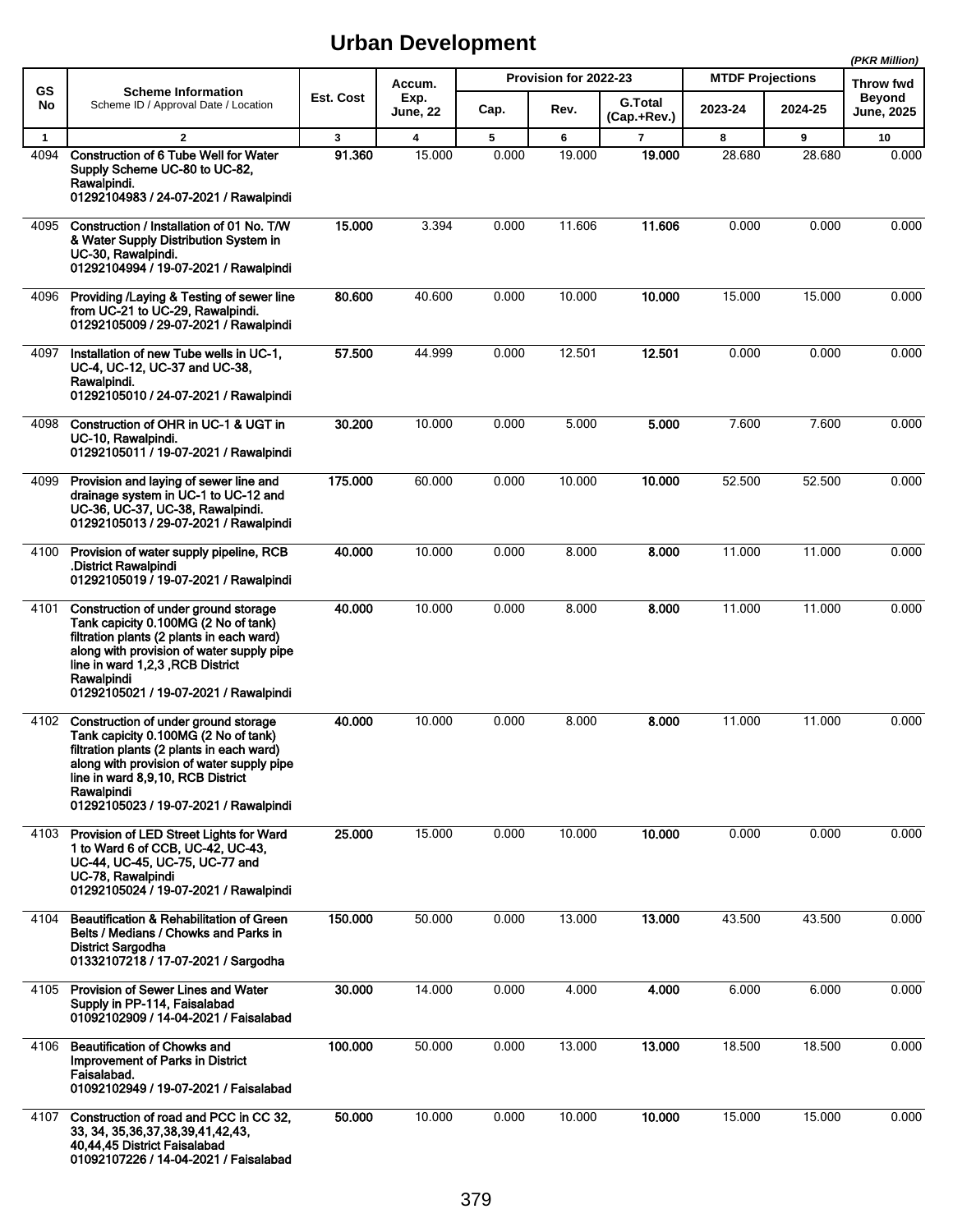|              |                                                                                                                                                                                                                                                                                                                       |           |                         |       |                       |                               |                         |         | (PKR Million)               |
|--------------|-----------------------------------------------------------------------------------------------------------------------------------------------------------------------------------------------------------------------------------------------------------------------------------------------------------------------|-----------|-------------------------|-------|-----------------------|-------------------------------|-------------------------|---------|-----------------------------|
| <b>GS</b>    | <b>Scheme Information</b>                                                                                                                                                                                                                                                                                             |           | Accum.                  |       | Provision for 2022-23 |                               | <b>MTDF Projections</b> |         | <b>Throw fwd</b>            |
| No           | Scheme ID / Approval Date / Location                                                                                                                                                                                                                                                                                  | Est. Cost | Exp.<br><b>June, 22</b> | Cap.  | Rev.                  | <b>G.Total</b><br>(Cap.+Rev.) | 2023-24                 | 2024-25 | <b>Beyond</b><br>June, 2025 |
| $\mathbf{1}$ | $\overline{2}$                                                                                                                                                                                                                                                                                                        | 3         | $\overline{\mathbf{4}}$ | 5     | 6                     | $\overline{7}$                | 8                       | 9       | 10                          |
| 4108         | Provision of Sewerage and Water<br>Supply in UCs 32 to 45 District<br>Faisalabad.<br>01092107233 / 15-07-2021 / Faisalabad                                                                                                                                                                                            | 25.000    | 10.000                  | 0.000 | 4.000                 | 4.000                         | 5.500                   | 5.500   | 0.000                       |
| 4109         | Construction of Drain Sewerage, PCC/<br>RCC, Tuff Tile and Sullage Carrier at<br>Allama Igbal Town, Hussain Park,<br>Sheikh Town, Hassan Town, Latif<br>Society, Mohalla Nasir Colony,<br>Ferozewala Road, Haideri Road, Kachi<br>Pumpwali, UC-21-27, District<br>Gujranwala<br>01122105015 / 19-07-2021 / Gujranwala | 140,000   | 74.000                  | 0.000 | 40.000                | 40.000                        | 26.000                  | 0.000   | 0.000                       |
| 4110         | <b>Construction of Sewerage Drainage</b><br>PCC/RCC in Faiz Alam Town, Madina<br>Colony, Ameer Park, Peoples Colony,<br>Bhiri Colony, Siddique Colony, UC-22-29<br>Kangni Wala District Gujranwala.<br>01122105016 / 19-07-2021 / Gujranwala                                                                          | 114.260   | 20.000                  | 0.000 | 24.000                | 24.000                        | 35.130                  | 35.130  | 0.000                       |
| 4111         | Construction of PCC/ RCC & Sewerage,<br>Drainage Scheme at UC 16, District<br>Gujranwala<br>01122107240 / 19-07-2021 / Gujranwala                                                                                                                                                                                     | 169.779   | 25.000                  | 0.000 | 30.000                | 30.000                        | 47.390                  | 67.390  | 0.000                       |
| 4112         | Construction of PCC/ RCC & Sewerage,<br>Drainage Scheme at UC 17, District<br>Gujranwala<br>01122107254 / 19-07-2021 / Gujranwala                                                                                                                                                                                     | 115.738   | 20.000                  | 0.000 | 16.800                | 16.800                        | 45.200                  | 32.869  | 0.869                       |
| 4113         | Provision of Trunk Sewer from Shah<br>Fareed CNG Station to Kharak Nala in<br>Sabzazar, District Lahore<br>01192103301 / 27-07-2021 / Lahore                                                                                                                                                                          | 180.000   | 120.000                 | 0.000 | 5.000                 | 5.000                         | 22.500                  | 32.500  | 0.000                       |
| 4114         | Improvement of Sewerage system at<br>Tallat park, Shahenabad with adjoining<br>abadies, District Lahore<br>01192105077 / 16-07-2021 / Lahore                                                                                                                                                                          | 60.000    | 52.301                  | 0.000 | 7.699                 | 7.699                         | 0.000                   | 0.000   | 0.000                       |
| 4115         | Improvement of water supply system at<br>Tallat park, Shaheen abad and adjoining<br>abadies (Phase 2), Lahore<br>01192105078 / 19-07-2021 / Lahore                                                                                                                                                                    | 40.000    | 10.000                  | 0.000 | 8.000                 | 8.000                         | 11.000                  | 11.000  | 0.000                       |
| 4116         | Improvement /Replacement of<br>Sewerage system at poonch road and<br>Islamia Park at UC 82.<br>01192105080 / 19-07-2021 / Lahore                                                                                                                                                                                      | 35.000    | 25.000                  | 0.000 | 10.000                | 10.000                        | 0.000                   | 0.000   | 0.000                       |
| 4117         | Provision of Sewerage / Drainage<br>System, PCC & Tuff Tile in UC-209<br>(Model Town Extension), 210 (Kotha<br>Pind Faisal Town), 211 (Faisal Town),<br>212 (Huma Block) & 213 (Kashir Block)<br>Allama Iqbal Town, District Lahore.<br>01192105102 / 19-07-2021 / Lahore                                             | 20.000    | 17.000                  | 0.000 | 3.000                 | 3.000                         | 0.000                   | 0.000   | 0.000                       |
| 4118         | Installation of Tube well at karachi<br>Mohalla Ward No. 01, Lahore.<br>01192105111 / 19-07-2021 / Lahore                                                                                                                                                                                                             | 18.000    | 10.000                  | 0.000 | 8.000                 | 8.000                         | 0.000                   | 0.000   | 0.000                       |
| 4119         | Provision / Rehabilitation / Improvement<br>of Water Supply and Sewerage System<br>in UC-101 & UC-102, Lahore.<br>01192105113 / 19-07-2021 / Lahore                                                                                                                                                                   | 25.000    | 13.000                  | 0.000 | 12.000                | 12.000                        | 0.000                   | 0.000   | 0.000                       |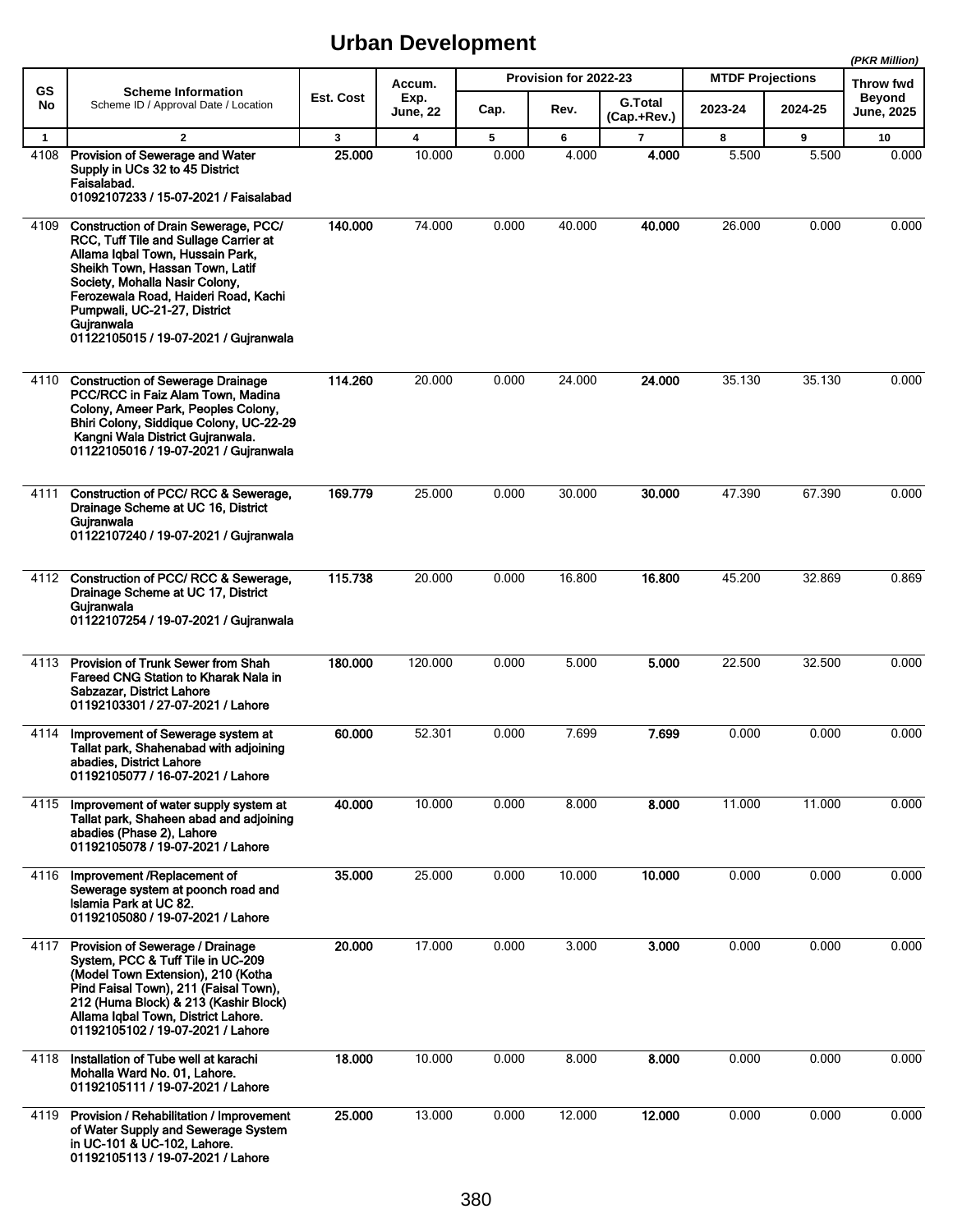|              |                                                                                                                                                                                                                      |           |                         |       |                       |                               |                         |         | (PKR Million)               |
|--------------|----------------------------------------------------------------------------------------------------------------------------------------------------------------------------------------------------------------------|-----------|-------------------------|-------|-----------------------|-------------------------------|-------------------------|---------|-----------------------------|
| <b>GS</b>    | <b>Scheme Information</b>                                                                                                                                                                                            |           | Accum.                  |       | Provision for 2022-23 |                               | <b>MTDF Projections</b> |         | <b>Throw fwd</b>            |
| No           | Scheme ID / Approval Date / Location                                                                                                                                                                                 | Est. Cost | Exp.<br><b>June, 22</b> | Cap.  | Rev.                  | <b>G.Total</b><br>(Cap.+Rev.) | 2023-24                 | 2024-25 | <b>Beyond</b><br>June, 2025 |
| $\mathbf{1}$ | $\overline{2}$                                                                                                                                                                                                       | 3         | 4                       | 5     | 6                     | $\overline{7}$                | 8                       | 9       | 10                          |
| 4120         | Construction of PCC, Sewerage System<br>and Water Supply in UC-229, Lahore.<br>01192105135 / 16-07-2021 / Lahore                                                                                                     | 100.000   | 80.979                  | 0.000 | 5.000                 | 5.000                         | 7.011                   | 7.011   | 0.000                       |
| 4121         | Construction of PCC, Sewerage System<br>and Water Supply in UC-232, Lahore.<br>01192105137 / 19-07-2021 / Lahore                                                                                                     | 50.000    | 20.000                  | 0.000 | 5.000                 | 5.000                         | 12.500                  | 12.500  | 0.000                       |
| 4122         | Installation of New Tubewells in PP-159.<br>Lahore<br>01192105139 / 19-07-2021 / Lahore                                                                                                                              | 35.000    | 10.000                  | 0.000 | 6.000                 | 6.000                         | 9.500                   | 9.500   | 0.000                       |
| 4123         | <b>Installation of New Water Supply</b><br>Pipelines in PP-159, Lahore<br>01192105142 / 19-07-2021 / Lahore                                                                                                          | 40.000    | 30.000                  | 0.000 | 10.000                | 10.000                        | 0.000                   | 0.000   | 0.000                       |
| 4124         | Improvement of Sewerage System &<br>Replacement of outlieved water supply<br>Shah Di Khoi UC-220, Lahore<br>01192105148 / 19-07-2021 / Lahore                                                                        | 20.000    | 15.000                  | 0.000 | 5.000                 | 5.000                         | 0.000                   | 0.000   | 0.000                       |
| 4125         | <b>Consturciton of Pumping Station and</b><br>Sewerage System and PCC at Vegitable<br>and Fruit Market Kamran Block, Allama<br>Iqbal, Town, Lahore.<br>01192105149 / 27-07-2021 / Lahore                             | 100.880   | 7.000                   | 0.000 | 18.000                | 18.000                        | 37.940                  | 37.940  | 0.000                       |
| 4126         | Installation of Tube well in UC-156,<br>Lahore.<br>01192105150 / 19-07-2021 / Lahore                                                                                                                                 | 16.000    | 4.565                   | 0.000 | 11.435                | 11.435                        | 0.000                   | 0.000   | 0.000                       |
| 4127         | Improvement / Rehabilitation of Trunnk<br>Sewer from Rehman Pura Malik Chowk,<br>Via Nagsha Stop, Pilot School to Allama<br>Iqbal Town Disposable Stlation, Lahore.<br>01192105151 / 27-07-2021 / Lahore             | 80.000    | 15.000                  | 0.000 | 8.000                 | 8.000                         | 28.500                  | 28.500  | 0.000                       |
| 4128         | Replacement of outlived water supply<br>lines Block E, E-1, E-2 & F, &<br>Improvement of Sewerage System Block<br>E, E-1, E-2, F-1, F-2 Johar Town<br>UC-221, Lahore.,<br>01192105152 / 19-07-2021 / Lahore          | 40.000    | 30.000                  | 0.000 | 10.000                | 10.000                        | 0.000                   | 0.000   | 0.000                       |
| 4129         | Installation of Water Filtration Plant 05<br>Nos. (Each in Block) in Khyber Bloock,<br>Channab Block Bhakkay Wal Pind<br>Zeenat Block, Ravi Block Allama Iqbal<br>Town. Lahore.<br>01192105153 / 19-07-2021 / Lahore | 20.000    | 10.000                  | 0.000 | 10.000                | 10.000                        | 0.000                   | 0.000   | 0.000                       |
| 4130         | <b>Construction and Rehabilitation of</b><br>Roads and Sewerage & Water Supply<br>Katchi Abadi, Zeenat Block Allama Iqbal<br>Town. Lahore.<br>01192105155 / 19-07-2021 / Lahore                                      | 40.000    | 17.000                  | 0.000 | 6.000                 | 6.000                         | 8.500                   | 8.500   | 0.000                       |
| 4131         | <b>Construction and Rehabilitation of</b><br>Roads Water Supply & Sewerage<br>UC-84,85 Icchra, Lahore.<br>01192105158 / 19-07-2021 / Lahore                                                                          | 40.000    | 20.000                  | 0.000 | 5.000                 | 5.000                         | 7.500                   | 7.500   | 0.000                       |
| 4132         | Improvement of Sewerage System<br>Shoukat Ali, Road to Ghazan Road &<br>Israar Center, to Allah Hoo Chowk to<br>Jamal Chowk & also Water Supply Johar<br>Town UC-222, Lahore.<br>01192105161 / 19-07-2021 / Lahore   | 40.000    | 30.000                  | 0.000 | 10.000                | 10.000                        | 0.000                   | 0.000   | 0.000                       |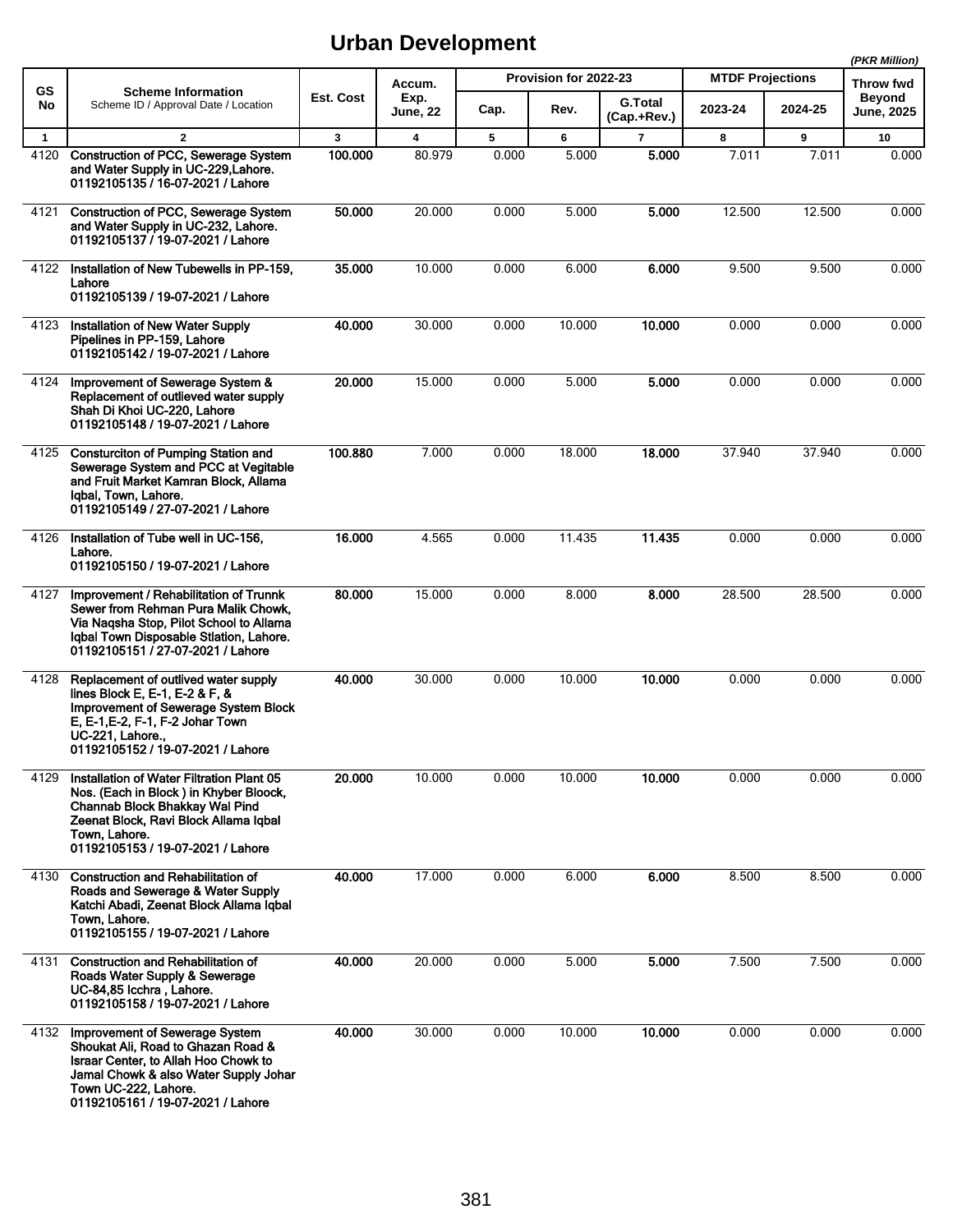|              |                                                                                                                                                                                                                                                                                                                                                                                                                            |           |                         |       |                       |                               |                         |         | (PKR Million)              |
|--------------|----------------------------------------------------------------------------------------------------------------------------------------------------------------------------------------------------------------------------------------------------------------------------------------------------------------------------------------------------------------------------------------------------------------------------|-----------|-------------------------|-------|-----------------------|-------------------------------|-------------------------|---------|----------------------------|
| <b>GS</b>    | <b>Scheme Information</b>                                                                                                                                                                                                                                                                                                                                                                                                  | Est. Cost | Accum.<br>Exp.          |       | Provision for 2022-23 |                               | <b>MTDF Projections</b> |         | Throw fwd<br><b>Beyond</b> |
| No           | Scheme ID / Approval Date / Location                                                                                                                                                                                                                                                                                                                                                                                       |           | June, 22                | Cap.  | Rev.                  | <b>G.Total</b><br>(Cap.+Rev.) | 2023-24                 | 2024-25 | <b>June, 2025</b>          |
| $\mathbf{1}$ | $\overline{2}$                                                                                                                                                                                                                                                                                                                                                                                                             | 3         | $\overline{\mathbf{4}}$ | 5     | 6                     | $\overline{7}$                | 8                       | 9       | 10                         |
| 4133         | <b>Construction and Rehabilitation of</b><br>Roads Water Supply & sewerage<br>UC-218 Khyber Block, Allama Iqbal<br>Town, Lahore.<br>01192105169 / 19-07-2021 / Lahore                                                                                                                                                                                                                                                      | 25.000    | 13.000                  | 0.000 | 3.000                 | 3.000                         | 4.500                   | 4.500   | 0.000                      |
| 4134         | Construction & Rehabilitation of Roads,<br>Sewerage & Water Supply UC-217 Shah<br>Kamal & Karnal Pura, Lahore<br>01192105171 / 19-07-2021 / Lahore                                                                                                                                                                                                                                                                         | 25.000    | 10.000                  | 0.000 | 4.000                 | 4.000                         | 5.500                   | 5.500   | 0.000                      |
| 4135         | Construction of Carpet Road, Sewerage,<br>PCC and Water Supply, Tuff Tile and<br>Park in UC-105, Lahore.<br>01192105173 / 16-07-2021 / Lahore                                                                                                                                                                                                                                                                              | 100.000   | 50.000                  | 0.000 | 3.000                 | 3.000                         | 23.500                  | 23.500  | 0.000                      |
| 4136         | Construction and Rehabilitation /<br>improvement of sewerage system and<br>PCC in Gali No. 8,9,11,12,& 13 main<br>Bazar Maddrassa wala Siraj Park Street<br>No.19 Islamia Colony Jinnah Road,<br>National Fan Colony Street, Naeem<br>Sarohi Street, Islampura Machis<br>Factory, Faisal Park, Street Counciler<br>Sanullah Khan & Street Akhtar Raza<br>Allama Iqbal Colony, Lahore.<br>01192105180 / 19-07-2021 / Lahore | 25.000    | 16.700                  | 0.000 | 8.300                 | 8.300                         | 0.000                   | 0.000   | 0.000                      |
| 4137         | Construction of Carpet Road, Sewerage,<br>PCC, Water Supply and Construction of<br>Drain Multan Road to Marghzar Pulli in<br>UC-106, Lahore.<br>01192105182 / 19-07-2021 / Lahore                                                                                                                                                                                                                                          | 50.000    | 30.000                  | 0.000 | 5.000                 | 5.000                         | 7.500                   | 7.500   | 0.000                      |
| 4138         | Installation of 4 Nos. tube wells at<br>different locations in UCs No. 79,82,91<br>and 98, District Lahore<br>01192107252 / 27-07-2021 / Lahore                                                                                                                                                                                                                                                                            | 69.600    | 52.000                  | 0.000 | 4.000                 | 4.000                         | 6.800                   | 6.800   | 0.000                      |
| 4139         | Replacement of Sewerage and water<br>supply system in Shalimar Colony<br>UC-80, Lahore<br>01192107262 / 19-07-2021 / Lahore                                                                                                                                                                                                                                                                                                | 30.000    | 7.000                   | 0.000 | 6.000                 | 6.000                         | 8.500                   | 8.500   | 0.000                      |
| 4140         | Installation of 3 Nos. Tube Wells at Qazi<br>Town, Saidpur and Jinnah Colony<br>Bastami Road alongwith Water Filtration<br>Plants, District Lahore.<br>01192107292 / 19-07-2021 / Lahore                                                                                                                                                                                                                                   | 50.000    | 40.000                  | 0.000 | 3.000                 | 3.000                         | 3.500                   | 3.500   | 0.000                      |
| 4141         | 15 Water Tube Wells along with Water<br>Filtration Plants in Gulistan Colony,<br>infentary Road Dharampura, Gondi Peer<br>Garhi Shahu, Mian Meer, Ahata Mol<br>Chand Ichhra, Shah Jamal and Basti<br>Allah Huoo, Lahore.<br>01192107297 / 27-07-2021 / Lahore                                                                                                                                                              | 150.360   | 10.000                  | 0.000 | 10.000                | 10.000                        | 65.180                  | 65.180  | 0.000                      |
| 4142         | Rehabilitation / Beautification of Family<br>Parks in NEO TV EXT MM Alam Road<br>Gulberg, C2 Block Bhatta Wali Park,<br>Mini Park in irrigation colony Dharam<br>Pura, opposite Mian meer pind Grave<br>Yard, Nadra Begum Park Dharam Pura,<br>Larex Colony Garhi Shahu, Dry Port<br>Park, Lahore<br>01192107307 / 19-07-2021 / Lahore                                                                                     | 50.000    | 30.000                  | 0.000 | 5.000                 | 5.000                         | 7.500                   | 7.500   | 0.000                      |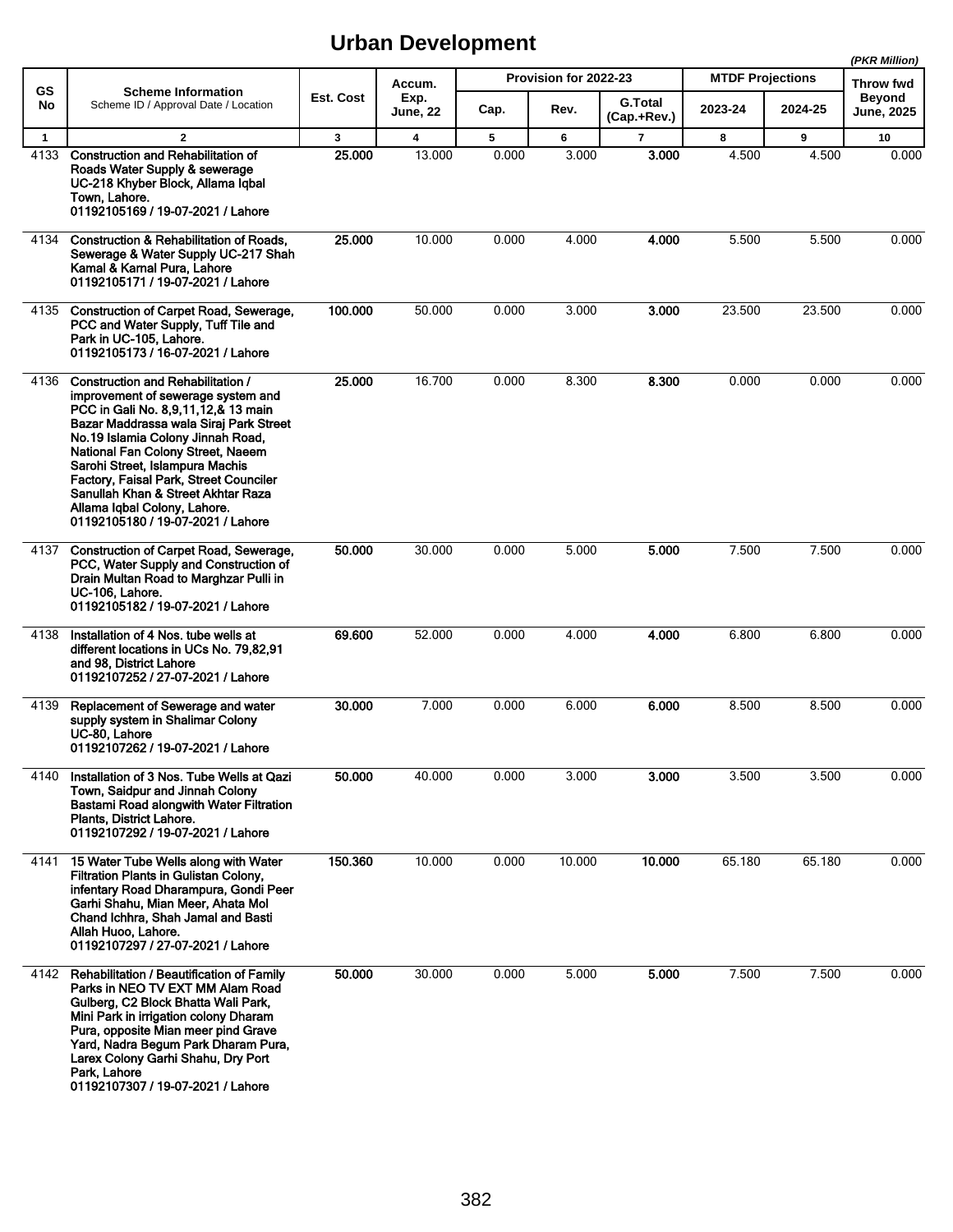|              |                                                                                                                                                                                                                                                                                                                     |           |                         |       |                       |                               |                         |         | (PKR Million)              |
|--------------|---------------------------------------------------------------------------------------------------------------------------------------------------------------------------------------------------------------------------------------------------------------------------------------------------------------------|-----------|-------------------------|-------|-----------------------|-------------------------------|-------------------------|---------|----------------------------|
| <b>GS</b>    | <b>Scheme Information</b>                                                                                                                                                                                                                                                                                           | Est. Cost | Accum.                  |       | Provision for 2022-23 |                               | <b>MTDF Projections</b> |         | Throw fwd<br><b>Beyond</b> |
| No           | Scheme ID / Approval Date / Location                                                                                                                                                                                                                                                                                |           | Exp.<br><b>June, 22</b> | Cap.  | Rev.                  | <b>G.Total</b><br>(Cap.+Rev.) | 2023-24                 | 2024-25 | <b>June, 2025</b>          |
| $\mathbf{1}$ | $\overline{2}$                                                                                                                                                                                                                                                                                                      | 3         | $\overline{\mathbf{4}}$ | 5     | 6                     | $\overline{7}$                | 8                       | 9       | 10                         |
| 4143         | Installation of New Tubewells and New<br>Water Supply Pipeline in Gulberg, UCs #<br>201-206, Model Town UC # 207, Garden<br>Town, UCs # 208,209, Faisal Town, UCs<br>#210,211, Madina Colony, Akramabad<br>WCB Ward #1 and LDA Quarters, Peter<br>Gill Colony Ward #10, Lahore<br>01192107311 / 27-07-2021 / Lahore | 162.000   | 75.435                  | 0.000 | 22.000                | 22.000                        | 32.283                  | 32.283  | 0.000                      |
| 4144         | Upgradation of Parks in Gulberg, UCs #<br>201-206, Model Town UC # 207, Garden<br>Town, UCs # 208,209, Faisal Town, UCs<br>#210,211, Madina Colony, Akramabad<br>WCB Ward #1 and LDA Quarters, Peter<br>Gill Colony Ward #10, Lahore<br>01192107317 / 19-07-2021 / Lahore                                           | 50.000    | 30.000                  | 0.000 | 5.000                 | 5.000                         | 7.500                   | 7.500   | 0.000                      |
| 4145         | Replacement of the Water Supply and<br>Sewerage lines in UC No. 222, Lahore<br>01192107339 / 19-07-2021 / Lahore                                                                                                                                                                                                    | 40.000    | 30.000                  | 0.000 | 3.000                 | 3.000                         | 3.500                   | 3.500   | 0.000                      |
| 4146         | Construction of PCC, Sewerage System<br>and Water Supply in UC-242, Lahore.<br>01192107345 / 19-07-2021 / Lahore                                                                                                                                                                                                    | 50.000    | 42.000                  | 0.000 | 8.000                 | 8.000                         | 0.000                   | 0.000   | 0.000                      |
| 4147         | Provision of PCC / Tuff Tile Pavement.<br>Drainage and Clean Drinking Water<br>Facility at Baba Farid Colony, Quaid-e-<br>Millat Colony & Bhatti Colony Leftover<br>Areas and Adjoining Abadies, District<br>Lahore.<br>01192107361 / 16-07-2021 / Lahore                                                           | 100.000   | 92.649                  | 0.000 | 7.351                 | 7.351                         | 0.000                   | 0.000   | 0.000                      |
| 4148         | Provision of PCC / Tuff Tile Pavement.<br>Drainage and Clean Drinking Water<br>Facility at Sitara Colony. Data Town &<br>Ittehad Park Leftover Areas and<br>Adioining Abadies, District Lahore<br>01192107371 / 16-07-2021 / Lahore                                                                                 | 100.000   | 50.000                  | 0.000 | 13.000                | 13.000                        | 18.500                  | 18.500  | 0.000                      |
| 4149         | Provision of PCC / Tuff Tile Pavement,<br>Drainage and Clean Drinking Water<br>Facility at Shadab Colony, Attari, Awan<br>Market, Muzaffer Colony & Umer Park<br>Leftover Areas and Adjoining Abadies,<br><b>District Lahore</b><br>01192107376 / 16-07-2021 / Lahore                                               | 100.000   | 60.000                  | 0.000 | 5.000                 | 5.000                         | 17.500                  | 17.500  | 0.000                      |
| 4150         | Provision of PCC / Tuff Tile Pavement,<br>Drainage and Clean Drinking Water<br>Facility at Kamahan, Bahaderabad,<br>Shama Colony leftover areas and<br>adjoining abadies, District Lahore.<br>01192107381 / 16-07-2021 / Lahore                                                                                     | 100.000   | 60.000                  | 0.000 | 10.000                | 10.000                        | 15.000                  | 15.000  | 0.000                      |
| 4151         | Water Supply Scheme Sewerage Union<br>Council No.54,55,56,71,72, District<br>Multan.<br>01242105082 / 30-07-2021 / Multan                                                                                                                                                                                           | 240.000   | 110.000                 | 0.000 | 23.000                | 23.000                        | 53.500                  | 53.500  | 0.000                      |
|              | 4152 Rehabilitation of Sewerage System &<br>Carpeting of Road from Khuni Burj<br>Chowk to Chungi No 14 (Tb Road<br>Multan), District Multan.<br>01242105086 / 24-07-2021 / Multan                                                                                                                                   | 153.000   | 78.865                  | 0.000 | 8.194                 | 8.194                         | 32.971                  | 32.971  | 0.000                      |
| 4153         | Provision of Water Supply/ Water Plants<br>in UCs.<br>9, 10, 11, 12, 13, 14, 15, 16, 17, 18, 63, 64, 65<br>& 66, District Multan<br>01242105089 / 30-07-2021 / Multan                                                                                                                                               | 208.000   | 35.000                  | 0.000 | 18.000                | 18.000                        | 77.500                  | 77.500  | 0.000                      |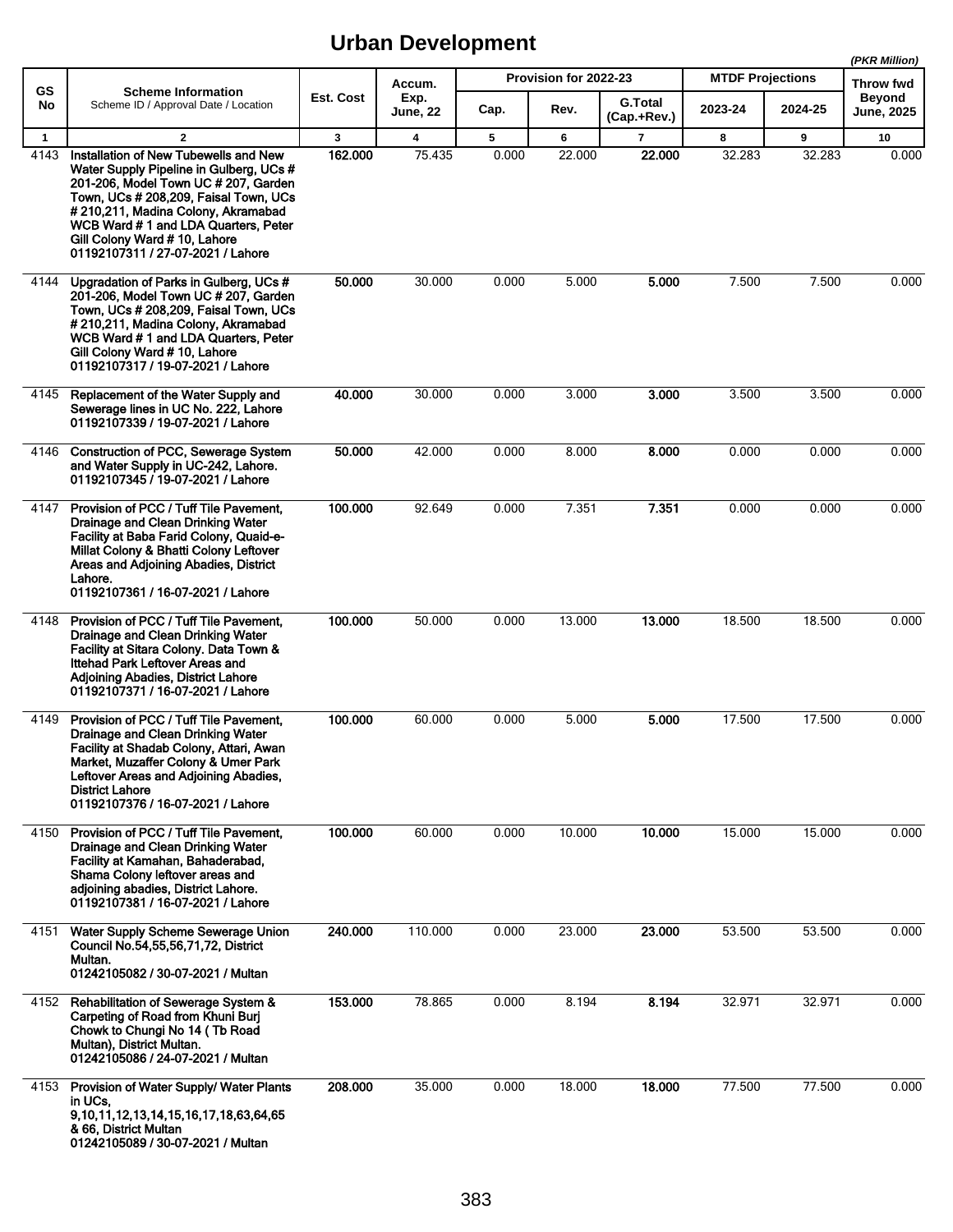|                      |                                                                                                                                                                                                                                         |                         |                                   |            |                       |                               |                         |             | (PKR Million)              |
|----------------------|-----------------------------------------------------------------------------------------------------------------------------------------------------------------------------------------------------------------------------------------|-------------------------|-----------------------------------|------------|-----------------------|-------------------------------|-------------------------|-------------|----------------------------|
| <b>GS</b>            | <b>Scheme Information</b>                                                                                                                                                                                                               | Est. Cost               | Accum.<br>Exp.                    |            | Provision for 2022-23 |                               | <b>MTDF Projections</b> |             | Throw fwd<br><b>Beyond</b> |
| No                   | Scheme ID / Approval Date / Location                                                                                                                                                                                                    |                         | <b>June, 22</b>                   | Cap.       | Rev.                  | <b>G.Total</b><br>(Cap.+Rev.) | 2023-24                 | 2024-25     | <b>June, 2025</b>          |
| $\mathbf{1}$<br>4154 | $\overline{2}$<br>Laying of sewerage Lines in UC No 66,<br>UC No 18, UC No 64, UC No 65, UC No<br>63, UC No 17, UC No 9, UC No 10, UC<br>No 11, UC No 13, UC No 16, District<br>Multan.<br>01242105090 / 24-07-2021 / Multan            | $\mathbf{3}$<br>140.000 | $\overline{\mathbf{4}}$<br>79.500 | 5<br>0.000 | 6<br>15.000           | $\overline{7}$<br>15.000      | 8<br>22.750             | 9<br>22.750 | 10<br>0.000                |
| 4155                 | Mini Disposal for Shraif Pura, Shaheen<br>abad, Aziz Colony, Momin Abad and<br>Bilal Nagar, District Multan.<br>01242105092 / 24-07-2021 / Multan                                                                                       | 120.000                 | 30.000                            | 0.000      | 20.000                | 20.000                        | 35.000                  | 35.000      | 0.000                      |
| 4156                 | Widening / Improvement of Khanewal<br>road from Eid Gah chowk to Chowk<br>Kumharan via Rasheedabad, Multan.<br>01242105096 / 26-10-2021 / Multan                                                                                        | 1,565.954               | 1,385.328                         | 0.000      | 35.000                | 35,000                        | 72.813                  | 72.813      | 0.000                      |
| 4157                 | Construction of drain/sewerage /water<br>supply scheme in UC<br>31, 32, 35, 36, , 37, , 38, 39, , 61, 62, 70, 81, 82,<br>Moza taraf Mubarak doaim & walayt<br>abad, District Multan.<br>01242105098 / 24-07-2021 / Multan               | 150,000                 | 25.000                            | 0.000      | 13.000                | 13.000                        | 56.000                  | 56.000      | 0.000                      |
| 4158                 | Disposal Sewerage Line Ansari Chowk<br>(Manzoorabad, Sharif pura, Katchi<br>Sarai), District Multan.<br>01242105105 / 24-07-2021 / Multan                                                                                               | 135.000                 | 25.000                            | 0.000      | 15.000                | 15.000                        | 47.500                  | 47.500      | 0.000                      |
| 4159                 | Improvement of Vehari Road from BCG<br>Chowk to Double Phattak Multan length<br>5.53KM, District Multan.<br>01242105106 / 19-07-2021 / Multan                                                                                           | 200.000                 | 176.157                           | 0.000      | 6.000                 | 6.000                         | 8.921                   | 8.921       | 0.001                      |
| 4160                 | Establishment and rehabilitation of water<br>filtration plants / Deep boring Hand<br>Pumps with electric Motor (Optional) in<br>all the union councils of NA-154 Multan<br>1.<br>01242105109 / 17-07-2021 / Multan                      | 20,000                  | 10.000                            | 0.000      | 10.000                | 10.000                        | 0.000                   | 0.000       | 0.000                      |
| 4161                 | Improvement / Renovation and<br>Installation of Water Filtration Plants &<br>Solar System in UCs<br>69,70,74,75,76,77,78,<br>79,80,81,82,83,84,<br>85,86,87,88,94,95,90,91,92,93,97,98,99<br>& 100<br>01242107581 / 17-07-2021 / Multan | 40.000                  | 3.000                             | 0.000      | 9.000                 | 9.000                         | 14.000                  | 14.000      | 0.000                      |
| 4162                 | <b>Construction of Park &amp; Play Ground</b><br>Chah Batay wala near dars Wala Khu<br><b>Buch Mubarak</b><br>01242107585 / 17-07-2021 / Multan                                                                                         | 20,000                  | 10.000                            | 0.000      | 10.000                | 10.000                        | 0.000                   | 0.000       | 0.000                      |
| 4163                 | <b>Construction of Tuff Tile &amp; Soling</b><br>Scheme in UC 61 Multan City<br>01242107587 / 17-07-2021 / Multan                                                                                                                       | 50.000                  | 30.000                            | 0.000      | 5.000                 | 5.000                         | 7.500                   | 7.500       | 0.000                      |
| 4164                 | <b>Construction of Tuff Tile &amp; Soling</b><br>Scheme in UC 38 & UC 62 Multan City<br>01242107588 / 17-07-2021 / Multan                                                                                                               | 30.000                  | 15.000                            | 0.000      | 4.000                 | 4.000                         | 5.500                   | 5.500       | 0.000                      |
| 4165                 | <b>Construction of Tuff Tile &amp; Soling</b><br>Scheme in UC37, 39 & Walayt Abad<br><b>Multan City</b><br>01242107589 / 17-07-2021 / Multan                                                                                            | 25.000                  | 10.000                            | 0.000      | 15.000                | 15.000                        | 0.000                   | 0.000       | 0.000                      |
| 4166                 | <b>Construction of Tuff Tile &amp; Soling</b><br>Scheme in UC 70 & Taraf Mubarak<br>Doaim Multan City<br>01242107595 / 17-07-2021 / Multan                                                                                              | 35.000                  | 22.500                            | 0.000      | 12.500                | 12.500                        | 0.000                   | 0.000       | 0.000                      |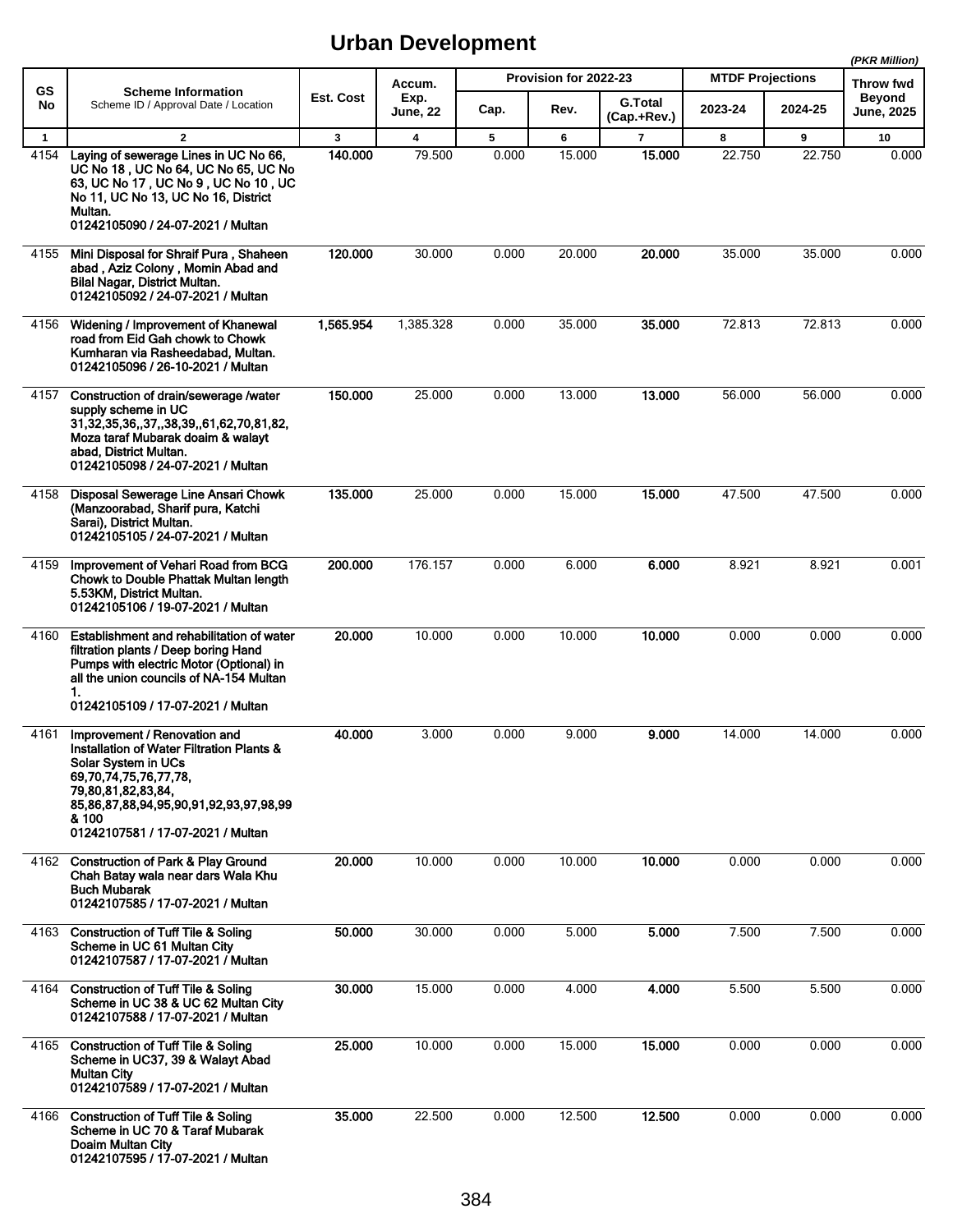|                      |                                                                                                                                                                                                                                               |             |                                   |            |                       |                         |                         |            | (PKR Million)                     |
|----------------------|-----------------------------------------------------------------------------------------------------------------------------------------------------------------------------------------------------------------------------------------------|-------------|-----------------------------------|------------|-----------------------|-------------------------|-------------------------|------------|-----------------------------------|
| GS<br>No             | <b>Scheme Information</b><br>Scheme ID / Approval Date / Location                                                                                                                                                                             | Est. Cost   | Accum.<br>Exp.                    |            | Provision for 2022-23 | <b>G.Total</b>          | <b>MTDF Projections</b> |            | <b>Throw fwd</b><br><b>Beyond</b> |
|                      |                                                                                                                                                                                                                                               |             | <b>June, 22</b>                   | Cap.       | Rev.                  | (Cap.+Rev.)             | 2023-24                 | 2024-25    | <b>June, 2025</b>                 |
| $\mathbf{1}$<br>4167 | $\overline{2}$<br><b>Construction of Tuff Tile &amp; Soling</b><br>Scheme in UC 81 & UC 82 Multan City<br>01242107597 / 27-07-2021 / Multan                                                                                                   | 3<br>70.000 | $\overline{\mathbf{4}}$<br>65.000 | 5<br>0.000 | 6<br>5.000            | $\overline{7}$<br>5.000 | 8<br>0.000              | 9<br>0.000 | 10<br>0.000                       |
| 4168                 | Construction of surface drain, RCC<br>sewer, brick pavement, re-soling, Pacca<br>sullage carrier & tuff tile in UC Jahangir<br>abad & adjoining abadies, Tehsil &<br>District Multan.<br>01242107606 / 15-07-2021 / Multan                    | 20.000      | 10.000                            | 0.000      | 10.000                | 10.000                  | 0.000                   | 0.000      | 0.000                             |
| 4169                 | Construction of surface drain, RCC<br>sewer, brick pavement, re-soling, Pacca<br>sullage carrier & tuff tile in Siddigabad,<br>Manak wala, Shah pur & adjoining<br>abadies, Tehsil & District Multan.<br>01242107617 / 17-07-2021 / Multan    | 15.000      | 12.000                            | 0.000      | 3.000                 | 3.000                   | 0.000                   | 0.000      | 0.000                             |
| 4170                 | Construction of surface drain, RCC<br>sewer, brick pavement, re-soling, Pacca<br>sullage carrier & tuff tile in UC Lutaf<br>abad, Fazil pur & adjoining abadies,<br><b>Tehsil &amp; District Multan.</b><br>01242107620 / 17-07-2021 / Multan | 20.000      | 14.000                            | 0.000      | 6.000                 | 6.000                   | 0.000                   | 0.000      | 0.000                             |
| 4171                 | Construction of surface drain, RCC<br>sewer, brick pavement, re-soling, Pacca<br>sullage carrier & tuff tile in UC Inayat pur<br>Mahota, Pakkay wala & adjoining<br>abadies, Tehsil & District Multan.<br>01242107624 / 17-07-2021 / Multan   | 20.000      | 10.000                            | 0.000      | 10.000                | 10.000                  | 0.000                   | 0.000      | 0.000                             |
|                      | 4172 Construction of surface drain, RCC<br>sewer, brick pavement, re-soling, Pacca<br>sullage carrier & tuff tile in UC Matti tal,<br>Jaal wala & adjoining abadies, Tehsil &<br><b>District Multan</b><br>01242107628 / 17-07-2021 / Multan  | 20.000      | 10.000                            | 0.000      | 10.000                | 10.000                  | 0.000                   | 0.000      | 0.000                             |
| 4173                 | <b>Construction of Surface Drain, RCC</b><br>Sewer, Brick pavement, Re-soling,<br>Pacca sullage carrier & Tuff Tile in UC<br>Durana Langana & adjoining abadies,<br><b>Tehsil &amp; District Multan</b><br>01242107657 / 17-07-2021 / Multan  | 40.000      | 12.500                            | 0.000      | 8.000                 | 8.000                   | 9.750                   | 9.750      | 0.000                             |
| 4174                 | <b>Construction of Surface Drain, RCC</b><br>Sewer, Brick pavement, Re-soling,<br>Pacca sullage carrier & Tuff Tile in UC<br>Tajpur Sandila & adjoining abadies,<br><b>Tehsil &amp; District Multan</b><br>01242107663 / 17-07-2021 / Multan  | 20.000      | 12.500                            | 0.000      | 7.500                 | 7.500                   | 0.000                   | 0.000      | 0.000                             |
| 4175                 | Construction of surface drain, RCC<br>sewer, brick pavement, re-soling, Pacca<br>sullage carrier & tuff tile in UC Raj ghat<br>& adjoining abadies, Tehsil & District<br>Multan.<br>01242107696 / 17-07-2021 / Multan                         | 17.500      | 10.000                            | 0.000      | 7.500                 | 7.500                   | 0.000                   | 0.000      | 0.000                             |
| 4176                 | Construction of surface drain, RCC<br>sewer, brick pavement, re-soling, Pacca<br>sullage carrier & tuff tile in UC Alamdi<br>surah & adjoining abadies, Tehsil &<br>District Multan.<br>01242107698 / 17-07-2021 / Multan                     | 17.500      | 9.000                             | 0.000      | 8.500                 | 8.500                   | 0.000                   | 0.000      | 0.000                             |
| 4177                 | Construction of surface drain, RCC<br>sewer, brick pavement, re-soling, Pacca<br>sullage carrier & tuff tile in UC<br>Muzaffarabad & adjoining abadies,<br><b>Tehsil &amp; District Multan.</b><br>01242107704 / 17-07-2021 / Multan          | 20.000      | 12.500                            | 0.000      | 7.500                 | 7.500                   | 0.000                   | 0.000      | 0.000                             |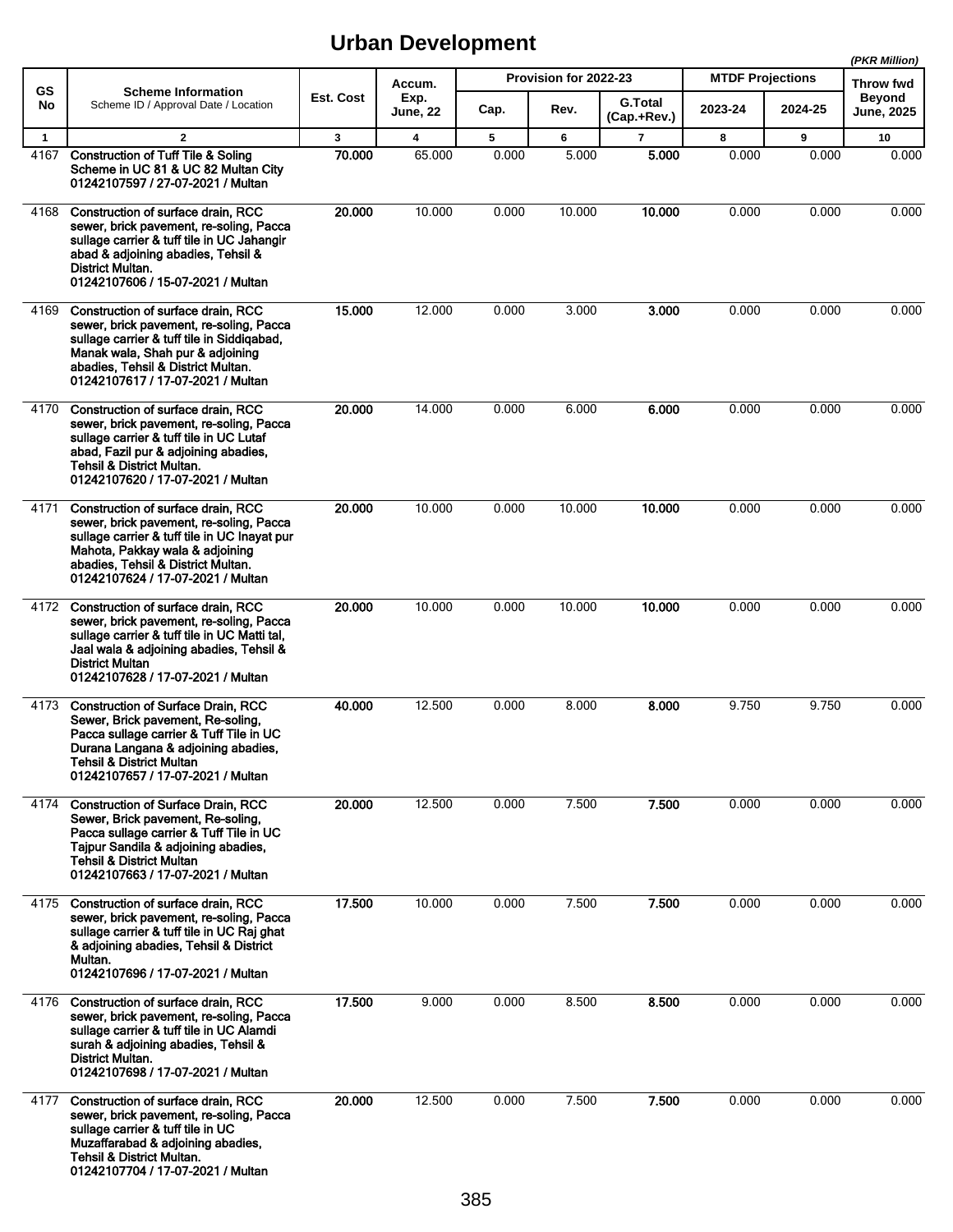|                   |                                                                                                                                                                                                                                     |              |                         |                |                       |                               |                         |           | (PKR Million)               |
|-------------------|-------------------------------------------------------------------------------------------------------------------------------------------------------------------------------------------------------------------------------------|--------------|-------------------------|----------------|-----------------------|-------------------------------|-------------------------|-----------|-----------------------------|
| <b>GS</b>         | <b>Scheme Information</b>                                                                                                                                                                                                           |              | Accum.                  |                | Provision for 2022-23 |                               | <b>MTDF Projections</b> |           | <b>Throw fwd</b>            |
| No                | Scheme ID / Approval Date / Location                                                                                                                                                                                                | Est. Cost    | Exp.<br><b>June, 22</b> | Cap.           | Rev.                  | <b>G.Total</b><br>(Cap.+Rev.) | 2023-24                 | 2024-25   | Beyond<br><b>June, 2025</b> |
| $\mathbf{1}$      | $\overline{2}$                                                                                                                                                                                                                      | $\mathbf{3}$ | $\overline{\mathbf{4}}$ | 5              | 6                     | $\overline{7}$                | 8                       | 9         | 10                          |
| 4178              | Construction of surface drain, RCC<br>sewer, brick pavement, re-soling, Pacca<br>sullage carrier & tuff tile in UC Alamgir &<br>adjoining abadies, Tehsil & District<br>Multan.<br>01242107710 / 17-07-2021 / Multan                | 20.000       | 10.000                  | 0.000          | 10.000                | 10.000                        | 0.000                   | 0.000     | 0.000                       |
| 4179              | Construction of surface drain. RCC<br>sewer, brick pavement, re-soling, Pacca<br>sullage carrier & tuff tile in UC Jungle<br>bairah & adjoining abadies, Tehsil &<br>District Multan.<br>01242107712 / 17-07-2021 / Multan          | 20,000       | 10.000                  | 0.000          | 10.000                | 10.000                        | 0.000                   | 0.000     | 0.000                       |
| 4180              | Construction of surface drain, RCC<br>sewer, brick pavement, re-soling, Pacca<br>sullage carrier & tuff tile in UC Tibba<br>Masood pur & adjoining abadies, Tehsil<br>& District Multan.<br>01242107741 / 17-07-2021 / Multan       | 20.000       | 10.000                  | 0.000          | 10.000                | 10.000                        | 0.000                   | 0.000     | 0.000                       |
| 4181              | Construction of surface drain, RCC<br>sewer, brick pavement, re-soling, Pacca<br>sullage carrier & tuff tile in UC Ambala &<br>adjoining abadies, Tehsil & District<br>Multan.<br>01242107745 / 17-07-2021 / Multan                 | 20.000       | 10.000                  | 0.000          | 10.000                | 10.000                        | 0.000                   | 0.000     | 0.000                       |
| 4182              | Construction of surface drain, RCC<br>sewer, brick pavement, re-soling, Pacca<br>sullage carrier & tuff tile in UC Jhakkar<br>pur & adjoining abadies, Tehsil & District<br>Multan.<br>01242107749 / 17-07-2021 / Multan            | 20,000       | 10.000                  | 0.000          | 10.000                | 10.000                        | 0.000                   | 0.000     | 0.000                       |
| 4183              | <b>Construction of Surface Drain, RCC</b><br>Sewer, Brick pavement, Re-soling,<br>Pacca sullage carrier & Tuff Tile in UC<br>Muhamadpur Ghota & adjoining<br>abadies. Tehsil & District Multan<br>01242107752 / 17-07-2021 / Multan | 20.000       | 12.500                  | 0.000          | 7.500                 | 7.500                         | 0.000                   | 0.000     | 0.000                       |
| 4184              | Construction of Park/ Public Space at<br>Parao Land Taunsa City, D.G.Khan<br>01042107601 / 11-08-2021 / Dera Ghazi<br>Khan                                                                                                          | 50.000       | 20.000                  | 0.000          | 8.000                 | 8.000                         | 11.000                  | 11.000    | 0.000                       |
| 4185              | Beautification and illumination of<br>different chowks, islands and sites of<br>Bahawalpur City.<br>01022105079 / 19-07-2021 /<br><b>Bahawalpur</b>                                                                                 | 15.000       | 7.000                   | 0.000          | 8.000                 | 8.000                         | 0.000                   | 0.000     | 0.000                       |
|                   | <b>Total: District Development Package</b>                                                                                                                                                                                          | 8,647.358    | 4,416.973               | 0.000          | 1,068.086             | 1,068.086                     | 1,584.869               | 1,576.538 | 0.870                       |
| <b>FDA</b>        |                                                                                                                                                                                                                                     |              |                         |                |                       |                               |                         |           |                             |
| 4186              | <b>Establishment of Sports Complex at</b><br><b>Faisalabad City (LDP)</b><br>01091800048 / 05-01-2018 / Faisalabad                                                                                                                  | 487.500      | 177.883                 | 0.000          | 100.000               | 100.000                       | 104.809                 | 104.809   | 0.000                       |
| <b>Total: FDA</b> |                                                                                                                                                                                                                                     | 487.500      | 177.883                 | 0.000          | 100.000               | 100.000                       | 104.809                 | 104.809   | 0.000                       |
|                   | <b>Foreign Aided Projects</b>                                                                                                                                                                                                       |              |                         |                |                       |                               |                         |           |                             |
| 4187              | <b>Extension of Water Resources</b><br>Faisalabad City Phase II (French                                                                                                                                                             | 14,636.928   | 20.000                  | 0.000          | 1,545.000             | 1,545.000                     | 13,071.928              | 0.000     | 0.000                       |
|                   | Funded).<br>01091601862 / 09-05-2017 / Faisalabad                                                                                                                                                                                   |              | Local:<br>Foreign:      | 0.000<br>0.000 | 150.000<br>1,395.000  | 150.000<br>1,395.000          |                         |           |                             |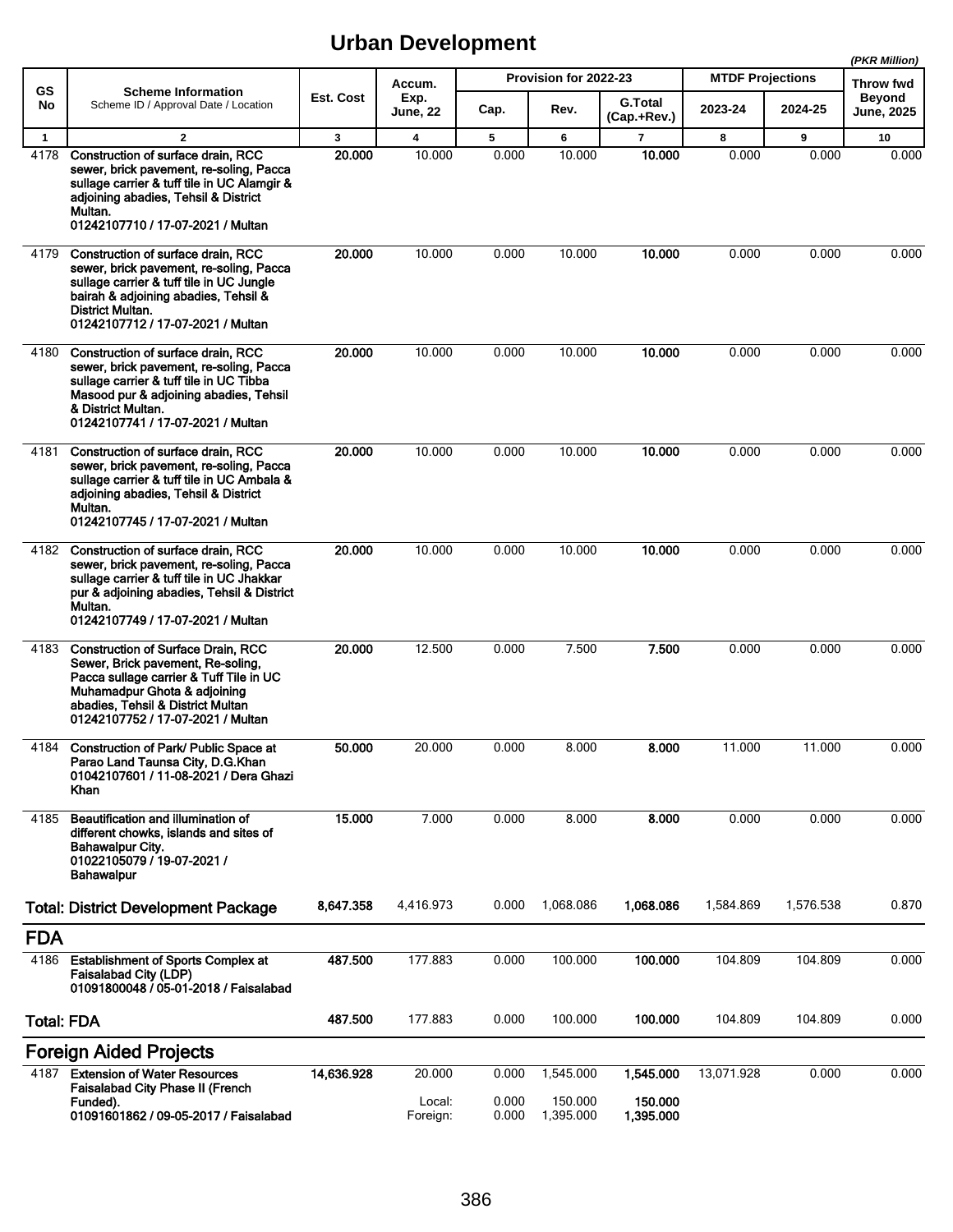**(PKR Million)**

|                   |                                                                                                                                                                                                                                                |            |                              |                         |                              |                              |                         |            | (PKR WIIIION)                     |
|-------------------|------------------------------------------------------------------------------------------------------------------------------------------------------------------------------------------------------------------------------------------------|------------|------------------------------|-------------------------|------------------------------|------------------------------|-------------------------|------------|-----------------------------------|
| GS                | <b>Scheme Information</b><br>Scheme ID / Approval Date / Location                                                                                                                                                                              | Est. Cost  | Accum.<br>Exp.               |                         | Provision for 2022-23        | <b>G.Total</b>               | <b>MTDF Projections</b> |            | <b>Throw fwd</b><br><b>Beyond</b> |
| No                |                                                                                                                                                                                                                                                |            | <b>June, 22</b>              | Cap.                    | Rev.                         | (Cap.+Rev.)                  | 2023-24                 | 2024-25    | June, 2025                        |
| $\mathbf{1}$      | $\mathbf{2}$                                                                                                                                                                                                                                   | 3          | 4                            | 5                       | 6                            | 7                            | 8                       | 9          | 10                                |
| 4188              | <b>Construction of Eastern Wastewater</b><br><b>Treatment Plant 45 MGD of Faisalabad</b><br>City Phase-I (DANIDA Assisted).<br>01091804677 / 22-10-2019 / Faisalabad                                                                           | 19,071.222 | 20.000<br>Local:<br>Foreign: | 0.000<br>0.000<br>0.000 | 903.740<br>50.000<br>853.740 | 903.740<br>50.000<br>853.740 | 8,682.220               | 9,465.263  | 0.000                             |
| 4189              | <b>Construction of Distribution Center.</b><br>Rehabilitation of old Jhal Khanuana<br><b>Water Treatment Plant (JICA Grant-In-</b>                                                                                                             | 7,250.000  | 30.000<br>Local:             | 0.000<br>0.000          | 1.407.800<br>50.000          | 1.407.800<br>50.000          | 2,924.100               | 2.888.100  | 0.000                             |
|                   | Aid) Phase-I Faisalabad.<br>01092054120 / 06-10-2020 / Faisalabad                                                                                                                                                                              |            | Foreign:                     | 0.000                   | 1,357.800                    | 1,357.800                    |                         |            |                                   |
| 4190              | Sewerage System from Larechs Colony<br>to Gulshan-e-Ravi, Lahore.                                                                                                                                                                              | 14,265.060 | 0.000                        | 0.000                   | 1.000                        | 1.000                        | 7,082.030               | 7,082.030  | 100.000                           |
|                   | 01191400589 / 13-04-2015 / Lahore                                                                                                                                                                                                              |            | Local:<br>Foreign:           | 0.000<br>0.000          | 0.000<br>1.000               | 0.000<br>1.000               |                         |            |                                   |
| 4191              | <b>Lahore Water and Waste Water</b>                                                                                                                                                                                                            | 21,145.710 | 5.000                        | 0.000                   | 1.000                        | 1.000                        | 10,519.855              | 10,519.855 | 100.000                           |
|                   | Management Project - Construction of<br>Surface Water Treatment Plant at BRBD<br>Canal Lahore.<br>01191800235 / 01-03-2019 / Lahore                                                                                                            |            | Local:<br>Foreign:           | 0.000<br>0.000          | 0.000<br>1.000               | 0.000<br>1.000               |                         |            |                                   |
| 4192              | Provision of clean drinking water in pilot                                                                                                                                                                                                     | 1,655.185  | 0.000                        | 0.000                   | 510.000                      | 510.000                      | 1,145.185               | 0.000      | 0.000                             |
|                   | areas of UC-99,100 & 101 (WASA area)<br>01192102876 / 01-07-2021 / Lahore                                                                                                                                                                      |            | Local:<br>Foreign:           | 0.000<br>0.000          | 10.000<br>500.000            | 10.000<br>500.000            |                         |            |                                   |
|                   | <b>Total: Foreign Aided Projects</b>                                                                                                                                                                                                           | 78.024.105 | 75.000                       | 0.000                   | 4,368.540                    | 4,368.540                    | 43,425.318              | 29,955.248 | 200.000                           |
| <b>GDA</b>        |                                                                                                                                                                                                                                                |            |                              |                         |                              |                              |                         |            |                                   |
|                   | 4193 Rehabilitation / Const. of Road along                                                                                                                                                                                                     | 337.519    | 307.300                      | 0.000                   | 30.219                       | 30.219                       | 0.000                   | 0.000      | 0.000                             |
|                   | Noorpur Distributry from G. T. Road to<br>Medical College Gondlanwala Road,<br>Gujranwala.<br>01121700155 / 07-08-2017 / Gujranwala                                                                                                            |            |                              |                         |                              |                              |                         |            |                                   |
| 4194              | Rehabilitation / Const of Katcha Khiali<br>Road from Karwan Chowk to<br>Sheikhupura Road and Zanib Hospital<br>Road from Sheikhupura Road to Jinnah<br>Road Including Allied Branches,<br>Gujranwala.<br>01121700156 / 07-08-2017 / Gujranwala | 283.464    | 146.676                      | 0.000                   | 50.000                       | 50.000                       | 43.394                  | 43.394     | 0.000                             |
| 4195              | Rehabilitation of Road from Qila Dedar<br>Singh to Sheikhupra Road Ghuman<br>Wala, Gujranwala.<br>01122101244 / 07-10-2021 / Gujranwala                                                                                                        | 995.592    | 25.199                       | 0.000                   | 200.000                      | 200.000                      | 320.199                 | 450.194    | 0.000                             |
| 4196              | Rehabilitation of Sabzi Mandi Link road<br>at Malhi Chowk, Gujranwala<br>01122105132 / 17-07-2021 / Guiranwala                                                                                                                                 | 44.000     | 40.000                       | 0.000                   | 4.000                        | 4.000                        | 0.000                   | 0.000      | 0.000                             |
| <b>Total: GDA</b> |                                                                                                                                                                                                                                                | 1.660.575  | 519.175                      | 0.000                   | 284.219                      | 284.219                      | 363.593                 | 493.588    | 0.000                             |
|                   | <b>HUD &amp; PHED</b>                                                                                                                                                                                                                          |            |                              |                         |                              |                              |                         |            |                                   |
| 4197              | Improving the Capacity of WASAs<br>through training by AL-Jezari Academy<br>in cooperation with JICA (Phase-2)<br>01372001651 / 02-10-2020 / Punjab                                                                                            | 100.000    | 60.000                       | 0.000                   | 40.000                       | 40.000                       | 0.000                   | 0.000      | 0.000                             |
|                   | <b>Total: HUD &amp; PHED</b>                                                                                                                                                                                                                   | 100.000    | 60.000                       | 0.000                   | 40.000                       | 40.000                       | 0.000                   | 0.000      | 0.000                             |
| <b>KSDA</b>       |                                                                                                                                                                                                                                                |            |                              |                         |                              |                              |                         |            |                                   |
| 4198              | Management of Solid Waste at Fort                                                                                                                                                                                                              | 71.620     | 36.865                       | 0.000                   | 34.755                       | 34.755                       | 0.000                   | 0.000      | 0.000                             |
|                   | Munro<br>01041800007 / 01-07-2019 / Dera Ghazi<br>Khan                                                                                                                                                                                         |            |                              |                         |                              |                              |                         |            |                                   |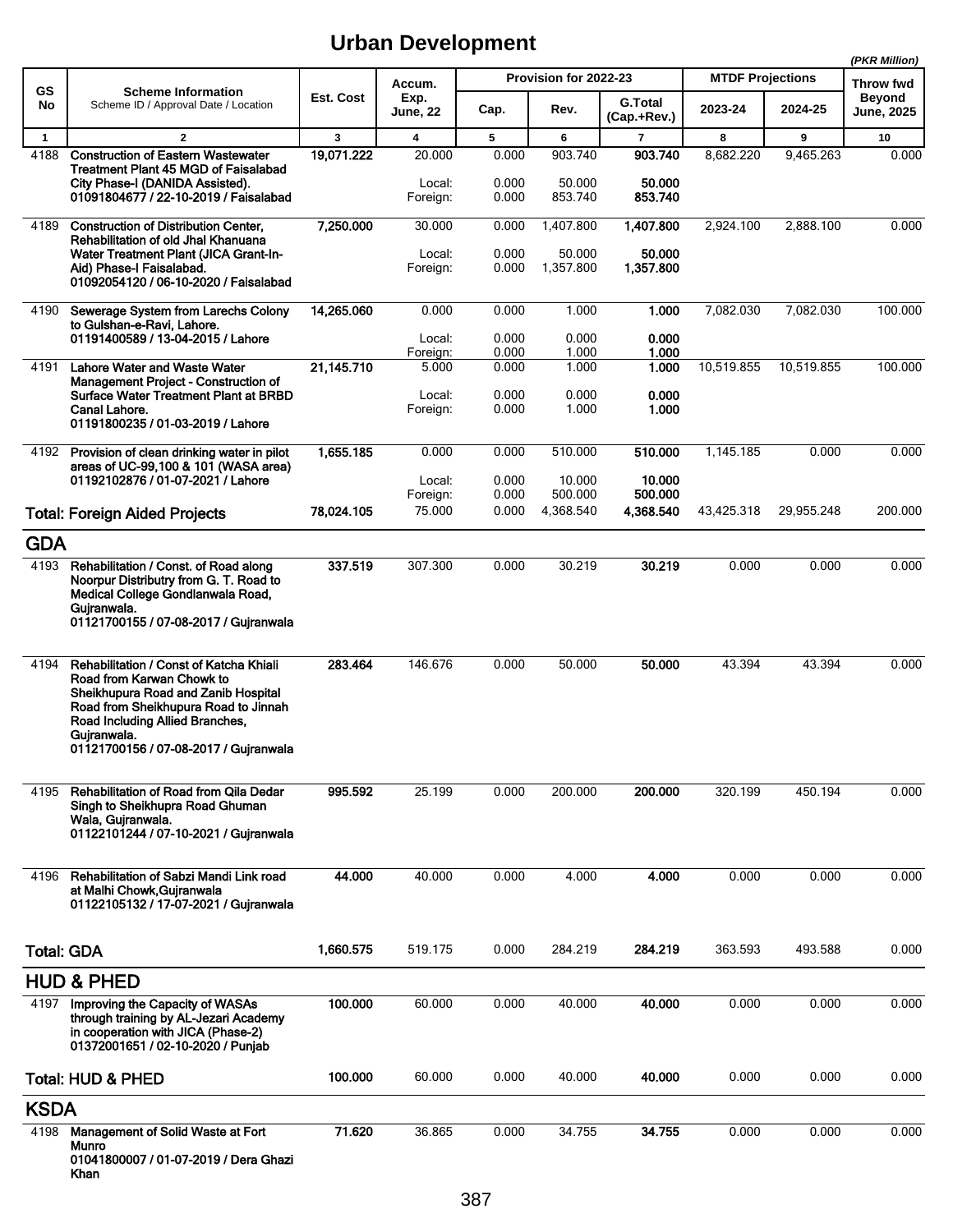|              |                                                                                                                                                                 |           |                         |       |                       |                               |                         |         | (PKR Million)              |
|--------------|-----------------------------------------------------------------------------------------------------------------------------------------------------------------|-----------|-------------------------|-------|-----------------------|-------------------------------|-------------------------|---------|----------------------------|
| GS           | <b>Scheme Information</b>                                                                                                                                       | Est. Cost | Accum.                  |       | Provision for 2022-23 |                               | <b>MTDF Projections</b> |         | Throw fwd<br><b>Beyond</b> |
| No           | Scheme ID / Approval Date / Location                                                                                                                            |           | Exp.<br><b>June, 22</b> | Cap.  | Rev.                  | <b>G.Total</b><br>(Cap.+Rev.) | 2023-24                 | 2024-25 | June, 2025                 |
| $\mathbf{1}$ | $\overline{2}$                                                                                                                                                  | 3         | 4                       | 5     | 6                     | $\overline{7}$                | 8                       | 9       | 10                         |
| 4199         | <b>Construction of Metalled Road Adjacent</b><br>Abadi Link Roads 20 KM with Drains<br>01041800009 / 15-03-2017 / Dera Ghazi<br>Khan                            | 438.607   | 338.301                 | 0.000 | 55.323                | 55.323                        | 44.983                  | 0.000   | 0.000                      |
| 4200         | Development of Parks, Horticulture and<br>Installation of Solar Light Network at Fort<br>Munro.<br>01041601879 / 10-02-2017 / Dera Ghazi<br>Khan                | 99.000    | 80.802                  | 0.000 | 18.198                | 18.198                        | 0.000                   | 0.000   | 0.000                      |
| 4201         | Construction of Metalled Road from N 70<br>KM No.74 to Fort Munro via Langar<br>Khandarsir Length 5 Km<br>01041800010 / 15-07-2016 / Dera Ghazi<br>Khan         | 288.651   | 263.944                 | 0.000 | 24.707                | 24.707                        | 0.000                   | 0.000   | 0.000                      |
| 4202         | Interventions to promote tourism in koh-<br>e-suleman<br>01042002257 / 02-02-2021 / Dera Ghazi<br><b>Khan</b>                                                   | 100.000   | 89.906                  | 0.000 | 10.094                | 10.094                        | 0.000                   | 0.000   | 0.000                      |
|              | <b>Total: KSDA</b>                                                                                                                                              | 997.878   | 809.818                 | 0.000 | 143.077               | 143.077                       | 44.983                  | 0.000   | 0.000                      |
| <b>LDA</b>   |                                                                                                                                                                 |           |                         |       |                       |                               |                         |         |                            |
| 4203         | <b>Establishment of Sports Complex at</b><br>Rakh Shahdra Lahore (LDP)<br>01191902806 / 14-07-2017 / Lahore                                                     | 931.635   | 600.129                 | 0.000 | 331.506               | 331.506                       | 0.000                   | 0.000   | 0.000                      |
| 4204         | <b>Establishment of Sports Complex in</b><br>Sabzazar, Lahore (LDP).<br>01191902807 / 14-07-2017 / Lahore                                                       | 878.396   | 755.048                 | 0.000 | 50.000                | 50,000                        | 36.674                  | 36.674  | 0.000                      |
| 4205         | <b>Establishment of Sports Complex Singh</b><br>Pura, Lahore (LDP).<br>01191700588 / 14-07-2017 / Lahore                                                        | 1,117.839 | 500.591                 | 0.000 | 275.609               | 275.609                       | 341.639                 | 0.000   | 0.000                      |
| 4206         | <b>Establishment of Sports Complex Model</b><br>Bazar China Scheme, Lahore (LDP).<br>01191902808 / 14-07-2017 / Lahore                                          | 895.259   | 789.288                 | 0.000 | 25.000                | 25,000                        | 40.486                  | 40.486  | 0.000                      |
| 4207         | <b>Establishment of Sports Complex Town</b><br>Ship, Lahore (LDP).<br>01191902809 / 14-07-2017 / Lahore                                                         | 1,110.816 | 602.149                 | 0.000 | 232.806               | 232.806                       | 137.931                 | 137.931 | 0.000                      |
| 4208         | <b>Establishment of Sports Complex Canal</b><br>Bank near EME Society, Lahore (LDP).<br>01191902810 / 14-07-2017 / Lahore                                       | 1,077.172 | 433.517                 | 0.000 | 300.000               | 300.000                       | 171.828                 | 171.828 | 0.000                      |
| 4209         | <b>Establishment of Sports Complex Kahna</b><br>Lahore (LDP).<br>01191706856 / 14-07-2017 / Lahore                                                              | 970.161   | 149.369                 | 0.000 | 310.000               | 310.000                       | 300.396                 | 210.396 | 0.000                      |
| 4210         | <b>Establishment of Sports Complex</b><br>Shalamar Lahore (LDP).<br>01191700593 / 14-07-2017 / Lahore                                                           | 998.158   | 298.824                 | 0.000 | 300.000               | 300.000                       | 199.667                 | 199.667 | 0.000                      |
| 4211         | Widening of Aik Moria Pull, Lahore.<br>01191703794 / 02-07-2019 / Lahore                                                                                        | 700.647   | 649.850                 | 0.000 | 50.797                | 50.797                        | 0.000                   | 0.000   | 0.000                      |
|              | 4212 Construction of Flyover at Sheranwala<br>Gate, Lahore<br>01192101100 / 29-03-2021 / Lahore                                                                 | 4,908.969 | 4,524.023               | 0.000 | 385.000               | 385.000                       | 0.000                   | 0.000   | 0.000                      |
|              | 4213 Construction of Underpass at Gulab<br>Devi Hospital, and additional lanes on<br>Lahore Bridge, Ferozepur Road, Lahore<br>01192101101 / 29-03-2021 / Lahore | 1,711.670 | 1,371.561               | 0.000 | 340.109               | 340.109                       | 0.000                   | 0.000   | 0.000                      |
| 4214         | Rehabilitation and Improvement of<br>Saggian Road, Lahore<br>01192101185 / 15-10-2021 / Lahore                                                                  | 3,405.865 | 2,237.589               | 0.000 | 1,168.276             | 1,168.276                     | 0.000                   | 0.000   | 0.000                      |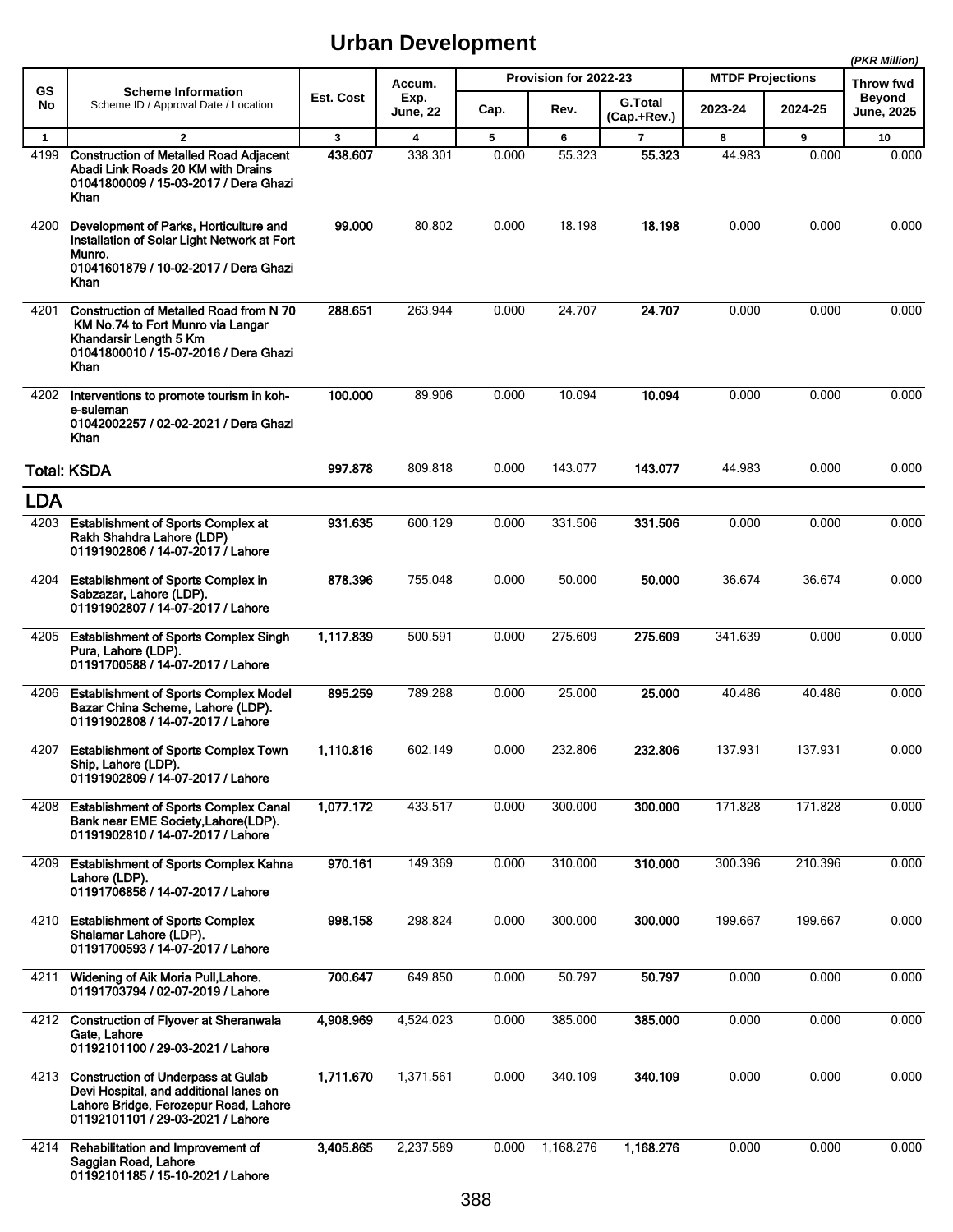|                   |                                                                                                                                                                           |              |                         |       |                       |                        |                         |           | (PKR Million)               |
|-------------------|---------------------------------------------------------------------------------------------------------------------------------------------------------------------------|--------------|-------------------------|-------|-----------------------|------------------------|-------------------------|-----------|-----------------------------|
| GS                | <b>Scheme Information</b>                                                                                                                                                 |              | Accum.                  |       | Provision for 2022-23 |                        | <b>MTDF Projections</b> |           | <b>Throw fwd</b>            |
| No                | Scheme ID / Approval Date / Location                                                                                                                                      | Est. Cost    | Exp.<br><b>June, 22</b> | Cap.  | Rev.                  | G.Total<br>(Cap.+Rev.) | 2023-24                 | 2024-25   | <b>Beyond</b><br>June, 2025 |
| $\mathbf{1}$      | $\overline{2}$                                                                                                                                                            | $\mathbf{3}$ | $\overline{\mathbf{4}}$ | 5     | 6                     | $\overline{7}$         | 8                       | 9         | 10                          |
| 4215              | <b>Traffic Study of Major Intersections in</b><br>Lahore<br>01192101190 / 19-07-2021 / Lahore                                                                             | 20.000       | 10.000                  | 0.000 | 10.000                | 10.000                 | 0.000                   | 0.000     | 0.000                       |
| 4216              | Digital Topographic Surveys of Roads in<br>Lahore<br>01192101191 / 19-07-2021 / Lahore                                                                                    | 10.000       | 5.000                   | 0.000 | 5.000                 | 5.000                  | 0.000                   | 0.000     | 0.000                       |
| 4217              | <b>Construction of Under Pass at</b><br>Samanabad More, Multan Road, Lahore.                                                                                              | 1,515.886    | 50.000                  | 0.000 | 100.000               | 100.000                | 500.000                 | 865.886   | 0.000                       |
|                   | 01192104188 / 19-07-2021 / Lahore                                                                                                                                         |              |                         |       |                       |                        |                         |           |                             |
| 4218              | Dualization of Khaira Distributory road<br>from Tehyaty Chowk to High Court<br>Society (Phase-II-, Length 2.70 KM.<br>01192105450 / 22-12-2021 / Lahore                   | 322.000      | 195.000                 | 0.000 | 50.000                | 50,000                 | 77.000                  | 0.000     | 0.000                       |
| 4219              | <b>Construction of Gawala Colony Two-</b><br>Way road from Gulshan-e-Ahbab to<br>Kahna Flyover via Tehyaty Chowk,<br>Length 6.30 KM.<br>01192105483 / 22-12-2021 / Lahore | 385.625      | 155.000                 | 0.000 | 50.000                | 50.000                 | 180.625                 | 0.000     | 0.000                       |
| 4220              | <b>Establishment of Sports Complex</b><br>NA-119, Lahore (LDP)<br>01192154957 / 22-04-2022 / Lahore                                                                       | 974.643      | 25.030                  | 0.000 | 300.000               | 300,000                | 324.807                 | 324.807   | 0.000                       |
| 4221              | <b>Establishment of Sports Complex</b><br>NA-120, Lahore(LDP)<br>01192154958 / 22-04-2022 / Lahore                                                                        | 644.819      | 419.450                 | 0.000 | 225.369               | 225.369                | 0.000                   | 0.000     | 0.000                       |
| 4222              | <b>E- Construction Services Portal</b><br>01192101189 / 12-08-2021 / Punjab                                                                                               | 394.000      | 150.000                 | 0.000 | 100.000               | 100.000                | 144.000                 | 0.000     | 0.000                       |
| <b>Total: LDA</b> |                                                                                                                                                                           | 22,973.560   | 13,921.418              | 0.000 | 4,609.472             | 4,609.472              | 2,455.052               | 1,987.674 | 0.000                       |
| <b>MDA</b>        |                                                                                                                                                                           |              |                         |       |                       |                        |                         |           |                             |
| 4223              | Widening and Improvement of Lodhran<br>Road from Sunar Mill to BCG Chowk<br>Multan<br>01241703901 / 09-08-2019 / Multan                                                   | 293.325      | 271.567                 | 0.000 | 21.758                | 21.758                 | 0.000                   | 0.000     | 0.000                       |
| 4224              | <b>Construction/Rehabilitation of Metalled</b><br>Road from Jail More to Loharanwali<br>Chakki to Agriculture University, Multan.<br>01241902526 / 24-09-2019 / Multan    | 185.000      | 141.481                 | 0.000 | 43.519                | 43.519                 | 0.000                   | 0.000     | 0.000                       |
|                   | <b>Total: MDA</b>                                                                                                                                                         | 478.325      | 413.048                 | 0.000 | 65.277                | 65.277                 | 0.000                   | 0.000     | 0.000                       |
|                   | <b>PHA Bahawalpur</b>                                                                                                                                                     |              |                         |       |                       |                        |                         |           |                             |
| 4225              | <b>Establishment of Two PHA Horticulture</b><br>Nurseries at Bahawalpur city.<br>01022101413 / 26-07-2021 /<br><b>Bahawalpur</b>                                          | 40.000       | 25.000                  | 0.000 | 15.000                | 15.000                 | 0.000                   | 0.000     | 0.000                       |
|                   | <b>Total: PHA Bahawalpur</b>                                                                                                                                              | 40.000       | 25.000                  | 0.000 | 15.000                | 15.000                 | 0.000                   | 0.000     | 0.000                       |
|                   | PHA D.G. Khan                                                                                                                                                             |              |                         |       |                       |                        |                         |           |                             |
| 4226              | Rehabilitation of Ghazi Park Dera Ghazi<br>Khan<br>01042101428 / 24-07-2021 / Dera Ghazi<br>Khan                                                                          | 30.793       | 15.000                  | 0.000 | 15.793                | 15.793                 | 0.000                   | 0.000     | 0.000                       |
|                   | Total: PHA D.G. Khan                                                                                                                                                      | 30.793       | 15.000                  | 0.000 | 15.793                | 15.793                 | 0.000                   | 0.000     | 0.000                       |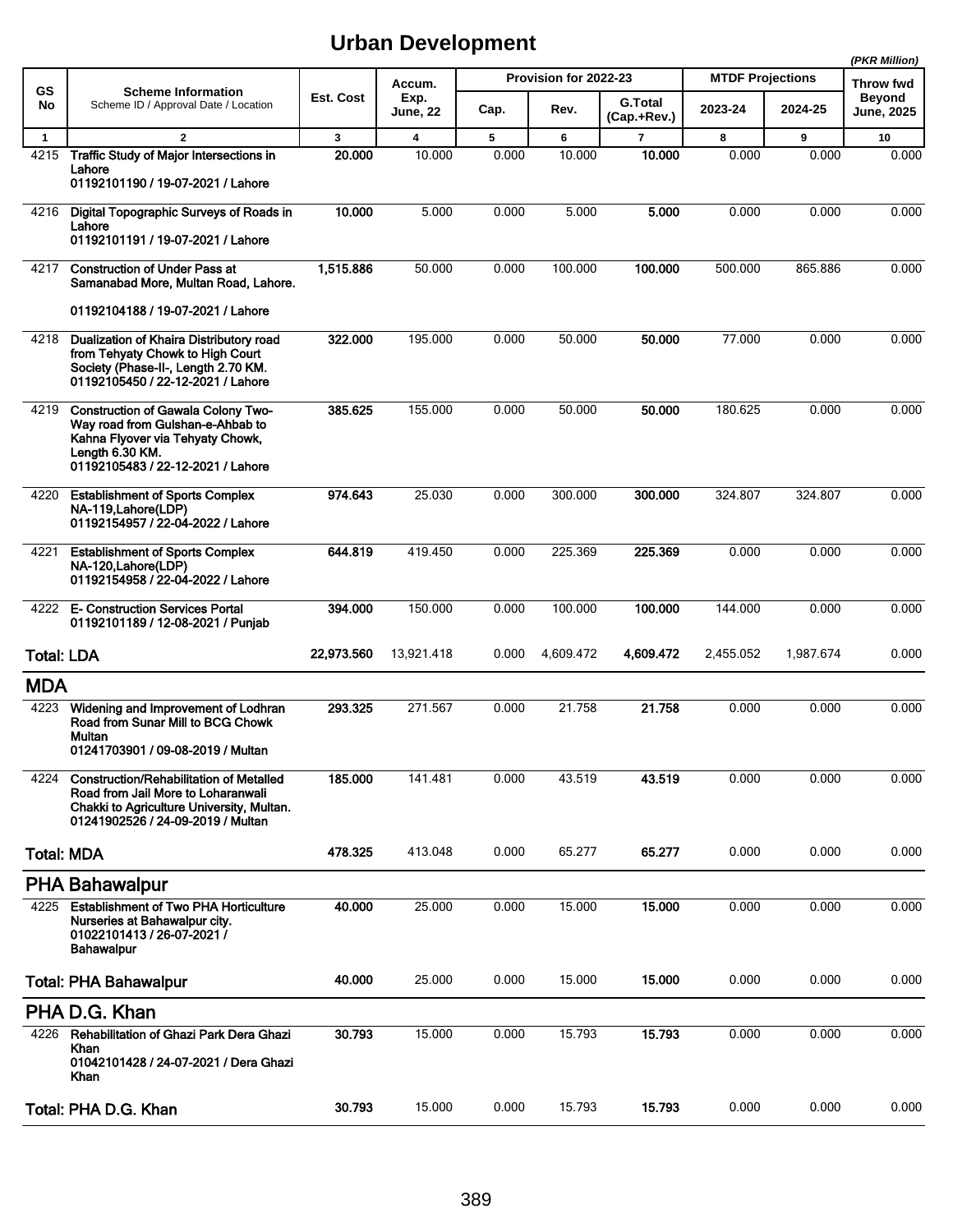|              |                                                                                                                                                                                                       |            |                         |       |                       |                        |                         |            | (PKR Million)                      |
|--------------|-------------------------------------------------------------------------------------------------------------------------------------------------------------------------------------------------------|------------|-------------------------|-------|-----------------------|------------------------|-------------------------|------------|------------------------------------|
| GS           | <b>Scheme Information</b>                                                                                                                                                                             |            | Accum.                  |       | Provision for 2022-23 |                        | <b>MTDF Projections</b> |            | <b>Throw fwd</b>                   |
| No           | Scheme ID / Approval Date / Location                                                                                                                                                                  | Est. Cost  | Exp.<br><b>June, 22</b> | Cap.  | Rev.                  | G.Total<br>(Cap.+Rev.) | 2023-24                 | 2024-25    | <b>Beyond</b><br><b>June, 2025</b> |
| $\mathbf{1}$ | $\overline{2}$                                                                                                                                                                                        | 3          | 4                       | 5     | 6                     | 7                      | 8                       | 9          | 10                                 |
|              | <b>PHA Sargodha</b>                                                                                                                                                                                   |            |                         |       |                       |                        |                         |            |                                    |
| 4227         | Development of Green Belt Between<br>Khayam Bridge Phatak to Katchehry<br>Phatak.                                                                                                                     | 25.660     | 15.000                  | 0.000 | 10.660                | 10.660                 | 0.000                   | 0.000      | 0.000                              |
|              | 01332101403 / 15-07-2021 / Sargodha                                                                                                                                                                   |            |                         |       |                       |                        |                         |            |                                    |
|              | <b>Total: PHA Sargodha</b>                                                                                                                                                                            | 25.660     | 15.000                  | 0.000 | 10.660                | 10.660                 | 0.000                   | 0.000      | 0.000                              |
|              | <b>PHA-Faisalabad</b>                                                                                                                                                                                 |            |                         |       |                       |                        |                         |            |                                    |
| 4228         | <b>Establishment of Miyawaki Forest at 20</b><br>Different Location of Faisalabad City.<br>01092101224 / 15-07-2021 / Faisalabad                                                                      | 30.000     | 15.000                  | 0.000 | 15.000                | 15.000                 | 0.000                   | 0.000      | 0.000                              |
|              | <b>Total: PHA-Faisalabad</b>                                                                                                                                                                          | 30.000     | 15.000                  | 0.000 | 15.000                | 15.000                 | 0.000                   | 0.000      | 0.000                              |
|              | <b>PHA-Multan</b>                                                                                                                                                                                     |            |                         |       |                       |                        |                         |            |                                    |
| 4229         | Rehabilitation of Qilla Kohna Qasim<br>Bagh Multan<br>01242101392 / 17-07-2021 / Multan                                                                                                               | 118.990    | 15.000                  | 0.000 | 50.000                | 50.000                 | 26.995                  | 26.995     | 0.000                              |
|              | <b>Total: PHA-Multan</b>                                                                                                                                                                              | 118.990    | 15.000                  | 0.000 | 50.000                | 50,000                 | 26.995                  | 26.995     | 0.000                              |
| <b>RDA</b>   |                                                                                                                                                                                                       |            |                         |       |                       |                        |                         |            |                                    |
| 4230         | Land Acquistion for Lai Expressway &<br>Flood Channel, Rawalpindi.<br>01292101264 / 15-10-2021 / Rawalpindi                                                                                           | 24,960.700 | 0.000                   | 0.000 | 50.000                | 50.000                 | 12,455.350              | 12,455.350 | 0.000                              |
| 4231         | Remodelling of Ketcheri Chowk<br>01292101273 / 07-10-2021 / Rawalpindi                                                                                                                                | 4,879.535  | 59.800                  | 0.000 | 500.000               | 500.000                | 2,500.000               | 1,819.735  | 0.000                              |
| 4232         | Establishment of PMU for construction of<br>Lai Nullah Expressway Project and<br>Urban Regeneration Plan along Lai<br><b>Nullah</b><br>01292101657 / 06-07-2021 / Rawalpindi                          | 100.000    | 0.000                   | 0.000 | 30.000                | 30,000                 | 70.000                  | 0.000      | 0.000                              |
| 4233         | <b>Constructionof Rawalpindi Ring Road-</b><br>R3(38.3 KM) Main Carriageway (MCW)<br>from Banth (N-5) to Thalian (M-2)<br>01292154616 / 08-03-2022 / Rawalpindi                                       | 26,969.700 | 4,000.000               | 0.000 | 50.000                | 50.000                 | 11,459.850              | 11,459.850 | 0.000                              |
|              | <b>Total: RDA</b>                                                                                                                                                                                     | 56,909.935 | 4,059.800               | 0.000 | 630.000               | 630.000                | 26,485.200              | 25,734.935 | 0.000                              |
|              | WASA FDA                                                                                                                                                                                              |            |                         |       |                       |                        |                         |            |                                    |
| 4234         | <b>Establishment of Project Management</b><br>Unit (PMU) for Extension of Water<br>Resources for Faisalabad City Phase-II<br>01091800332 / 04-09-2019 / Faisalabad                                    | 99.360     | 22.567                  | 0.000 | 30.000                | 30.000                 | 23.397                  | 23.397     | 0.000                              |
| 4235         | <b>Feasibility Studies of Sewer through</b><br>tunnel boring, Development of Arterial<br>main and treatment plant 20 MGD at<br>Jhang Branch.<br>01092101102 / 29-03-2021 / Faisalabad                 | 30.000     | 0.000                   | 0.000 | 10.000                | 10.000                 | 20.000                  | 0.000      | 0.000                              |
| 4236         | Rehabilitation / Replacement / Extension<br>of Sewerage and Drainage System in<br>NA-110 / PP-111, 114, 115, 116 & 117,<br>Faisalabad<br>01092101103 / 29-03-2021 / Faisalabad                        | 300.000    | 88.500                  | 0.000 | 50.000                | 50.000                 | 80.750                  | 80.750     | 0.000                              |
| 4237         | <b>Augmentation of Disposal Stations,</b><br>Machinery Equipment and T&P for O&M<br>of Sewerage System in, Faisalabad<br>NA-110 PP-111, 114, 115, 116 & 117.<br>01092101105 / 29-03-2021 / Faisalabad | 200.000    | 121.500                 | 0.000 | 78.500                | 78.500                 | 0.000                   | 0.000      | 0.000                              |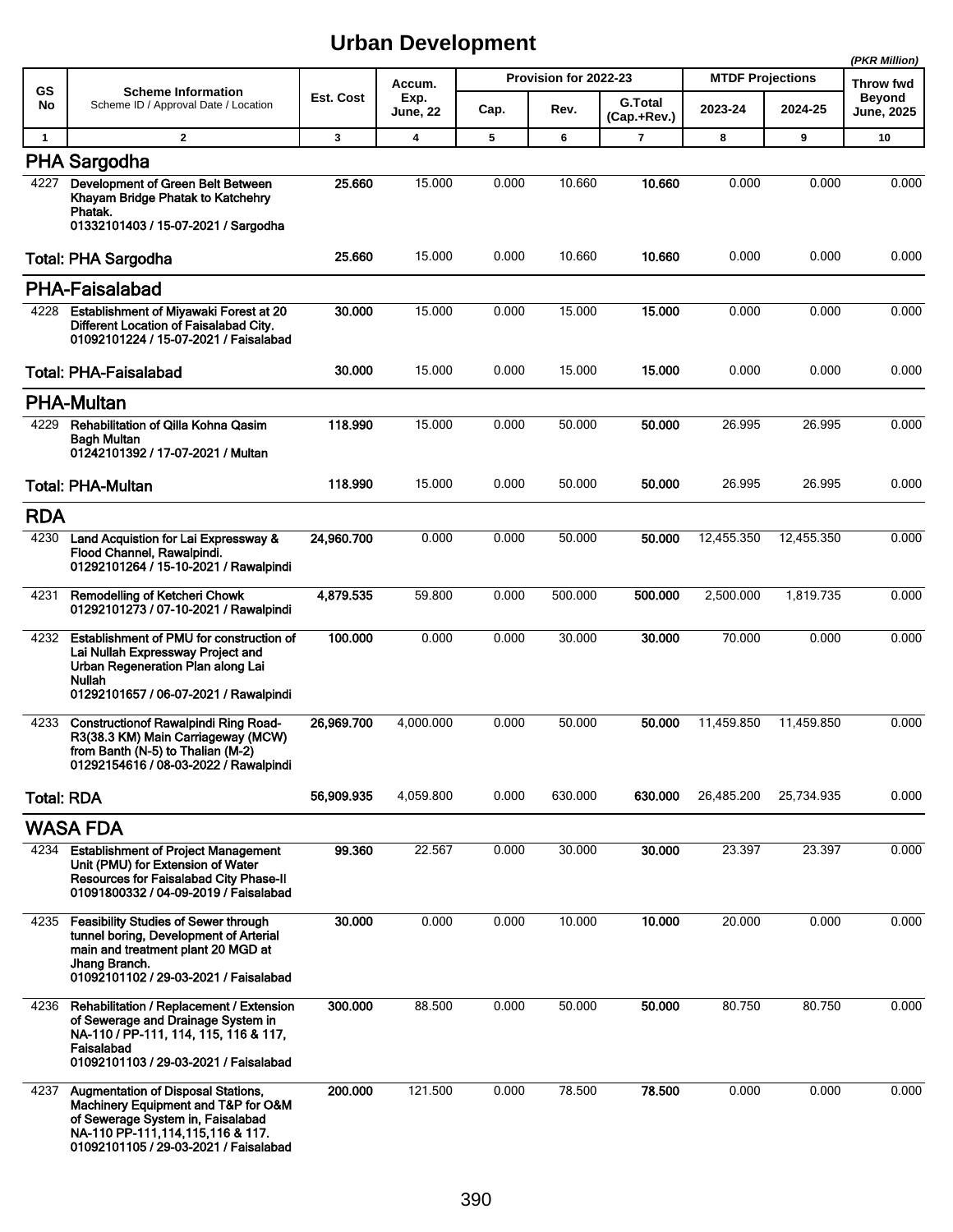|                      |                                                                                                                                                                                                    |              |                                   |            |                       |                               | (PKR Million)           |                           |                            |
|----------------------|----------------------------------------------------------------------------------------------------------------------------------------------------------------------------------------------------|--------------|-----------------------------------|------------|-----------------------|-------------------------------|-------------------------|---------------------------|----------------------------|
| <b>GS</b>            | <b>Scheme Information</b>                                                                                                                                                                          | Est. Cost    | Accum.<br>Exp.                    |            | Provision for 2022-23 |                               | <b>MTDF Projections</b> |                           | Throw fwd<br><b>Beyond</b> |
| No                   | Scheme ID / Approval Date / Location                                                                                                                                                               |              | <b>June, 22</b>                   | Cap.       | Rev.                  | <b>G.Total</b><br>(Cap.+Rev.) | 2023-24                 | 2024-25                   | <b>June, 2025</b>          |
| $\mathbf{1}$<br>4238 | $\overline{2}$<br>Rehabilitation/Replacement of Damaged<br>and Outlived Trunk, Secondary and<br><b>Tertiary Sewerage Network of</b><br>Faisalabad City.<br>01092101107 / 29-03-2021 / Faisalabad   | 3<br>300.000 | $\overline{\mathbf{4}}$<br>45.000 | 5<br>0.000 | 6<br>50.000           | $\overline{7}$<br>50.000      | 8<br>102.500            | $\overline{9}$<br>102.500 | 10<br>0.000                |
| 4239                 | Improvement & Rehabilitation of Civil<br>and Electro-Mechanical System of<br>Disposal Stations, Faisalabad.<br>01092101108 / 29-03-2021 / Faisalabad                                               | 366.000      | 100.000                           | 0.000      | 50.000                | 50.000                        | 108.000                 | 108.000                   | 0.000                      |
| 4240                 | Rehabilitation/ Replacement of Sullage<br><b>Carrier Risalewala Road to Dijkot</b><br>Seepage Drain.<br>01092101110 / 29-03-2021 / Faisalabad                                                      | 300.000      | 1.000                             | 0.000      | 50.000                | 50.000                        | 249.000                 | 0.000                     | 0.000                      |
| 4241                 | <b>Machinery for Operation &amp; Maintenance</b><br>and Urban Flood Mitigation WASA<br>Faisalabad<br>01092101111 / 29-03-2021 / Faisalabad                                                         | 393.880      | 115.000                           | 0.000      | 197.880               | 197.880                       | 81.000                  | 0.000                     | 0.000                      |
| 4242                 | Improvement/Replacement of<br><b>Outlived/Damaged Water Supply Lines</b><br>in Faisalabad City.<br>01092101113 / 29-03-2021 / Faisalabad                                                           | 300.000      | 79.000                            | 0.000      | 50.000                | 50.000                        | 85.500                  | 85.500                    | 0.000                      |
| 4243                 | Rehabilitation / Replacement / Extension<br>of Sewerage and Drainage System in<br>NA-108 (PP-111, 113 & 114),<br>Faisalabad.<br>01092101114 / 29-03-2021 / Faisalabad                              | 247.000      | 40.000                            | 0.000      | 50.000                | 50.000                        | 78.500                  | 78.500                    | 0.000                      |
| 4244                 | Augmentation of Disposal Stations,<br>Machinery, Equipment and T&P for O&M<br>of Sewerage System in NA-108 (PP-111,<br>113 & 114), Faisalabad.<br>01092101115 / 29-03-2021 / Faisalabad            | 223.000      | 70.000                            | 0.000      | 50.000                | 50,000                        | 51.500                  | 51.500                    | 0.000                      |
| 4245                 | Provision of Sewerage System and other<br>Developments at Shamasabad & Allied<br>Areas, Shamasabad Sub Division<br>01092101116 / 29-03-2021 / Faisalabad                                           | 200.000      | 70.000                            | 0.000      | 50.000                | 50.000                        | 80.000                  | 0.000                     | 0.000                      |
| 4246                 | Improvement / Extension of Sewerage &<br>drainage system in NA-109/PP-111, 113<br>& 114<br>01092101117 / 29-03-2021 / Faisalabad                                                                   | 280.000      | 40.000                            | 0.000      | 60.000                | 60.000                        | 180.000                 | 0.000                     | 0.000                      |
| 4247                 | Rehabilitation / Replacement /<br>Improvement of Sewerage & drainage<br>system, NA -107 (PP-109,110, 111 &<br>113), Faisalabad.<br>01092101118 / 29-03-2021 / Faisalabad                           | 200.000      | 50.000                            | 0.000      | 132.000               | 132.000                       | 18.000                  | 0.000                     | 0.000                      |
| 4248                 | <b>Augmentation of Disposal Stations,</b><br>Machinery, Equipment and T&P For<br>O&M of Sewerage System in NA-107<br>(PP-109,110, 111 & 113), Faisalabad.<br>01092101119 / 29-03-2021 / Faisalabad | 258.000      | 110.000                           | 0.000      | 50.000                | 50.000                        | 49.000                  | 49.000                    | 0.000                      |
| 4249                 | Improvement of Sewerage and Drainage<br>system in NA-105 PP-113, Faisalabad.<br>01092101120 / 29-03-2021 / Faisalabad                                                                              | 150.000      | 84.988                            | 0.000      | 65.012                | 65.012                        | 0.000                   | 0.000                     | 0.000                      |
| 4250                 | <b>Augmentation of Disposal Stations,</b><br>Machinery Equipment and T&P for O&M<br>of Sewerage system in NA-109 (PP-111,<br>113, 114), Faisalabad.<br>01092101121 / 29-03-2021 / Faisalabad       | 100.000      | 83.000                            | 0.000      | 17.000                | 17.000                        | 0.000                   | 0.000                     | 0.000                      |
| 4251                 | Improvement of Sewerage and Drainage<br>System in PP-97, Faisalabad<br>01092101122 / 29-03-2021 / Faisalabad                                                                                       | 100.000      | 52.000                            | 0.000      | 48.000                | 48.000                        | 0.000                   | 0.000                     | 0.000                      |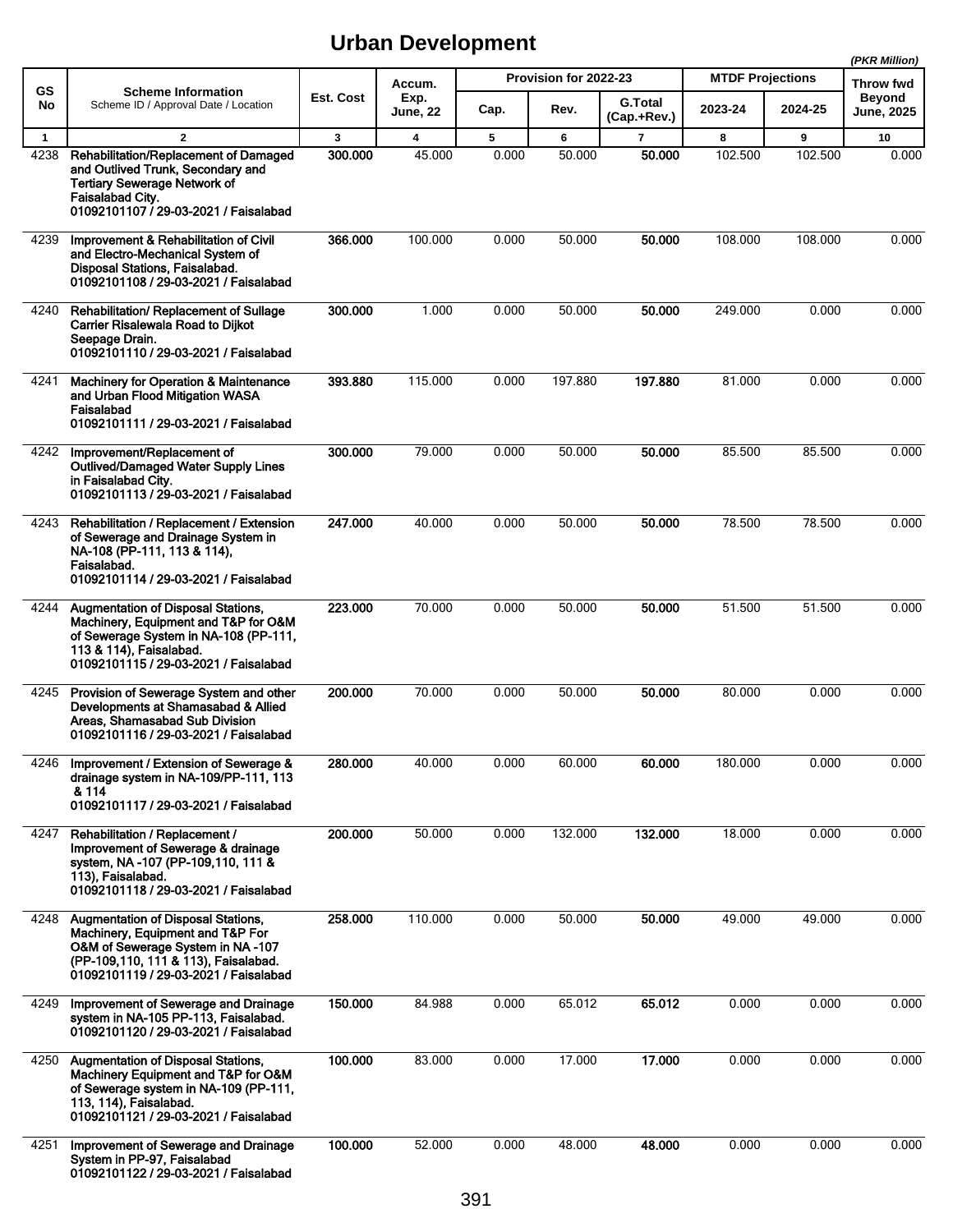|              |                                                                                                                                                                                                                                                        |              |                         |       |                       |                               |                         |         | (PKR Million)               |
|--------------|--------------------------------------------------------------------------------------------------------------------------------------------------------------------------------------------------------------------------------------------------------|--------------|-------------------------|-------|-----------------------|-------------------------------|-------------------------|---------|-----------------------------|
| <b>GS</b>    | <b>Scheme Information</b>                                                                                                                                                                                                                              |              | Accum.                  |       | Provision for 2022-23 |                               | <b>MTDF Projections</b> |         | Throw fwd                   |
| No           | Scheme ID / Approval Date / Location                                                                                                                                                                                                                   | Est. Cost    | Exp.<br><b>June, 22</b> | Cap.  | Rev.                  | <b>G.Total</b><br>(Cap.+Rev.) | 2023-24                 | 2024-25 | Beyond<br><b>June, 2025</b> |
| $\mathbf{1}$ | $\mathbf{2}$                                                                                                                                                                                                                                           | $\mathbf{3}$ | $\overline{\mathbf{4}}$ | 5     | 6                     | $\overline{7}$                | 8                       | 9       | 10                          |
| 4252         | Extension of Sewerage Network in Un-<br>served and partially served areas in<br>Outskirt of Faisalabad City.<br>01092101123 / 29-03-2021 / Faisalabad                                                                                                  | 60.000       | 17.999                  | 0.000 | 42.001                | 42.001                        | 0.000                   | 0.000   | 0.000                       |
| 4253         | Rehabilitation of Sewerage System from<br><b>General Bus Stand to Trunk Sewer</b><br>Bolay Di Jhugi, Sargodha Road,<br>Faisalabad<br>01092101124 / 29-03-2021 / Faisalabad                                                                             | 51.900       | 46.998                  | 0.000 | 4.902                 | 4.902                         | 0.000                   | 0.000   | 0.000                       |
|              | <b>Total: WASA FDA</b>                                                                                                                                                                                                                                 | 4,159.140    | 1,237.552               | 0.000 | 1,135.295             | 1,135.295                     | 1,207.147               | 579.147 | 0.000                       |
|              | <b>WASA GDA</b>                                                                                                                                                                                                                                        |              |                         |       |                       |                               |                         |         |                             |
| 4254         | Sewerage/Drainage at Jinnah Road<br>Raja Colony, Gulzar Colony,<br>Khokhaki, Satellite Town, Pasrur Road,<br>Model Town, Islamabad, Kotli Rustam,<br>Hafizabad Road, Gariakh and Allied<br>Areas, Gujranwala.<br>01121700158 / 07-08-2017 / Gujranwala | 412.796      | 376.263                 | 0.000 | 36.533                | 36.533                        | 0.000                   | 0.000   | 0.000                       |
| 4255         | Sewerage/ Drainage Scheme from<br>Sialkot Bypass for Aroop, Lohianwala &<br>Mandiala Warraich, Gujranwala.<br>01121700165 / 07-08-2017 / Gujranwala                                                                                                    | 448.941      | 430.000                 | 0.000 | 18.941                | 18.941                        | 0.000                   | 0.000   | 0.000                       |
| 4256         | Sewerage, Drainage & PCC in Saman<br>Abad, Ghulam Muhammad Town,<br>Rehmat Town, Bagh Wala & Rasheed<br>Colony Gujranwala.<br>01122101255 / 19-07-2021 / Gujranwala                                                                                    | 199.800      | 176.500                 | 0.000 | 23.300                | 23.300                        | 0.000                   | 0.000   | 0.000                       |
| 4257         | Sewerage, Drainage and PCC at Khiali<br>and UC Kohlu Wala Gujranwala<br>01122102006 / 19-07-2021 / Gujranwala                                                                                                                                          | 150.000      | 60.000                  | 0.000 | 32.301                | 32.301                        | 28.850                  | 28.850  | 0.000                       |
| 4258         | Sewerage / Drainage Scheme in<br>Dhullay, Islampura, Afzal Pura, Zahoor<br>Pura, Muhammad Abad, Kallar Abadi,<br>Sultan Pura & Kotli Rustam Gujranwala<br>01122102007 / 19-07-2021 / Gujranwala                                                        | 167.237      | 120.000                 | 0.000 | 27.237                | 27.237                        | 20.000                  | 0.000   | 0.000                       |
| 4259         | Sewerage, Drainage and PCC in<br>Mandiala, Radiala, Gulshan Colony &<br>Allied Areas Gujranwala.<br>01122102008 / 19-07-2021 / Guiranwala                                                                                                              | 105.200      | 95.500                  | 0.000 | 9.700                 | 9.700                         | 0.000                   | 0.000   | 0.000                       |
|              | <b>Total: WASA GDA</b>                                                                                                                                                                                                                                 | 1,483.974    | 1,258.263               | 0.000 | 148.012               | 148.012                       | 48.850                  | 28.850  | 0.000                       |
|              | <b>WASA LDA</b>                                                                                                                                                                                                                                        |              |                         |       |                       |                               |                         |         |                             |
| 4260         | Installation of Filtration Plants on 105<br>No. Tubewells.<br>01191601848 / 15-07-2016 / Lahore                                                                                                                                                        | 354.981      | 295.746                 | 0.000 | 59.235                | 59.235                        | 0.000                   | 0.000   | 0.000                       |
| 4261         | Storm Water Drainage System from Haji<br>Camp to River Ravi via Laxmi Chowk,<br>McLeod Road, Nabha Road, Chauburji<br>and Sham Nagar, Lahore.<br>01191601850 / 15-07-2016 / Lahore                                                                     | 3,108.412    | 2,505.608               | 0.000 | 200.000               | 200.000                       | 201.402                 | 201.402 | 0.000                       |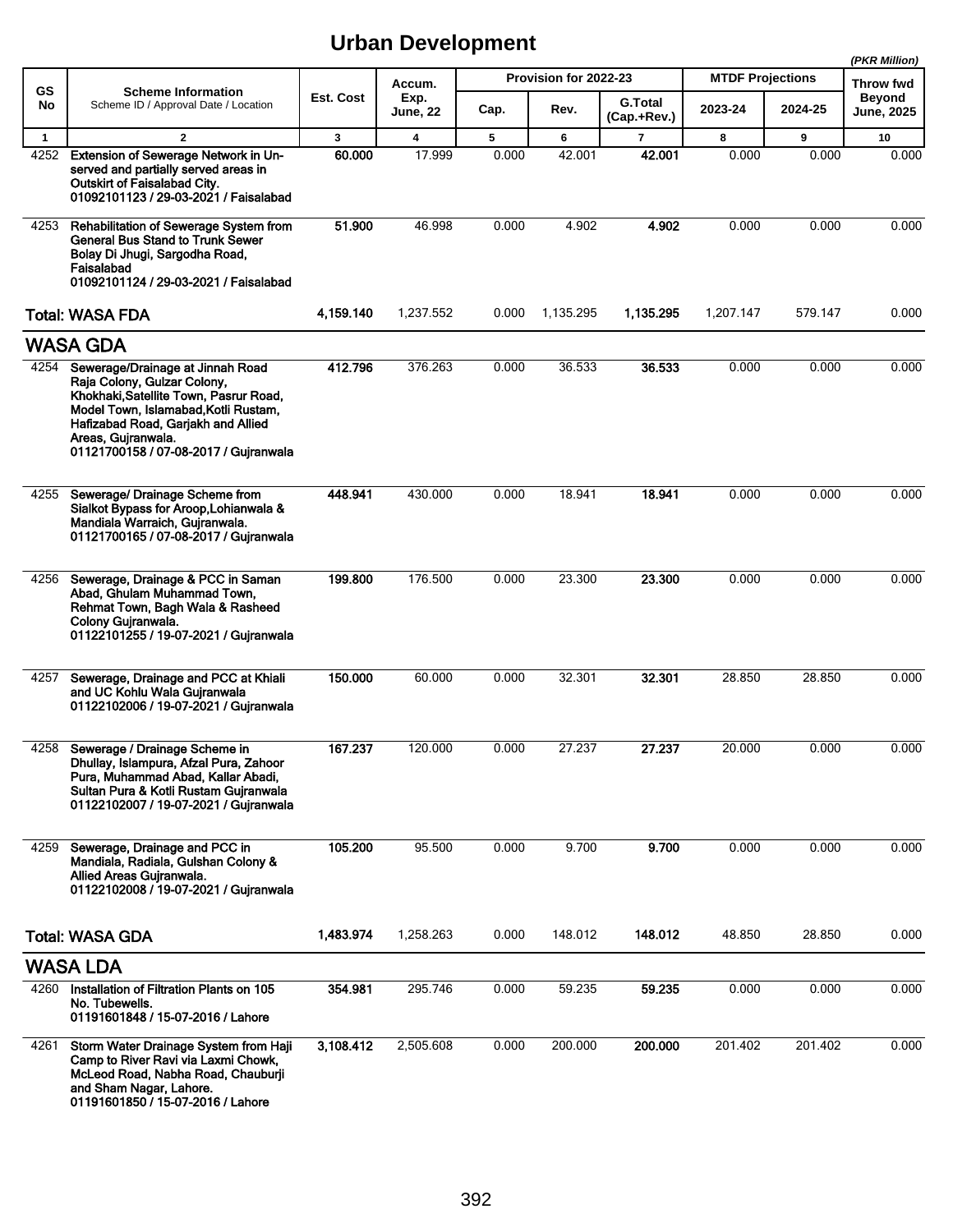|              |                                                                                                                                                                                                                 |           |                         |       |                       |                               |                         |         | (PKR Million)                      |
|--------------|-----------------------------------------------------------------------------------------------------------------------------------------------------------------------------------------------------------------|-----------|-------------------------|-------|-----------------------|-------------------------------|-------------------------|---------|------------------------------------|
| GS           | <b>Scheme Information</b>                                                                                                                                                                                       |           | Accum.                  |       | Provision for 2022-23 |                               | <b>MTDF Projections</b> |         | Throw fwd                          |
| No           | Scheme ID / Approval Date / Location                                                                                                                                                                            | Est. Cost | Exp.<br><b>June, 22</b> | Cap.  | Rev.                  | <b>G.Total</b><br>(Cap.+Rev.) | 2023-24                 | 2024-25 | <b>Beyond</b><br><b>June, 2025</b> |
| $\mathbf{1}$ | $\overline{2}$                                                                                                                                                                                                  | 3         | 4                       | 5     | 6                     | $\overline{7}$                | 8                       | 9       | 10                                 |
| 4262         | Provision of Clean Drinking Water,<br>Sewerage System, PCC and Allied<br>Facilities in Ravi Road, Islampura and<br>Adjoining Abadies, Lahore.<br>01191601852 / 15-07-2016 / Lahore                              | 494.326   | 390.380                 | 0.000 | 10.000                | 10.000                        | 93.946                  | 0.000   | 0.000                              |
| 4263         | Provision of Clean Drinking Water,<br>Sewerage System, PCC and Allied<br>Facilities in Sheran Wala Gate, Fazal<br>Park and Adjoining Abadies, Lahore.<br>01191601853 / 15-07-2016 / Lahore                      | 501.080   | 280.375                 | 0.000 | 10.000                | 10.000                        | 210.705                 | 0.000   | 0.000                              |
| 4264         | Provision of Clean Drinking Water,<br>Sewerage System, PCC and Allied<br>Facilities in Allama Iqbal Town, Canal<br>Park and Adjoining Abadies, Lahore.<br>01191601854 / 15-07-2016 / Lahore                     | 490.254   | 405.434                 | 0.000 | 10.000                | 10.000                        | 37.410                  | 37.410  | 0.000                              |
| 4265         | Provision of Clean Drinking Water,<br>Sewerage System, PCC and Allied<br>Facilities in Shimla Pahari and Adjoining<br>Abadies Lahore.<br>01191601855 / 15-07-2016 / Lahore                                      | 507.166   | 379.682                 | 0.000 | 10.000                | 10.000                        | 58.742                  | 58.742  | 0.000                              |
| 4266         | Provision of Clean Drinking Water,<br>Sewerage System, PCC and Allied<br>Facilities in Chohan Colony, Singh Pura<br>and Adjoining Abadies, Lahore.<br>01191601856 / 15-07-2016 / Lahore                         | 499.331   | 441.325                 | 0.000 | 10.000                | 10.000                        | 24.003                  | 24.003  | 0.000                              |
| 4267         | Provision of Clean Drinking Water,<br>Sewerage System, PCC and Allied<br><b>Facilities in Sabzazar and Adjoining</b><br>Abadies Lahore.<br>01191601857 / 15-07-2016 / Lahore                                    | 493.273   | 441.609                 | 0.000 | 10.000                | 10.000                        | 20.832                  | 20.832  | 0.000                              |
| 4268         | Provision of Clean Drinking Water,<br>Sewerage System, PCC and Allied<br><b>Facilities in Shahdara and Adjoining</b><br>Abadies, Lahore.<br>01191601858 / 15-07-2016 / Lahore                                   | 618.782   | 431.454                 | 0.000 | 10.000                | 10.000                        | 86.664                  | 86.664  | 4.000                              |
| 4269         | Provision of Clean Drinking Water,<br>Sewerage System, PCC and Allied<br>Facilities in Ganj Bazar, Gulistan Colony<br>and Adjoining Abadies, Lahore.<br>01191601859 / 15-07-2016 / Lahore                       | 792.704   | 740.394                 | 0.000 | 10.000                | 10.000                        | 21.155                  | 21.155  | 0.000                              |
| 4270         | Improvement of Sewerage System in<br>Abadies Adjacent to Saggian Road<br>Shahdara, Lahore (LDP).<br>01191700146 / 31-08-2017 / Lahore                                                                           | 299.990   | 235.871                 | 0.000 | 64.119                | 64.119                        | 0.000                   | 0.000   | 0.000                              |
| 4271         | Development of schemes in Nishtar<br>town.Lahore<br>01191603591 / 02-05-2016 / Lahore                                                                                                                           | 509.070   | 370.588                 | 0.000 | 10.000                | 10.000                        | 64.241                  | 64.241  | 0.000                              |
|              | 4272 Provision of Sewerage System for<br>Sanda kalan, Shaheenabad, Akbar town<br>& adjoining abadies Islampura, Lahore<br>(Phase-I)<br>01191700467 / 25-07-2017 / Lahore                                        | 200.000   | 172.488                 | 0.000 | 27.512                | 27.512                        | 0.000                   | 0.000   | 0.000                              |
| 4273         | <b>Feasibility, Detailed Engineering</b><br>Design, Preparation of PC-I for<br>wastewater treatment plants at<br>Mohlanwal and Ferozpur road near<br>Hudiara Drain, Lahore<br>01191800237 / 14-01-2020 / Lahore | 85,000    | 7.368                   | 0.000 | 30.000                | 30.000                        | 47.632                  | 0.000   | 0.000                              |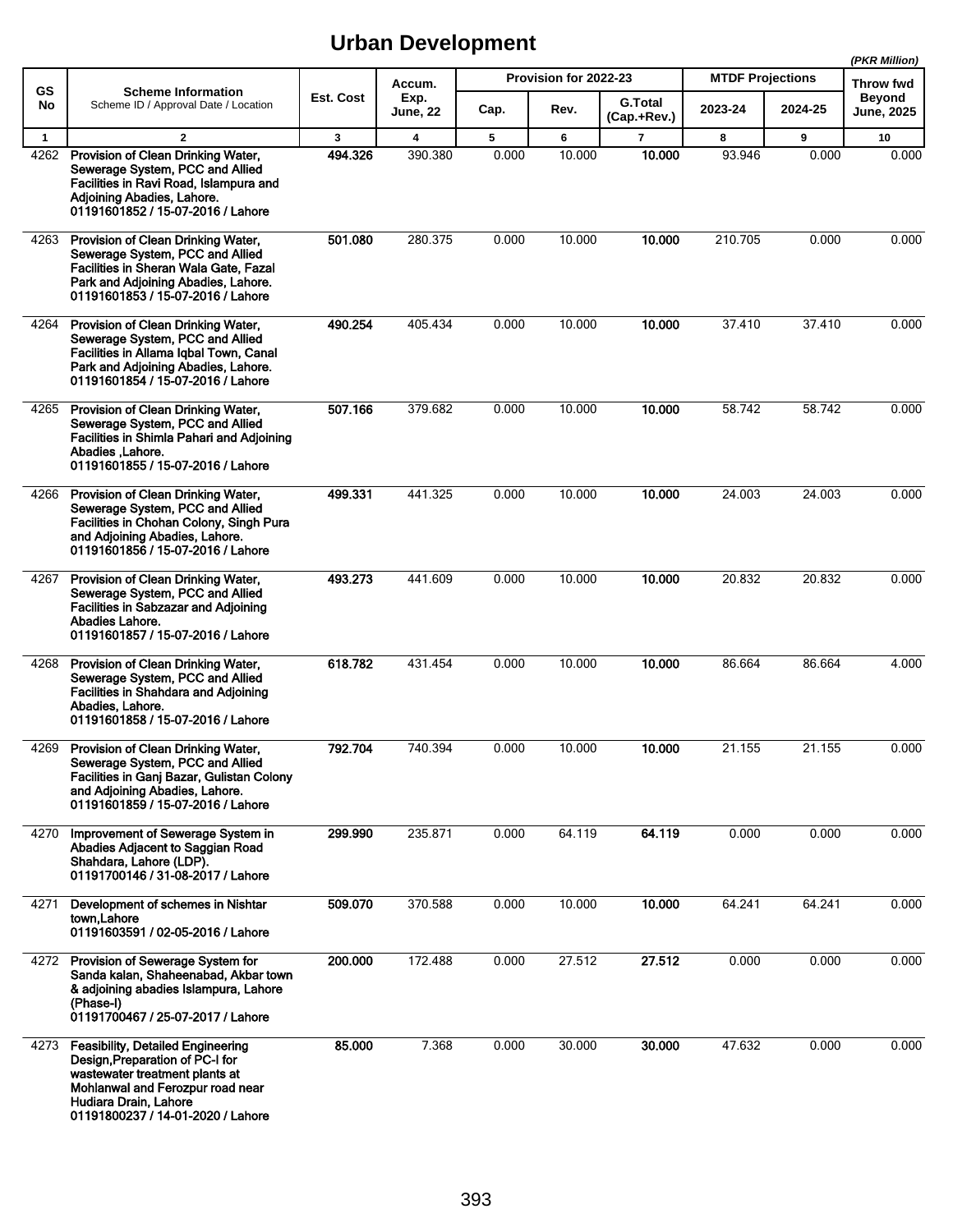|                      |                                                                                                                                                                                                                                        |              |                                   |            |                       |                          |                         |            | (PKR Million)              |
|----------------------|----------------------------------------------------------------------------------------------------------------------------------------------------------------------------------------------------------------------------------------|--------------|-----------------------------------|------------|-----------------------|--------------------------|-------------------------|------------|----------------------------|
| GS                   | <b>Scheme Information</b>                                                                                                                                                                                                              | Est. Cost    | Accum.<br>Exp.                    |            | Provision for 2022-23 |                          | <b>MTDF Projections</b> |            | Throw fwd<br><b>Beyond</b> |
| No                   | Scheme ID / Approval Date / Location                                                                                                                                                                                                   |              | <b>June, 22</b>                   | Cap.       | Rev.                  | G.Total<br>(Cap.+Rev.)   | 2023-24                 | 2024-25    | June, 2025                 |
| $\mathbf{1}$<br>4274 | $\overline{2}$<br>Laying of Forcemain of Ichra Morr<br>Disposal Laying Forcemain and<br>replacement of Sewerage system at<br><b>Sultan Ahmed Road</b><br>01191901264 / 29-10-2019 / Lahore                                             | 3<br>125.722 | $\overline{\mathbf{4}}$<br>87.999 | 5<br>0.000 | 6<br>37.723           | $\overline{7}$<br>37.723 | 8<br>0.000              | 9<br>0.000 | 10<br>0.000                |
| 4275                 | Preparation of Design PC-I & Tender<br>Documents for Construction of<br><b>Wastewater Treatment Plants (WWTPs)</b><br>for Mehmood Booti / Shadbagh,<br>Shahdara and Babu Sabu, Lahore (PC-<br>II)<br>01191902287 / 01-07-2019 / Lahore | 170.844      | 46.345                            | 0.000      | 30.000                | 30.000                   | 47.250                  | 47.250     | 0.000                      |
| 4276                 | Providing / laying of sewerage<br>infrastructure & construction of lift station<br>at Haji Kot, Kala Khatai Road,<br>Shahdara, Lahore<br>01191902463 / 28-11-2019 / Lahore                                                             | 42.000       | 0.000                             | 0.000      | 42.000                | 42.000                   | 0.000                   | 0.000      | 0.000                      |
| 4277                 | <b>Construction of lift station at Tallat Park</b><br>Shaheenabad and adjoining abadies<br>along with sewerage system and PCC in<br>streets, Lahore.<br>01191902556 / 12-10-2019 / Lahore                                              | 115.029      | 105.000                           | 0.000      | 10.029                | 10.029                   | 0.000                   | 0.000      | 0.000                      |
| 4278                 | Provision of Water Supply System in<br><b>Tallat Park Shaheenabad and adjoining</b><br>Abadies, Lahore.<br>01191902557 / 11-10-2019 / Lahore                                                                                           | 53.030       | 21.000                            | 0.000      | 32.030                | 32.030                   | 0.000                   | 0.000      | 0.000                      |
| 4279                 | Replacement of pipelines in UCs 220,<br>221, 222 Johar Town and Installation of<br>Tubewell in Katcha Ferozepur Road,<br>Lahore.<br>01191902562 / 29-10-2019 / Lahore                                                                  | 170.020      | 118.000                           | 0.000      | 52.020                | 52.020                   | 0.000                   | 0.000      | 0.000                      |
| 4280                 | Laying of Sewerage System from M. Ali<br><b>Chowk to Ameer Chowk Disposal</b><br>Station, Johar Town along College<br>Road.<br>01192101548 / 16-07-2021 / Lahore                                                                       | 150.000      | 40.000                            | 0.000      | 50.000                | 50,000                   | 30.000                  | 30.000     | 0.000                      |
|                      | 4281 Improvement of sewerage system at<br>Bhatta Road Main Chowk Green Town<br>01192101558 / 19-07-2021 / Lahore                                                                                                                       | 30.000       | 20.000                            | 0.000      | 10.000                | 10.000                   | 0.000                   | 0.000      | 0.000                      |
| 4282                 | Rain Water Management - Drainage<br><b>Arrangement for Sore Point at</b><br>Sheranwala Gate, Lahore.<br>01192054121 / 02-05-2021 / Lahore                                                                                              | 197.610      | 168.000                           | 0.000      | 29.610                | 29.610                   | 0.000                   | 0.000      | 0.000                      |
| 4283                 | Rain Water Management - Drainage<br>Arrangement for Sore Point at Kashmir<br>Road, Lahore.<br>01192054122 / 02-05-2021 / Lahore                                                                                                        | 199.200      | 160.000                           | 0.000      | 20.000                | 20.000                   | 9.600                   | 9.600      | 0.000                      |
| 4284                 | Sewerage Scheme for UC 57, 58, 59,<br>61, 62, 63, 64, 65, 66, 67, 68, 69, 72, 73,<br>74. Lahore<br>01192108067 / 16-07-2021 / Lahore                                                                                                   | 200.000      | 50.000                            | 0.000      | 50.000                | 50.000                   | 100.000                 | 0.000      | 0.000                      |
| 4285                 | Water Supply Scheme for UC 57, 58, 59,<br>62,65, 66, 67, 68, 69, 72, 73, Lahore<br>01192108068 / 16-07-2021 / Lahore                                                                                                                   | 236.000      | 30.000                            | 0.000      | 50.000                | 50.000                   | 78.000                  | 78.000     | 0.000                      |
|                      | <b>Total: WASA LDA</b>                                                                                                                                                                                                                 | 10,643.824   | 7,944.666                         | 0.000      | 884.278               | 884.278                  | 1,131.582               | 679.299    | 4.000                      |
|                      | <b>WASA MDA</b>                                                                                                                                                                                                                        |              |                                   |            |                       |                          |                         |            |                            |
| 4286                 | <b>Replacement of Outlived Sewer in</b><br><b>Multan Phase II</b><br>01241800025 / 01-04-2020 / Multan                                                                                                                                 | 2,223.807    | 728.694                           | 0.000      | 400.000               | 400.000                  | 547.557                 | 547.557    | 0.000                      |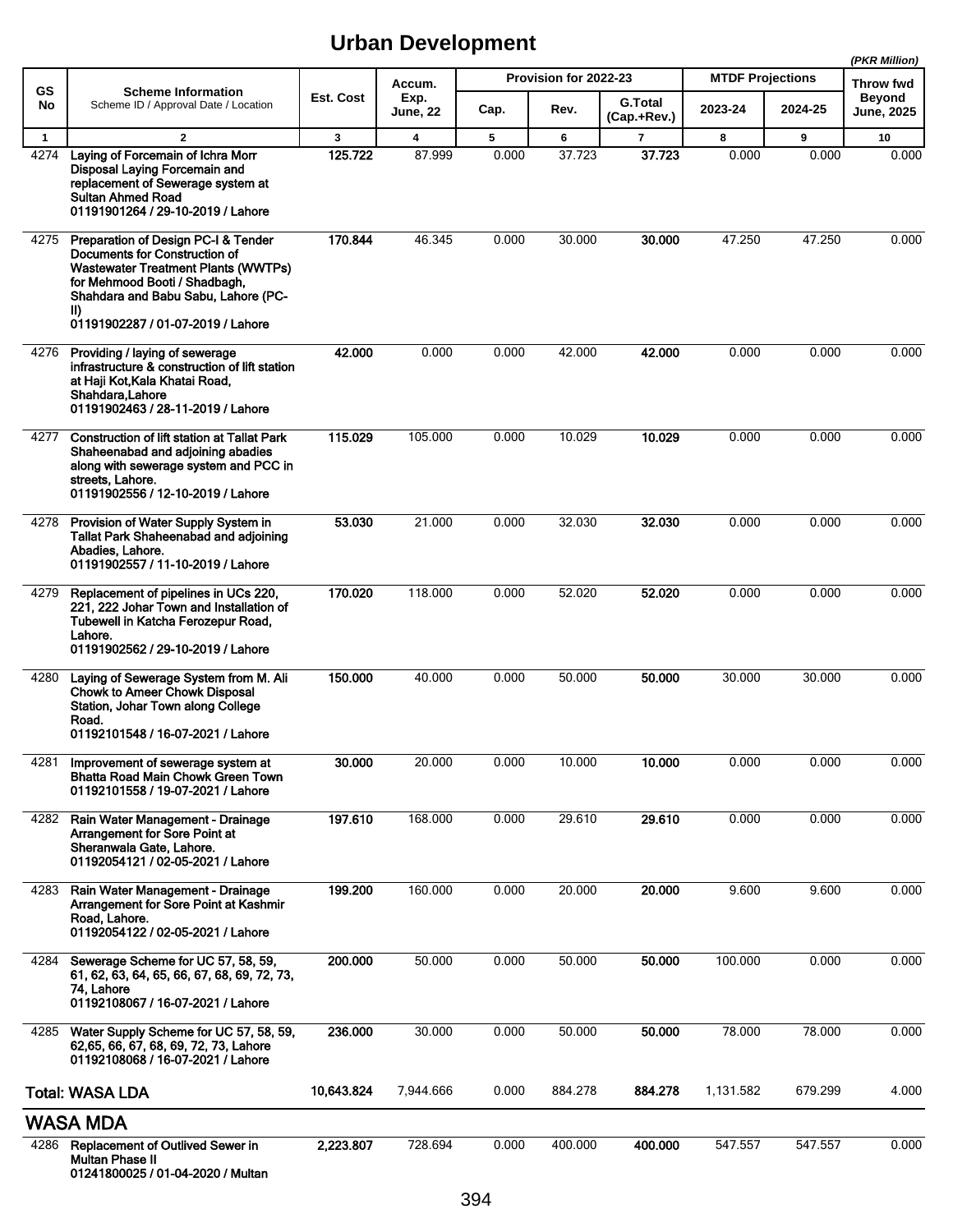|                      |                                                                                                                                                                                                                       |                |                                      |            |                       |                           |                         |              | (PKR Million)                     |
|----------------------|-----------------------------------------------------------------------------------------------------------------------------------------------------------------------------------------------------------------------|----------------|--------------------------------------|------------|-----------------------|---------------------------|-------------------------|--------------|-----------------------------------|
| GS                   | <b>Scheme Information</b><br>Scheme ID / Approval Date / Location                                                                                                                                                     | Est. Cost      | Accum.<br>Exp.                       |            | Provision for 2022-23 | <b>G.Total</b>            | <b>MTDF Projections</b> |              | <b>Throw fwd</b><br><b>Beyond</b> |
| No                   |                                                                                                                                                                                                                       |                | June, 22                             | Cap.       | Rev.                  | (Cap.+Rev.)               | 2023-24                 | 2024-25      | June, 2025                        |
| $\mathbf{1}$<br>4287 | $\overline{2}$<br><b>Upgradation and Environmental</b><br>Improvement of Chungi No. 09 Disposal<br><b>Station Multan.</b><br>01241700190 / 01-12-2019 / Multan                                                        | 3<br>3,157.130 | $\overline{\mathbf{4}}$<br>1,130.765 | 5<br>0.000 | 6<br>389.866          | $\overline{7}$<br>389.866 | 8<br>863.183            | 9<br>774.183 | 10<br>0.000                       |
| 4288                 | Sewerage Scheme UC 54 Multan<br>01241700247 / 05-08-2017 / Multan                                                                                                                                                     | 196.584        | 166.707                              | 0.000      | 29.877                | 29.877                    | 0.000                   | 0.000        | 0.000                             |
| 4289                 | Replacement of outlived water supply<br>lines and tube wells in Multan<br>01241902298 / 28-01-2020 / Multan                                                                                                           | 1,000.000      | 650.000                              | 0.000      | 350.000               | 350.000                   | 0.000                   | 0.000        | 0.000                             |
| 4290                 | Water supply scheme for unserved<br>areas of Multan.<br>01241902299 / 25-02-2020 / Multan                                                                                                                             | 300.000        | 94.434                               | 0.000      | 205.566               | 205.566                   | 0.000                   | 0.000        | 0.000                             |
| 4291                 | Sewerage scheme for unserved areas of<br>Multan.<br>01241902301 / 25-02-2020 / Multan                                                                                                                                 | 300.000        | 275.350                              | 0.000      | 24.650                | 24.650                    | 0.000                   | 0.000        | 0.000                             |
| 4292                 | Laying, Replacement & Rehabilitation of<br>Sewer Line in UC's Sameej Abad, Bewa<br>Colony, Momin Abad, Bilal Nagar &<br>Peran Ghaib Multan.<br>01242102809 / 24-07-2021 / Multan                                      | 200.000        | 65.000                               | 0.000      | 75.000                | 75.000                    | 60.000                  | 0.000        | 0.000                             |
| 4293                 | Sewerage Schemes for SRA colony,<br>new Multan, Naveed Colony,<br>Wallayatabad, Daira Basti, Rahim Abad<br>and Abbas Pura WASA, Multan<br>01242102810 / 24-07-2021 / Multan                                           | 200.000        | 100.000                              | 0.000      | 100.000               | 100.000                   | 0.000                   | 0.000        | 0.000                             |
| 4294                 | Sewerage Schemes for Kotla Toley<br>Khan, Bahahdar Pur, Kotla Waris Shah,<br>Syedan Wali Khoi, Raza Abad, Multan.<br>01242102811 / 30-07-2021 / Multan                                                                | 350.000        | 140.000                              | 0.000      | 100.000               | 100.000                   | 110.000                 | 0.000        | 0.000                             |
| 4295                 | Sewerage Scheme for Ali Town Basti<br>Massom Shah, Sadaf Colony, Abdullah<br>Town, Basti Shore Kot, Multan.<br>01242102812 / 30-07-2021 / Multan                                                                      | 350.000        | 127.000                              | 0.000      | 223.000               | 223.000                   | 0.000                   | 0.000        | 0.000                             |
| 4296                 | Laying of RCC Sewer in unserved areas<br>(UC No.<br>69,70,74,75,76,77,78,79,80,81,82,90,91<br>& 95 of WASA Multan<br>01242105638 / 30-07-2021 / Multan                                                                | 380.000        | 136.000                              | 0.000      | 100.000               | 100.000                   | 72.000                  | 72.000       | 0.000                             |
|                      | <b>Total: WASA MDA</b>                                                                                                                                                                                                | 8,657.521      | 3,613.950                            | 0.000      | 1,997.959             | 1,997.959                 | 1,652.739               | 1,393.739    | 0.000                             |
|                      | <b>WASA RDA</b>                                                                                                                                                                                                       |                |                                      |            |                       |                           |                         |              |                                   |
| 4297                 | Augmentation of Water Supply of<br>Rawalpindi based Chahan Dam Source<br>Particularly New Areas Added in<br>WASA's Jurisdiction, Rawalpindi.<br>01291700173 / 15-08-2018 / Rawalpindi                                 | 7,918.933      | 649.034                              | 0.000      | 1,000.000             | 1,000.000                 | 3,134.950               | 3,134.950    | 0.000                             |
| 4298                 | <b>Comprehensive Water Supply Scheme</b><br>for Kakashan Colony, Janjua Town,<br>Sanjole Estate, Mohammadi Colony,<br>Khayaban-e-Jinnah, Bank Colony and<br>Adjoining Areas.<br>01291700376 / 26-10-2019 / Rawalpindi | 435.463        | 393.836                              | 0.000      | 41.627                | 41.627                    | 0.000                   | 0.000        | 0.000                             |
| 4299                 | Improvement /Rehabilitation of<br>sewerage system in Satellite Town, and<br>adjoing areas Rawalpindi.<br>01292101334 / 29-07-2021 / Rawalpindi                                                                        | 200.000        | 70.000                               | 0.000      | 70.000                | 70.000                    | 60.000                  | 0.000        | 0.000                             |
|                      | <b>Total: WASA RDA</b>                                                                                                                                                                                                | 8,554.396      | 1,112.870                            | 0.000      | 1,111.627             | 1,111.627                 | 3,194.950               | 3,134.950    | 0.000                             |
|                      | <b>Total: ON-GOING SCHEMES</b>                                                                                                                                                                                        | 204,452.482    | 39,785.416                           |            | 0.000 16,848.295      | 16,848.295                | 81,822.560              | 65,792.245   | 204.870                           |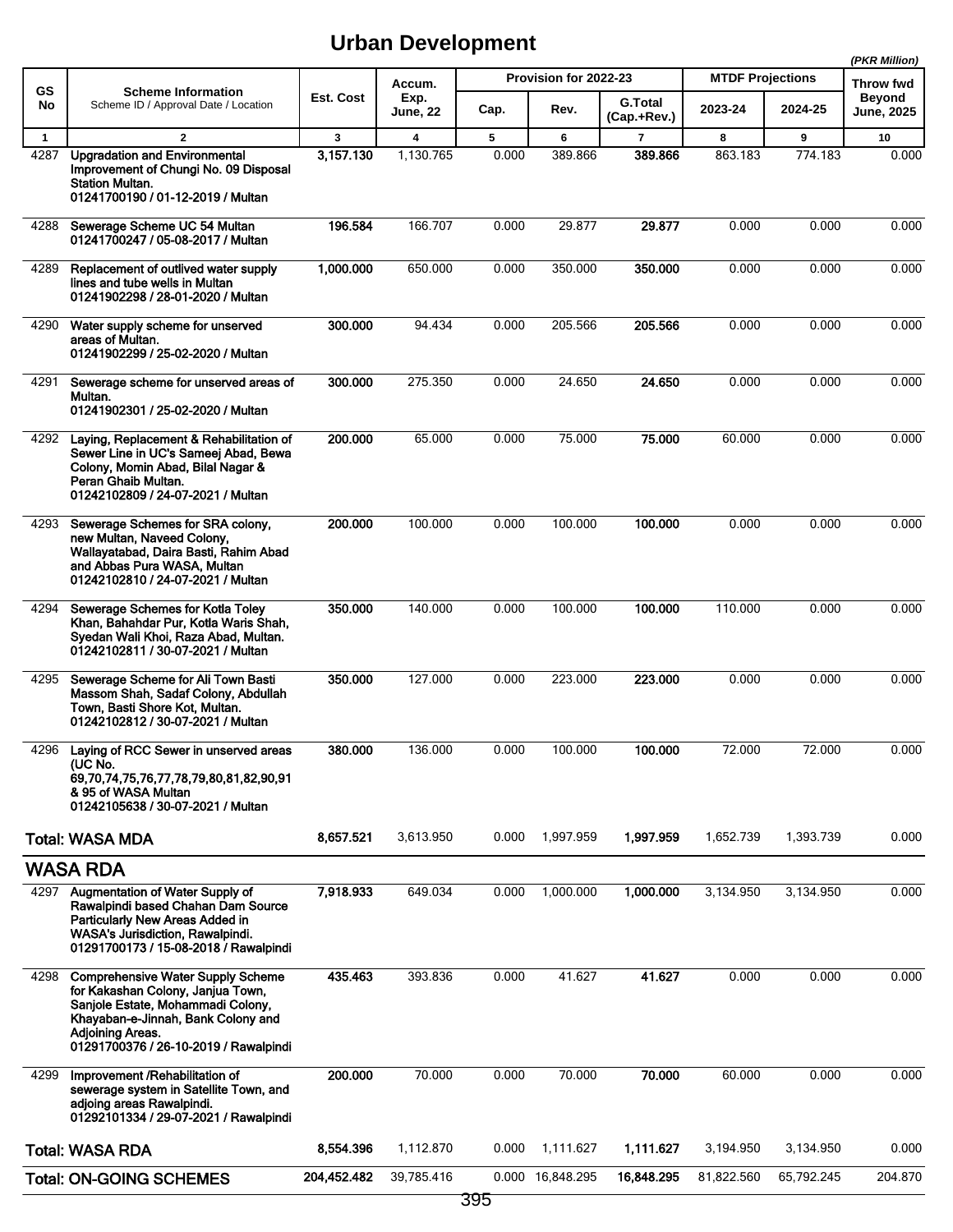|                   |                                                                                                                                      |                  |                         |                |                       |                               |                         |           | (PKR Million)                      |
|-------------------|--------------------------------------------------------------------------------------------------------------------------------------|------------------|-------------------------|----------------|-----------------------|-------------------------------|-------------------------|-----------|------------------------------------|
| GS                | <b>Scheme Information</b>                                                                                                            |                  | Accum.                  |                | Provision for 2022-23 |                               | <b>MTDF Projections</b> |           | Throw fwd                          |
| No                | Scheme ID / Approval Date / Location                                                                                                 | <b>Est. Cost</b> | Exp.<br><b>June, 22</b> | Cap.           | Rev.                  | <b>G.Total</b><br>(Cap.+Rev.) | 2023-24                 | 2024-25   | <b>Beyond</b><br><b>June, 2025</b> |
| $\mathbf{1}$      | $\overline{2}$                                                                                                                       | 3                | 4                       | 5              | 6                     | 7                             | 8                       | 9         | 10                                 |
|                   | <b>NEW SCHEMES</b>                                                                                                                   |                  |                         |                |                       |                               |                         |           |                                    |
| <b>BDA</b>        |                                                                                                                                      |                  |                         |                |                       |                               |                         |           |                                    |
| 4300              | Dualization of Road from Chika wala<br>Chowk via Fateh Chowk to Railway<br>Station Road Bahawalpur (Length 1.75<br>Km)               | 235.000          | 0.000                   | 0.000          | 30.000                | 30.000                        | 205.000                 | 0.000     | 0.000                              |
|                   | 01022201497 / Un-Approved /<br><b>Bahawalpur</b>                                                                                     |                  |                         |                |                       |                               |                         |           |                                    |
| 4301              | W/I of Service road from One Unit<br>Chowk to Hussani Chowk L/S<br>Bahawalpur (L-1.6Km)<br>01022201502 / Un-Approved /<br>Bahawalpur | 32,000           | 0.000                   | 0.000          | 10.000                | 10.000                        | 22.000                  | 0.000     | 0.000                              |
| 4302              | Informatory Sign Boards (600 No)<br>Bahawalpur<br>01022201506 / Un-Approved /<br><b>Bahawalpur</b>                                   | 35.000           | 0.000                   | 0.000          | 10.000                | 10.000                        | 25.000                  | 0.000     | 0.000                              |
| <b>Total: BDA</b> |                                                                                                                                      | 302.000          | 0.000                   | 0.000          | 50.000                | 50.000                        | 252.000                 | 0.000     | 0.000                              |
| <b>FDA</b>        |                                                                                                                                      |                  |                         |                |                       |                               |                         |           |                                    |
| 4303              | Provision of Exit Ramp/Flyover from<br>existing Abdullahpur Flyover, Faisalabad                                                      | 1,450.000        | 0.000                   | 0.000          | 75.000                | 75.000                        | 700.000                 | 675.000   | 0.000                              |
|                   | 01092201496 / Un-Approved /<br>Faisalabad                                                                                            |                  |                         |                |                       |                               |                         |           |                                    |
| <b>Total: FDA</b> |                                                                                                                                      | 1,450.000        | 0.000                   | 0.000          | 75.000                | 75.000                        | 700.000                 | 675.000   | 0.000                              |
|                   | Foreign Aided Projects                                                                                                               |                  |                         |                |                       |                               |                         |           |                                    |
| 4304              | Project Management Unit (PMU) for<br><b>Construction of Wastewater Treatment</b>                                                     | 85.640           | 0.000                   | 0.000          | 61.430                | 61.430                        | 12.100                  | 12.100    | 0.010                              |
|                   | Plant at Babu Sabu<br>01192201505 / Un-Approved / Lahore                                                                             |                  | Local:<br>Foreign:      | 0.000<br>0.000 | 3.000<br>58.430       | 3.000<br>58.430               |                         |           |                                    |
| 4305              | Upgrading of mechanical system for<br>sewerage and drainage services in                                                              | 1,591.275        | 0.000                   | 0.000          | 1.591.275             | 1,591.275                     | 0.000                   | 0.000     | 0.000                              |
|                   | Multan (UMS WASA M)<br>01242202129 / Un-Approved / Multan                                                                            |                  | Local:<br>Foreign:      | 0.000<br>0.000 | 101.320<br>1,489.955  | 101.320<br>1,489.955          |                         |           |                                    |
| 4306              | Punjab affordable Housing Project (TA<br>Component)                                                                                  | 2,625.000        | 0.000                   | 0.000          | 200.000               | 200.000                       | 300.000                 | 2,125.000 | 0.000                              |
|                   | 01382201451 / Un-Approved / Punjab                                                                                                   |                  | Local:                  | 0.000          | 0.000                 | 0.000                         |                         |           |                                    |
|                   |                                                                                                                                      |                  | Foreign:                | 0.000          | 200.000               | 200.000                       |                         |           |                                    |
|                   | <b>Total: Foreign Aided Projects</b>                                                                                                 | 4,301.915        | 0.000                   | 0.000          | 1,852.705             | 1,852.705                     | 312.100                 | 2,137.100 | 0.010                              |
|                   | <b>HUD &amp; PHED</b>                                                                                                                |                  |                         |                |                       |                               |                         |           |                                    |
| 4307              | Peri Urban Affordable Housing Project<br>01372202794 / Un-Approved / Punjab                                                          | 400.000          | 0.000                   | 0.000          | 150.000               | 150.000                       | 125.000                 | 125.000   | 0.000                              |
|                   | <b>Total: HUD &amp; PHED</b>                                                                                                         | 400.000          | 0.000                   | 0.000          | 150.000               | 150.000                       | 125.000                 | 125.000   | 0.000                              |
| <b>KSDA</b>       |                                                                                                                                      |                  |                         |                |                       |                               |                         |           |                                    |
|                   | 4308 Establishment of KSDA Office, District<br><b>DG Khan</b><br>01042202043 / Un-Approved / Dera<br>Ghazi Khan                      | 250.000          | 0.000                   | 0.000          | 38.000                | 38.000                        | 106.000                 | 106.000   | 0.000                              |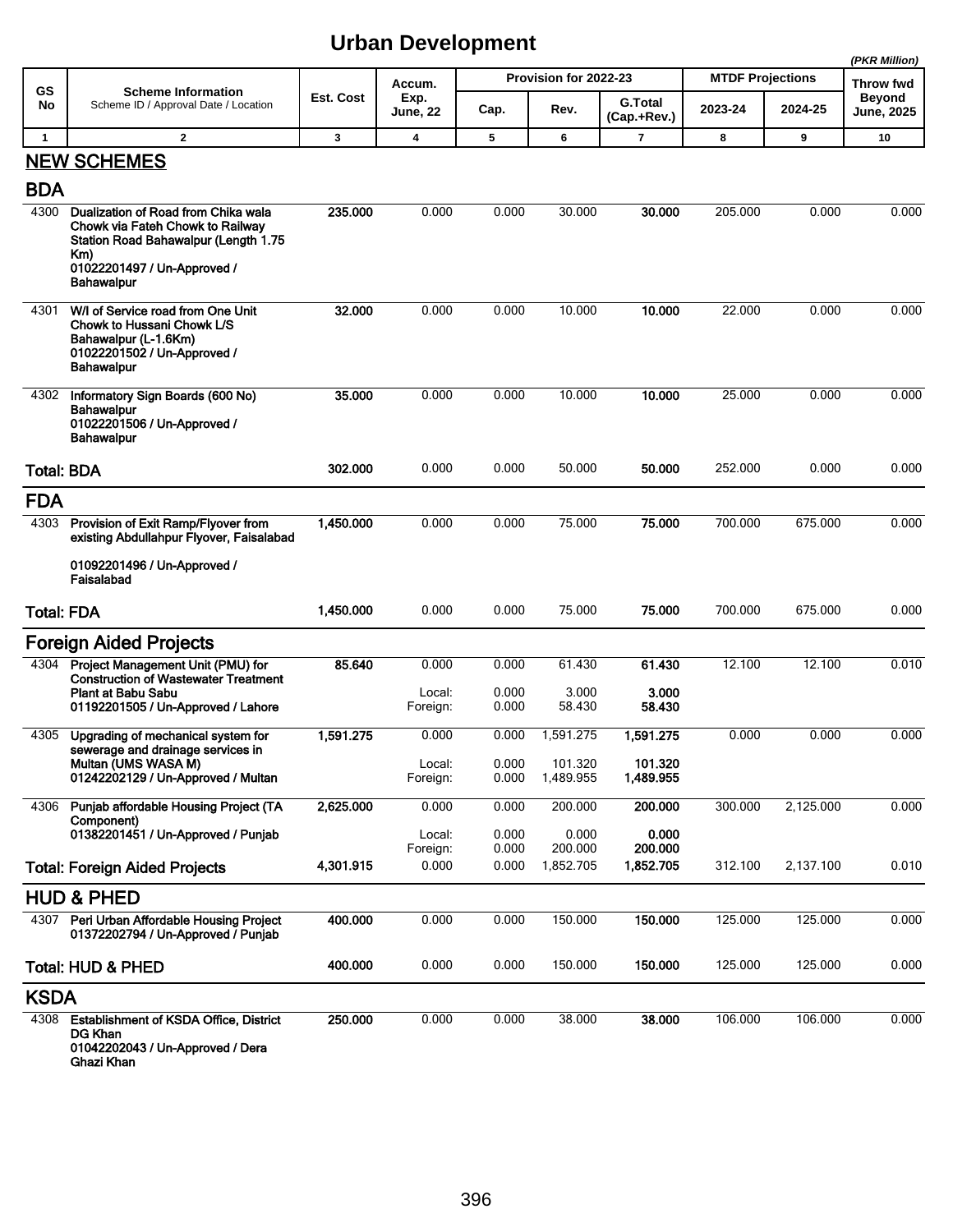|                   |                                                                                                                                                                                                                                                                                       |           |                         |       |                       |                               |                         |         | (PKR Million)                      |
|-------------------|---------------------------------------------------------------------------------------------------------------------------------------------------------------------------------------------------------------------------------------------------------------------------------------|-----------|-------------------------|-------|-----------------------|-------------------------------|-------------------------|---------|------------------------------------|
| GS                | <b>Scheme Information</b>                                                                                                                                                                                                                                                             |           | Accum.                  |       | Provision for 2022-23 |                               | <b>MTDF Projections</b> |         | <b>Throw fwd</b>                   |
| No                | Scheme ID / Approval Date / Location                                                                                                                                                                                                                                                  | Est. Cost | Exp.<br><b>June, 22</b> | Cap.  | Rev.                  | <b>G.Total</b><br>(Cap.+Rev.) | 2023-24                 | 2024-25 | <b>Beyond</b><br><b>June, 2025</b> |
| $\mathbf{1}$      | $\overline{2}$                                                                                                                                                                                                                                                                        | 3         | 4                       | 5     | 6                     | $\overline{7}$                | 8                       | 9       | 10                                 |
| 4309              | <b>Construction &amp; Widening /Improvement</b><br>Of Grade of Existing Roads namely N-70<br>To Fort Munro, Irrigation Chowk to Basti<br>Leghari, Kalma Chowk To Damis Lake &<br>Hotel View In to Triman Lake Length<br>11km<br>01042202049 / Un-Approved / Dera<br><b>Ghazi Khan</b> | 250,000   | 0.000                   | 0.000 | 50.000                | 50.000                        | 100.000                 | 100.000 | 0.000                              |
| 4310              | <b>Construction Of Parkways At Damis</b><br>Lake & Kalma Chowk, Fort Munro<br>Bypass, Mubarki, Yakbai And Zindah<br>Peer<br>01042202051 / Un-Approved / Dera<br>Ghazi Khan                                                                                                            | 160.000   | 0.000                   | 0.000 | 40.000                | 40.000                        | 60.000                  | 60.000  | 0.000                              |
|                   | <b>Total: KSDA</b>                                                                                                                                                                                                                                                                    | 660.000   | 0.000                   | 0.000 | 128.000               | 128.000                       | 266.000                 | 266.000 | 0.000                              |
| <b>LDA</b>        |                                                                                                                                                                                                                                                                                       |           |                         |       |                       |                               |                         |         |                                    |
| 4311              | <b>Provision of Overhead Pedestrian</b><br><b>Crossing Facilities on Different</b><br><b>Locations in Lahore</b><br>01192201447 / Un-Approved / Lahore                                                                                                                                | 500.000   | 0.000                   | 0.000 | 75.000                | 75.000                        | 212.500                 | 212.500 | 0.000                              |
| 4312              | Improvement of Lahore Jaranwala Road<br>from Saggian bypass to Begum kot<br>Lahore<br>01192201839 / 07-03-2022 / Lahore                                                                                                                                                               | 887.610   | 0.000                   | 0.000 | 300.000               | 300.000                       | 293.805                 | 293.805 | 0.000                              |
| 4313              | Rehabilitation and Improvement of<br>Khawaja Hassan Road Lahore<br>01192201915 / Un-Approved / Lahore                                                                                                                                                                                 | 186.511   | 0.000                   | 0.000 | 50.000                | 50,000                        | 136.000                 | 0.000   | 0.000                              |
| 4314              | Rehabilitation and Improvement of<br><b>Bahar Shah Road from Zarar Shaheed</b><br>Road to Amjad Ch.Road, Lahore<br>01192201916 / Un-Approved / Lahore                                                                                                                                 | 130.673   | 0.000                   | 0.000 | 50.000                | 50.000                        | 80.000                  | 0.000   | 0.000                              |
| <b>Total: LDA</b> |                                                                                                                                                                                                                                                                                       | 1,704.794 | 0.000                   | 0.000 | 475.000               | 475.000                       | 722.305                 | 506.305 | 0.000                              |
| <b>MDA</b>        |                                                                                                                                                                                                                                                                                       |           |                         |       |                       |                               |                         |         |                                    |
| 4315              | Construction / rehabilitation of metaled<br>road / tuff tiles in UCs 42,43, 44 Multan<br>01242202876 / Un-Approved / Multan                                                                                                                                                           | 90.000    | 0.000                   | 0.000 | 30.000                | 30.000                        | 30.000                  | 30.000  | 0.000                              |
| 4316              | Construction / rehabilitation of metaled<br>roads / tuff tiles in UCs 45,46 Multan<br>01242202877 / Un-Approved / Multan                                                                                                                                                              | 80.000    | 0.000                   | 0.000 | 30.000                | 30.000                        | 25.000                  | 25.000  | 0.000                              |
| 4317              | Construction / rehabilitation of metaled<br>road / tuff tiles in UCs 47,48 Multan<br>01242202878 / Un-Approved / Multan                                                                                                                                                               | 80.000    | 0.000                   | 0.000 | 30.000                | 30.000                        | 25.000                  | 25.000  | 0.000                              |
| 4318              | Construction / rehabilitation of metaled<br>road / tuff tiles in UCs 49,50,25 Multan<br>01242202879 / Un-Approved / Multan                                                                                                                                                            | 90.000    | 0.000                   | 0.000 | 30.000                | 30,000                        | 30.000                  | 30.000  | 0.000                              |
| 4319              | Construction / rehabilitation of metaled<br>road / tuff tiles in UCs 51,52 Multan<br>01242202880 / Un-Approved / Multan                                                                                                                                                               | 70.000    | 0.000                   | 0.000 | 20.000                | 20.000                        | 25.000                  | 25.000  | 0.000                              |
| 4320              | Construction / rehabilitation of metaled<br>road / tuff tiles in UCs 53,63 Multan<br>01242202881 / Un-Approved / Multan                                                                                                                                                               | 70.000    | 0.000                   | 0.000 | 20.000                | 20.000                        | 25.000                  | 25.000  | 0.000                              |
| 4321              | Construction / rehabilitation of metaled<br>road / tuff tiles in UCs 51,52,54,55,56<br>Multan<br>01242202882 / Un-Approved / Multan                                                                                                                                                   | 60.000    | 0.000                   | 0.000 | 20.000                | 20.000                        | 20.000                  | 20.000  | 0.000                              |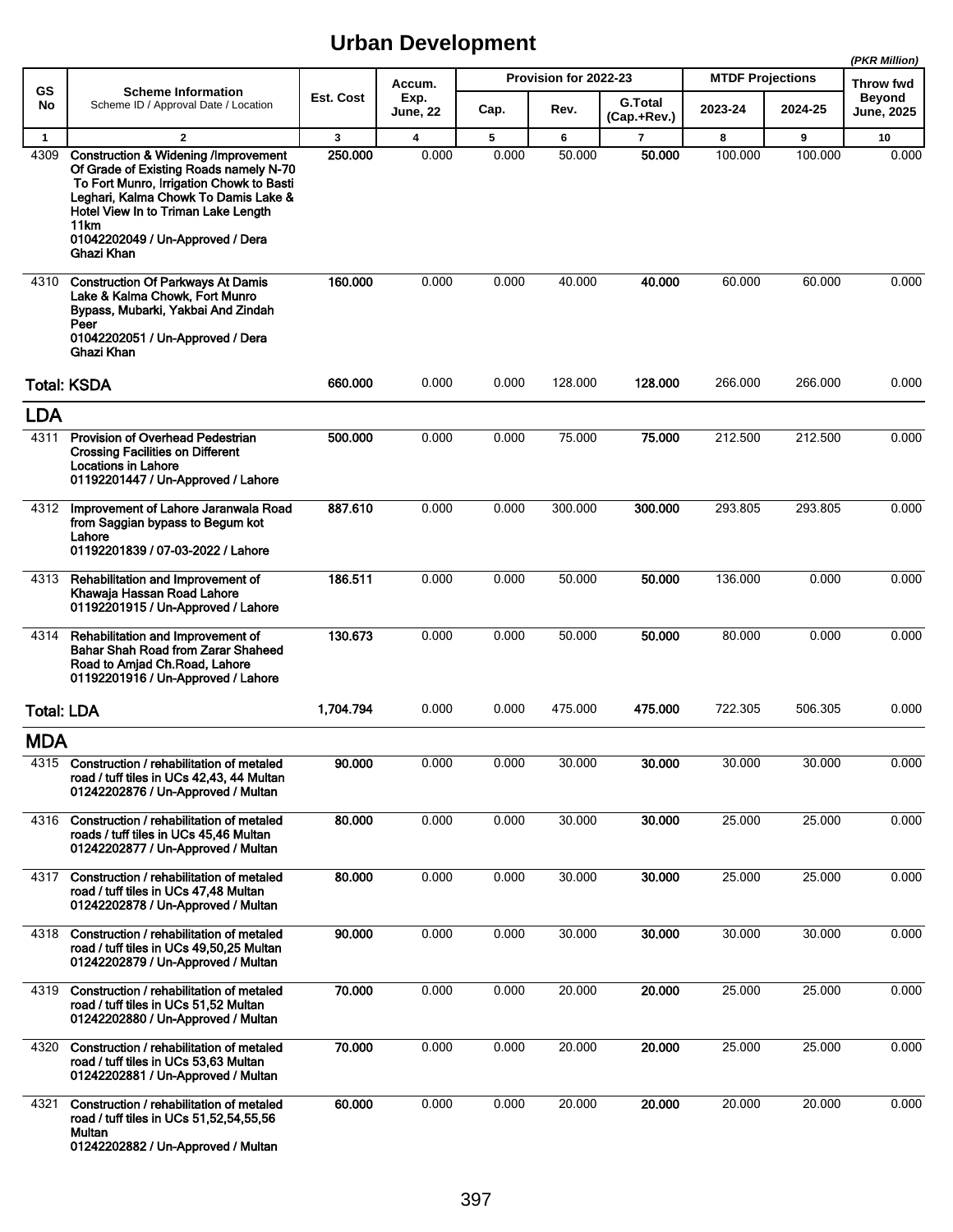|                   |                                                                                                                                                                              |            |                  |       |                       |                        |                         |            | (PKR Million)                      |
|-------------------|------------------------------------------------------------------------------------------------------------------------------------------------------------------------------|------------|------------------|-------|-----------------------|------------------------|-------------------------|------------|------------------------------------|
| GS                | <b>Scheme Information</b>                                                                                                                                                    |            | Accum.           |       | Provision for 2022-23 |                        | <b>MTDF Projections</b> |            | Throw fwd                          |
| No                | Scheme ID / Approval Date / Location                                                                                                                                         | Est. Cost  | Exp.<br>June, 22 | Cap.  | Rev.                  | G.Total<br>(Cap.+Rev.) | 2023-24                 | 2024-25    | <b>Beyond</b><br><b>June, 2025</b> |
| $\mathbf{1}$      | $\mathbf{2}$                                                                                                                                                                 | 3          | 4                | 5     | 6                     | $\overline{7}$         | 8                       | 9          | 10                                 |
| 4322              | Installation of street lights in UCs<br>42,43,44,45,46,47 Multan<br>01242202884 / Un-Approved / Multan                                                                       | 20,000     | 0.000            | 0.000 | 10.000                | 10.000                 | 5.000                   | 5.000      | 0.000                              |
| 4323              | Installation of street lights in UCs<br>48,49,50,51,52,53,63,25,54,55,56<br>Multan<br>01242202886 / Un-Approved / Multan                                                     | 20.000     | 0.000            | 0.000 | 10.000                | 10.000                 | 5.000                   | 5.000      | 0.000                              |
| <b>Total: MDA</b> |                                                                                                                                                                              | 580.000    | 0.000            | 0.000 | 200.000               | 200.000                | 190.000                 | 190.000    | 0.000                              |
| <b>Others</b>     |                                                                                                                                                                              |            |                  |       |                       |                        |                         |            |                                    |
| 4324              | <b>Clearance of Liabilities of unfunded</b><br>schemes<br>01372202123 / Un-Approved / Punjab                                                                                 | 100.000    | 0.000            | 0.000 | 92.000                | 92.000                 | 0.000                   | 0.000      | 0.000                              |
|                   | <b>Total: Others</b>                                                                                                                                                         | 100.000    | 0.000            | 0.000 | 92.000                | 92.000                 | 0.000                   | 0.000      | 0.000                              |
|                   | <b>PHA-Lahore</b>                                                                                                                                                            |            |                  |       |                       |                        |                         |            |                                    |
| 4325              | Establishment of new children & Family<br>Park at Shahdara Lahore<br>01192202734 / Un-Approved / Lahore                                                                      | 60.000     | 0.000            | 0.000 | 20.000                | 20.000                 | 40.000                  | 0.000      | 0.000                              |
|                   | <b>Total: PHA-Lahore</b>                                                                                                                                                     | 60.000     | 0.000            | 0.000 | 20.000                | 20.000                 | 40.000                  | 0.000      | 0.000                              |
| <b>RDA</b>        |                                                                                                                                                                              |            |                  |       |                       |                        |                         |            |                                    |
| 4326              | Construction of additional three floors in<br>RDA Car Parking Plaza at Fawara<br>Chowk, Rawalpindi (Phase-II)<br>01292201555 / Un-Approved /<br>Rawalpindi                   | 425.950    | 0.000            | 0.000 | 50.000                | 50.000                 | 375.950                 | 0.000      | 0.000                              |
| 4327              | <b>Construction of Lai Nullah Project,</b><br>Rawalpindi.<br>01292201558 / Un-Approved /<br>Rawalpindi                                                                       | 40,000.000 | 0.000            | 0.000 | 20.000                | 20,000                 | 19,990.000              | 19,990.000 | 0.000                              |
| <b>Total: RDA</b> |                                                                                                                                                                              | 40,425.950 | 0.000            | 0.000 | 70.000                | 70.000                 | 20,365.950              | 19,990.000 | 0.000                              |
|                   | <b>WASA FDA</b>                                                                                                                                                              |            |                  |       |                       |                        |                         |            |                                    |
|                   | 4328 Construction of Arterial Main Secondary<br>and Distribution Network in the Areas in<br>the Eastern Part of City.<br>01092201462 / Un-Approved /<br>Faisalabad           | 4,993.000  | 0.000            | 0.000 | 320.000               | 320.000                | 2,346.500               | 2,326.500  | 0.000                              |
| 4329              | Enhancement of pumping capacity and<br>improvement of civil structures of<br>different disposal stations of WASA<br>Faisalabad.<br>01092201467 / Un-Approved /<br>Faisalabad | 350.000    | 0.000            | 0.000 | 50.000                | 50.000                 | 150.000                 | 150.000    | 0.000                              |
| 4330              | <b>Construction of Parking Yard</b><br>01092201473 / Un-Approved /<br>Faisalabad                                                                                             | 45.000     | 0.000            | 0.000 | 25.000                | 25.000                 | 20.000                  | 0.000      | 0.000                              |
| 4331              | strom water drainage and temporary<br>storage system on Dijkot road<br>Faisalabad.<br>01092201491 / Un-Approved /<br>Faisalabad                                              | 300.000    | 0.000            | 0.000 | 45.000                | 45.000                 | 127.500                 | 127.500    | 0.000                              |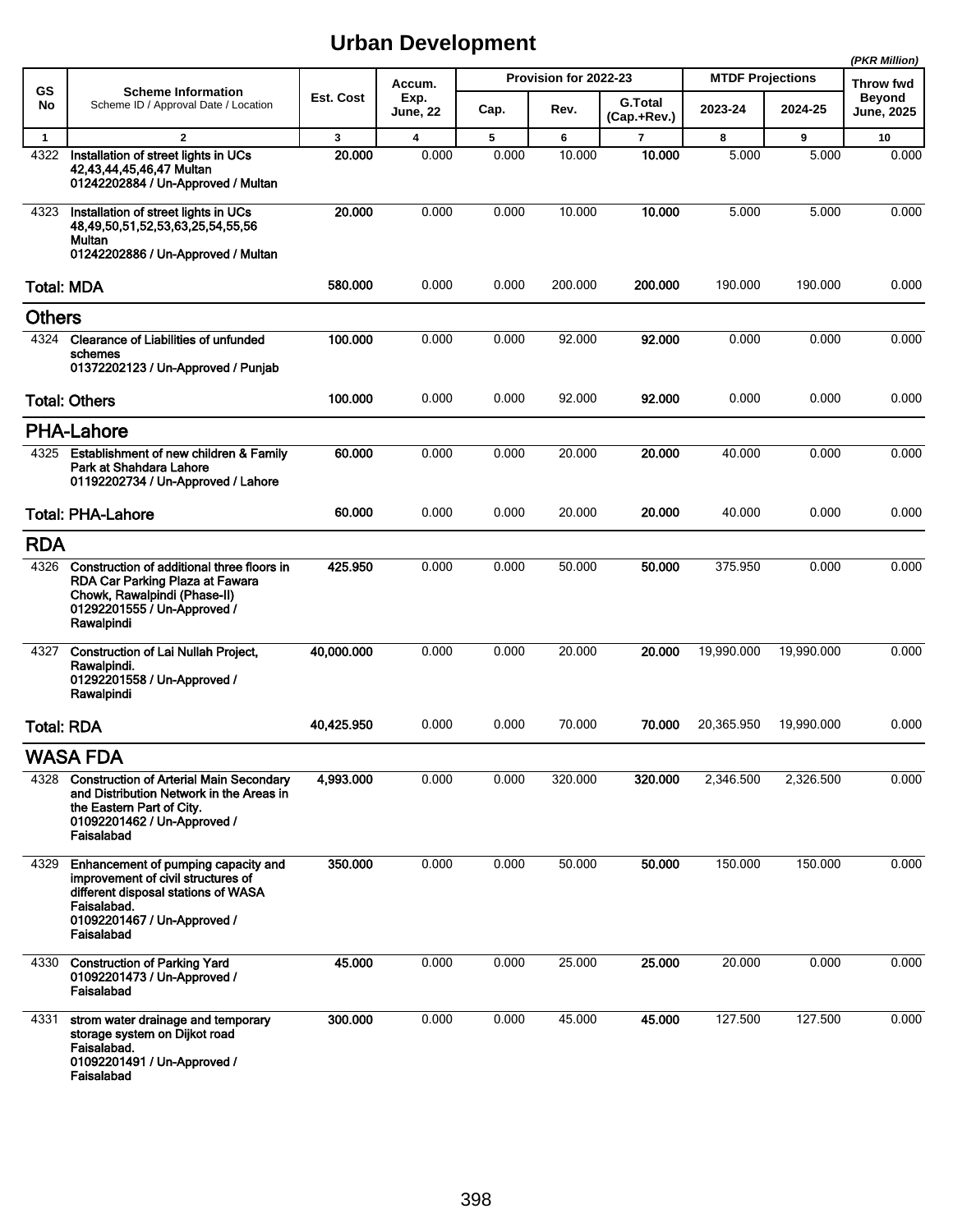|              |                                                                                                                                                                                                                          |              |                         |       |                       |                               |                         |           | (PKR Million)               |
|--------------|--------------------------------------------------------------------------------------------------------------------------------------------------------------------------------------------------------------------------|--------------|-------------------------|-------|-----------------------|-------------------------------|-------------------------|-----------|-----------------------------|
| <b>GS</b>    | <b>Scheme Information</b>                                                                                                                                                                                                |              | Accum.                  |       | Provision for 2022-23 |                               | <b>MTDF Projections</b> |           | Throw fwd                   |
| No           | Scheme ID / Approval Date / Location                                                                                                                                                                                     | Est. Cost    | Exp.<br><b>June, 22</b> | Cap.  | Rev.                  | <b>G.Total</b><br>(Cap.+Rev.) | 2023-24                 | 2024-25   | <b>Beyond</b><br>June, 2025 |
| $\mathbf{1}$ | $\mathbf{2}$                                                                                                                                                                                                             | $\mathbf{3}$ | $\overline{\mathbf{4}}$ | 5     | 6                     | $\overline{\phantom{a}}$      | 8                       | 9         | 10                          |
| 4332         | <b>Supply of Automatic Dewatering sets</b><br>and Machinery for operation and Urban<br>Flood Mitigation WASA, Faisalabad<br>01092201775 / Un-Approved /<br>Faisalabad                                                    | 400.000      | 0.000                   | 0.000 | 70.000                | 70.000                        | 330.000                 | 0.000     | 0.000                       |
|              | <b>Total: WASA FDA</b>                                                                                                                                                                                                   | 6,088.000    | 0.000                   | 0.000 | 510.000               | 510.000                       | 2,974.000               | 2,604.000 | 0.000                       |
|              | <b>WASA LDA</b>                                                                                                                                                                                                          |              |                         |       |                       |                               |                         |           |                             |
| 4333         | Rehabilitation / Improvement Of<br>Sewerage System From 206 Shahjamal<br>To Shahjamal Chowk Lahore<br>01192201450 / Un-Approved / Lahore                                                                                 | 40.000       | 0.000                   | 0.000 | 10.000                | 10.000                        | 30.000                  | 0.000     | 0.000                       |
| 4334         | Laying of Trunk Sewer at Harbanspura,<br>augmentation of Jorry pull Disposal<br>station, Rehabilitation of Zarrar Shaheed<br>Road drain and Construction of Conduit<br>Lahore<br>01192201454 / Un-Approved / Lahore      | 965.250      | 0.000                   | 0.000 | 75.000                | 75.000                        | 125.000                 | 0.000     | 0.000                       |
| 4335         | <b>Replacement Of Out Lived Trunk Sewer</b><br>Line From Ittefaq Hospital To Lmp<br><b>Disposal Lahore</b><br>01192201469 / Un-Approved / Lahore                                                                         | 195.000      | 0.000                   | 0.000 | 30.000                | 30.000                        | 82.500                  | 82.500    | 0.000                       |
| 4336         | Replacement of old, deeper and outlived<br>water supply line at different localities of<br>Islampura, Gulshan Ravi, Anarkali, Ravi<br>Road and allied areas.<br>01192201475 / Un-Approved / Lahore                       | 100.000      | 0.000                   | 0.000 | 15.000                | 15.000                        | 85.000                  | 0.000     | 0.000                       |
| 4337         | Replacement of old, deeper and outlived<br>water supply line at different localities of<br>Mozang, Gulberg, Shimla Hill and allies<br>areas.<br>01192201476 / Un-Approved / Lahore                                       | 90.000       | 0.000                   | 0.000 | 15.000                | 15.000                        | 75.000                  | 0.000     | 0.000                       |
| 4338         | Replacement of old, deeper and outlived<br>water supply line at different localities of<br>Shahdara, Farrakhabad and Data Nagar<br>and allies areas.<br>01192201477 / Un-Approved / Lahore                               | 90.000       | 0.000                   | 0.000 | 15.000                | 15.000                        | 75.000                  | 0.000     | 0.000                       |
| 4339         | Laying of sewerage system at Aziz<br>Avenue Gulberg-V Lahore<br>01192201520 / Un-Approved / Lahore                                                                                                                       | 50.000       | 0.000                   | 0.000 | 10.000                | 10.000                        | 40.000                  | 0.000     | 0.000                       |
| 4340         | Laying / Replacement of Forcemain of<br>Peco Road Lift Station and Farooq Gunj<br><b>Under Pass Lift Station Lahore</b><br>01192201533 / Un-Approved / Lahore                                                            | 104.070      | 0.000                   | 0.000 | 15.000                | 15.000                        | 44.535                  | 44.535    | 0.000                       |
| 4341         | Laying of Sewerage System from Faisal<br>Park to Match Factory, to re-direct<br>disposal of sewage from Shahdara<br>Canal to Match Factory disposal Station<br>Farrukhabad Lahore.<br>01192201541 / Un-Approved / Lahore | 20.000       | 0.000                   | 0.000 | 10.000                | 10.000                        | 10.000                  | 0.000     | 0.000                       |
| 4342         | Rehabilitation / Improvement Of<br>Sewerage System In Shadman Colony-I<br>Lahore<br>01192201578 / Un-Approved / Lahore                                                                                                   | 70.000       | 0.000                   | 0.000 | 20.000                | 20.000                        | 25.000                  | 25.000    | 0.000                       |
| 4343         | Augumentation Farrukhabad disposal<br>station by installation of 03 No Horizontal<br>20-CFS Pumps, Farrukhabad Lahore<br>01192201917 / Un-Approved / Lahore                                                              | 165.000      | 0.000                   | 0.000 | 40.000                | 40.000                        | 62.500                  | 62.500    | 0.000                       |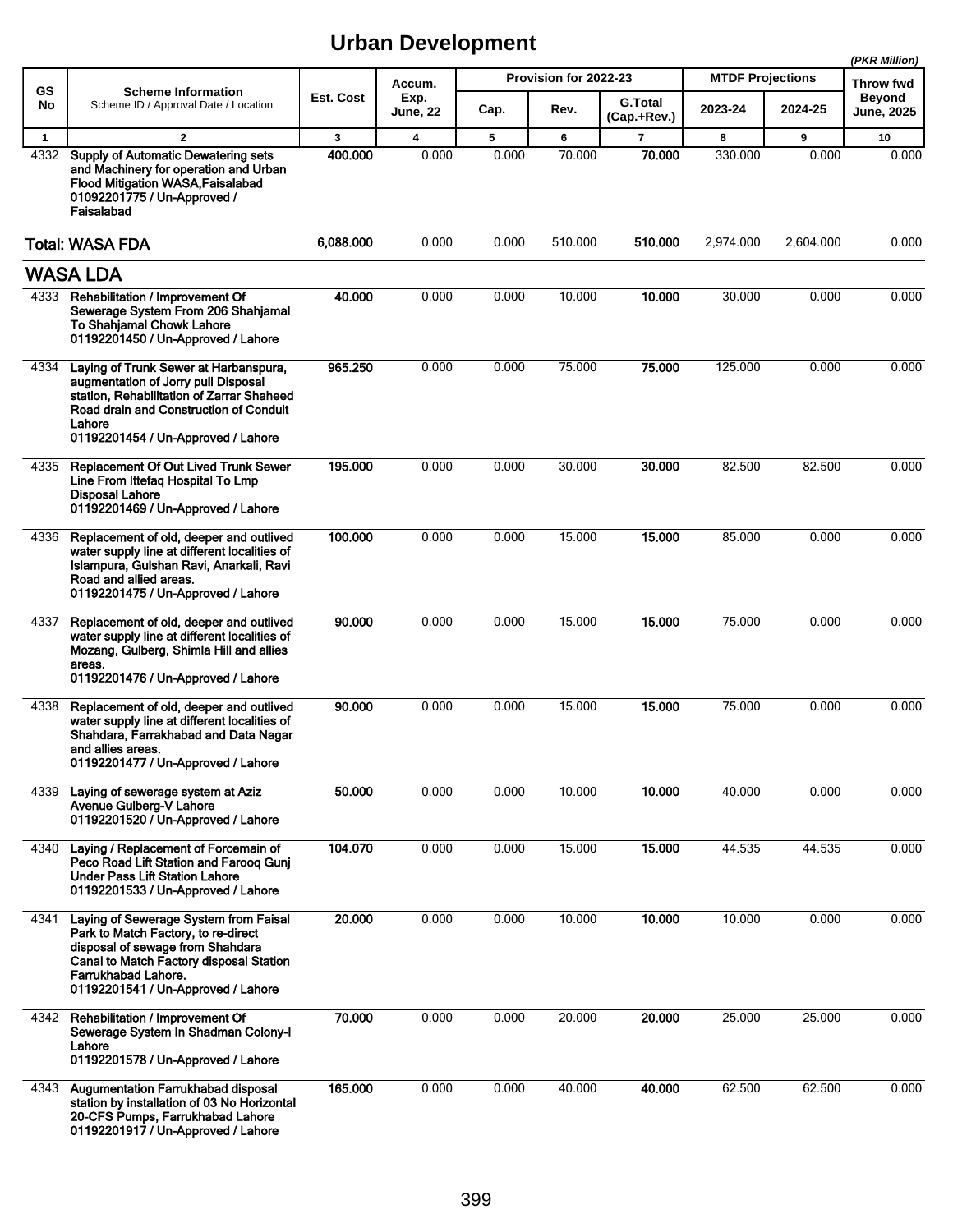|              |                                                                                                                                                                                                                                        |           |                         |       |                       |                               |                         |           | (PKR Million)               |
|--------------|----------------------------------------------------------------------------------------------------------------------------------------------------------------------------------------------------------------------------------------|-----------|-------------------------|-------|-----------------------|-------------------------------|-------------------------|-----------|-----------------------------|
| GS           | <b>Scheme Information</b>                                                                                                                                                                                                              |           | Accum.                  |       | Provision for 2022-23 |                               | <b>MTDF Projections</b> |           | <b>Throw fwd</b>            |
| No           | Scheme ID / Approval Date / Location                                                                                                                                                                                                   | Est. Cost | Exp.<br><b>June, 22</b> | Cap.  | Rev.                  | <b>G.Total</b><br>(Cap.+Rev.) | 2023-24                 | 2024-25   | <b>Beyond</b><br>June, 2025 |
| $\mathbf{1}$ | $\mathbf{2}$                                                                                                                                                                                                                           | 3         | $\overline{\mathbf{4}}$ | 5     | 6                     | $\overline{\mathbf{r}}$       | 8                       | 9         | 10                          |
| 4344         | Rehabilitaion/replacement of Trunk<br>sewerline from multan road kharak<br>signal to WASA PMU Office along<br>kharak drain, in H block<br>Sabzazar, Jameel Town Iqbal town<br><b>WASA lahore</b><br>01192201919 / Un-Approved / Lahore | 350.000   | 0.000                   | 0.000 | 50.000                | 50.000                        | 300.000                 | 0.000     | 0.000                       |
| 4345         | Drainage arrangement for sorepoint at<br>Waris Road, Lahore<br>01192201920 / Un-Approved / Lahore                                                                                                                                      | 300,000   | 0.000                   | 0.000 | 50.000                | 50.000                        | 250.000                 | 0.000     | 0.000                       |
| 4346         | Constriction of drain for sewerage<br>system central Jail Kot Lakpat Lahore<br>01192202134 / Un-Approved / Lahore                                                                                                                      | 85.000    | 0.000                   | 0.000 | 20.000                | 20.000                        | 65.000                  | 0.000     | 0.000                       |
| 4347         | Provision of sewerage at UC 71, UC 93<br><b>Islampura Lahore</b><br>01192202792 / Un-Approved / Lahore                                                                                                                                 | 550.000   | 0.000                   | 0.000 | 50.000                | 50.000                        | 200.000                 | 300.000   | 0.000                       |
| 4348         | Replacement of Sewerage System at<br>Baja Line UC-119,123 Mughalpura<br>Lahore<br>01192202796 / Un-Approved / Lahore                                                                                                                   | 45.000    | 0.000                   | 0.000 | 20.000                | 20.000                        | 25.000                  | 0.000     | 0.000                       |
|              | <b>Total: WASA LDA</b>                                                                                                                                                                                                                 | 3,219.320 | 0.000                   | 0.000 | 445.000               | 445.000                       | 1,494.535               | 514.535   | 0.000                       |
|              | <b>WASA MDA</b>                                                                                                                                                                                                                        |           |                         |       |                       |                               |                         |           |                             |
| 4349         | Sewerage System in Jahangir Abad<br>Multan and adjacent areas<br>01242201524 / Un-Approved / Multan                                                                                                                                    | 3,950.000 | 0.000                   | 0.000 | 125.000               | 125.000                       | 1,925.000               | 1,900.000 | 0.000                       |
| 4350         | Providing & laying of PCC, tuff tiles,<br>Water Supply new and replacement of<br>outlived sewerage in<br>UCs-42,43,44,45,46,47,48, District<br>Multan<br>01242202871 / Un-Approved / Multan                                            | 150.000   | 0.000                   | 0.000 | 20.000                | 20.000                        | 50.000                  | 80.000    | 0.000                       |
| 4351         | Providing / laying of pcc / tuff tiles / water<br>supply and new, replacement of outlived<br>sewerage in UCs<br>51,52,53,63,47,54,55,56 Multan<br>01242202872 / Un-Approved / Multan                                                   | 100.000   | 0.000                   | 0.000 | 10.000                | 10.000                        | 40.000                  | 50.000    | 0.000                       |
| 4352         | Providing / laying of pcc / tuff tiles / water<br>supply and new, replacement of outlived<br>sewerage in UCs 25,49,50 Multan<br>01242202873 / Un-Approved / Multan                                                                     | 50.000    | 0.000                   | 0.000 | 8.000                 | 8.000                         | 21.000                  | 21.000    | 0.000                       |
| 4353         | Installation of filtration plants,<br>rehabilitation of old filtration plants in<br>UC,s<br>42,43,44,45,46,47,48,49,50,51,52,53,63,<br>25 Multan<br>01242202874 / Un-Approved / Multan                                                 | 100.000   | 0.000                   | 0.000 | 15.000                | 15.000                        | 42.500                  | 42.500    | 0.000                       |
| 4354         | Providing laying of PCC/ tuff tiles, water<br>supply, new and replacement of outlived<br>sewer in<br>UCs13, 14, 15, 16, 17, 18, 19, 20, 26, 27<br>Multan<br>01242202875 / Un-Approved / Multan                                         | 50.000    | 0.000                   | 0.000 | 8.000                 | 8.000                         | 21.000                  | 21.000    | 0.000                       |
|              | <b>Total: WASA MDA</b>                                                                                                                                                                                                                 | 4,400.000 | 0.000                   | 0.000 | 186.000               | 186.000                       | 2,099.500               | 2,114.500 | 0.000                       |